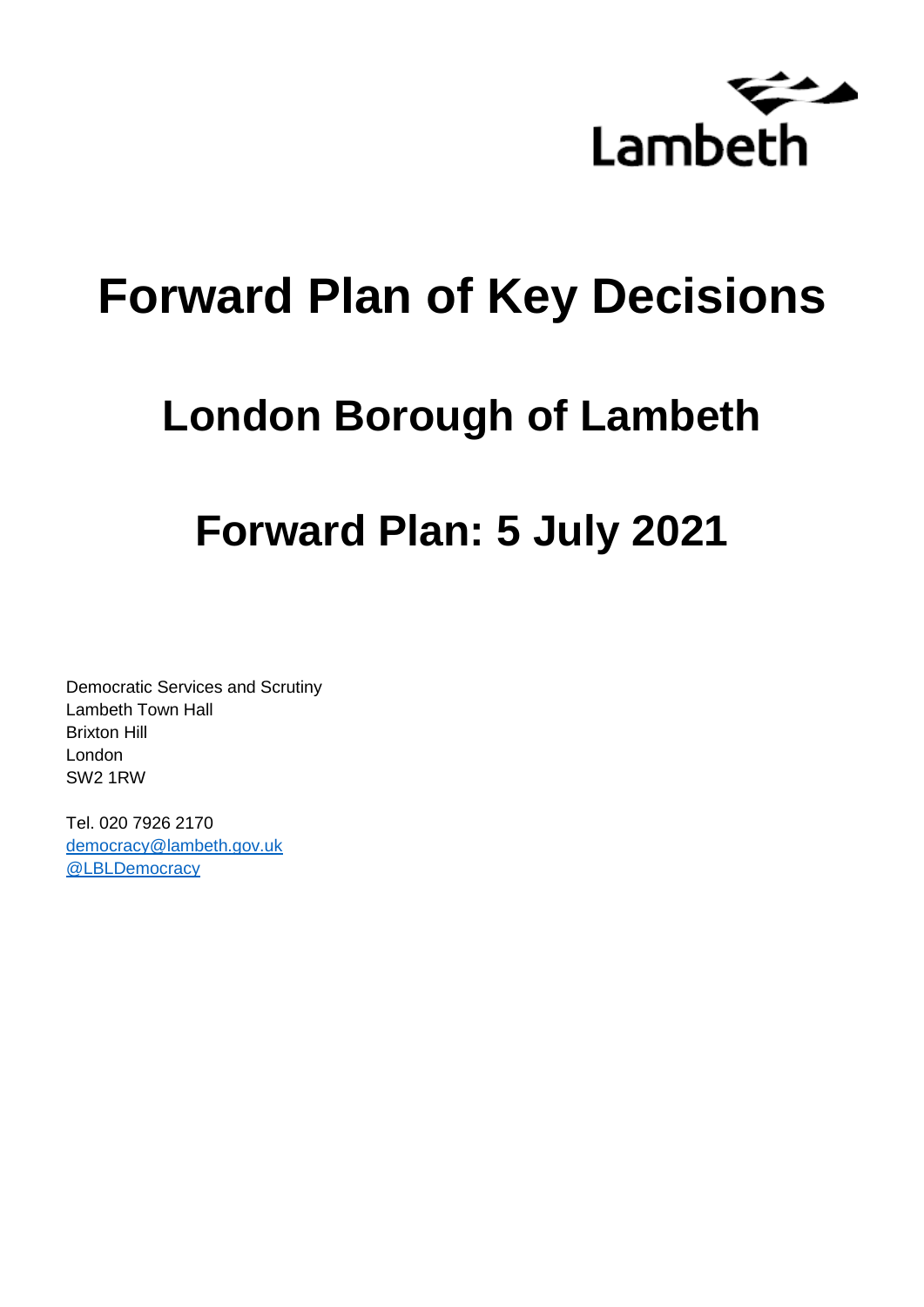# **Notice of forthcoming Key Decisions**

Local authorities are required by law to give 28 days' notice of any key decisions to be made. The Forward Plan sets out information about the key decisions that Cabinet, individual Cabinet Members, the Health and Wellbeing Board and the Better Places Joint Committee intend to make in forthcoming months. It ensures public notice of all key decisions is provided at least 28 days' in advance of the decision date.

The Forward Plan contains information about each forthcoming key decision and is published to the Council website every week, usually on a Monday.

# **What is a Key Decision?**

The Lambeth Council Constitution defines a key decision as an executive decision that:

- 1) Requires an amendment to the Community Plan Outcomes Framework or requires a recommendation to Full Council to amend the Budget and Policy Framework;
- 2) Results in the local authority incurring expenditure, raising income or the making of savings in excess of £500,000; or,
- 3) Has a significant impact on:
	- a) communities living or working in an area comprising two or more wards in Lambeth;
	- b) the wellbeing of the community or the quality of service provided to a significant number of people living or working in an area; or,
	- c) Communities of interest.

The majority of key decisions are taken by the Cabinet or individual Cabinet Members (the Executive). Each Key Decision will be communicated via a comprehensive report which must be published at least five clear days before the decision is taken. Published reports can be accessed through Decisions [Online.](http://moderngov.lambeth.gov.uk/mgDelegatedDecisions.aspx?bcr=1&DM=0&DS=2&K=0&DR=&V=0) Cabinet reports will also be available in [Cabinet agenda packs,](https://moderngov.lambeth.gov.uk/ieListMeetings.aspx?CommitteeId=225) which are published five clear days before the meeting.

The Executive cannot consider key decisions that have not been included on the Forward Plan. However, the Council Constitution sets out procedures that can be used if a decision that has not been advertised on the Forward Plan must be taken immediately. Urgency procedures can only be used in exceptional circumstances. For further information on Access to Information procedure rules please see Part 3, Section 2 of the [Council Constitution](http://moderngov.lambeth.gov.uk/ieListMeetings.aspx?CId=738&info=1&MD=Constitution) or contact Democratic Services.

# **What information is included on the Forward Plan?**

The Forward Plan gives information about:

- key decisions that are likely to be considered in forthcoming months;
- the earliest date a key decision can be taken;
- who will make a decision;
- what consultation will be undertaken;
- whether the forthcoming report is likely to include exempt or confidential information;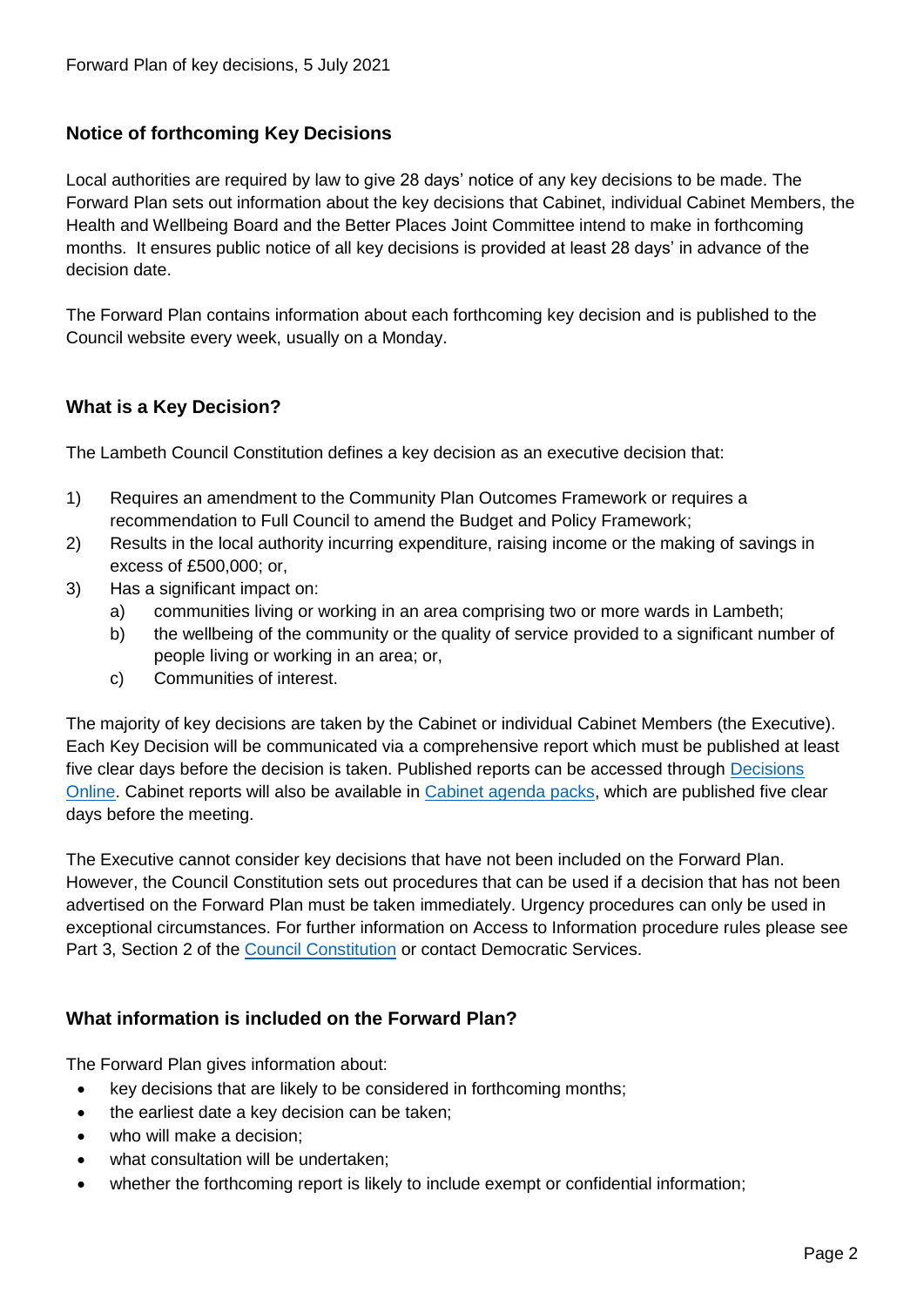- A list of background documents to be submitted to the decision maker for consideration in relation to the forthcoming decision; and,
- who you can contact for further information.

# **Public representations and further information**

Each Forward Plan entry gives the name of the relevant officer to contact about that particular decision. Where possible, a contact name, e-mail address and telephone number are provided.

Members of the public can make representations about forthcoming decisions by:

- Contacting the Lead Officer responsible for the report;
- Contacting the decision maker or relevant Cabinet Member (details can be found on the council [website\)](http://moderngov.lambeth.gov.uk/mgMemberIndex.aspx?bcr=1); and,
- Contacting Democratic Services.

Any document listed in the Forward Plan can be requested via the Lead Officer or by contacting Democratic Services. The reader is encouraged to access any such documents electronically, however copies or extracts may be made available at the following address on request: Lambeth Town Hall, Brixton Hill, SW2 1RW.

When making representations, members of the public may submit to the decision maker any further documents relevant to the decision.

All decision dates given in the Forward Plan are subject to change. Therefore, please ensure that you always consult the latest version of the Forward Plan for the most up to date information. Any further queries can be directed to Democratic Services.

# **Notice of decisions likely to contain confidential or exempt information**

Local authorities are required to specify 28 days in advance of a Cabinet meeting all the reports that are likely to contain confidential or exempt information. Should this be the case, a private 'Part 2' report will be produced to accompany the main report but will not be published. The public and press may also be asked to leave the Cabinet meeting for part of the proceedings. Any person is able to make representations if they believe the decision should instead be made in the open part of the meeting.

If you wish to make any such representation please contact Democratic Services. All representations will be documented in the relevant agenda a minimum of five clear days before the Cabinet meeting takes place. This will also include any response to the representations and a statement of the reasons why the meeting is be held in private.

For further information about exempt or confidential information please see the Access to Information Procedure Notes in Part 3, Section 2 of the [Council Constitution](http://moderngov.lambeth.gov.uk/ieListMeetings.aspx?CId=738&info=1&MD=Constitution) or contact Democratic Services.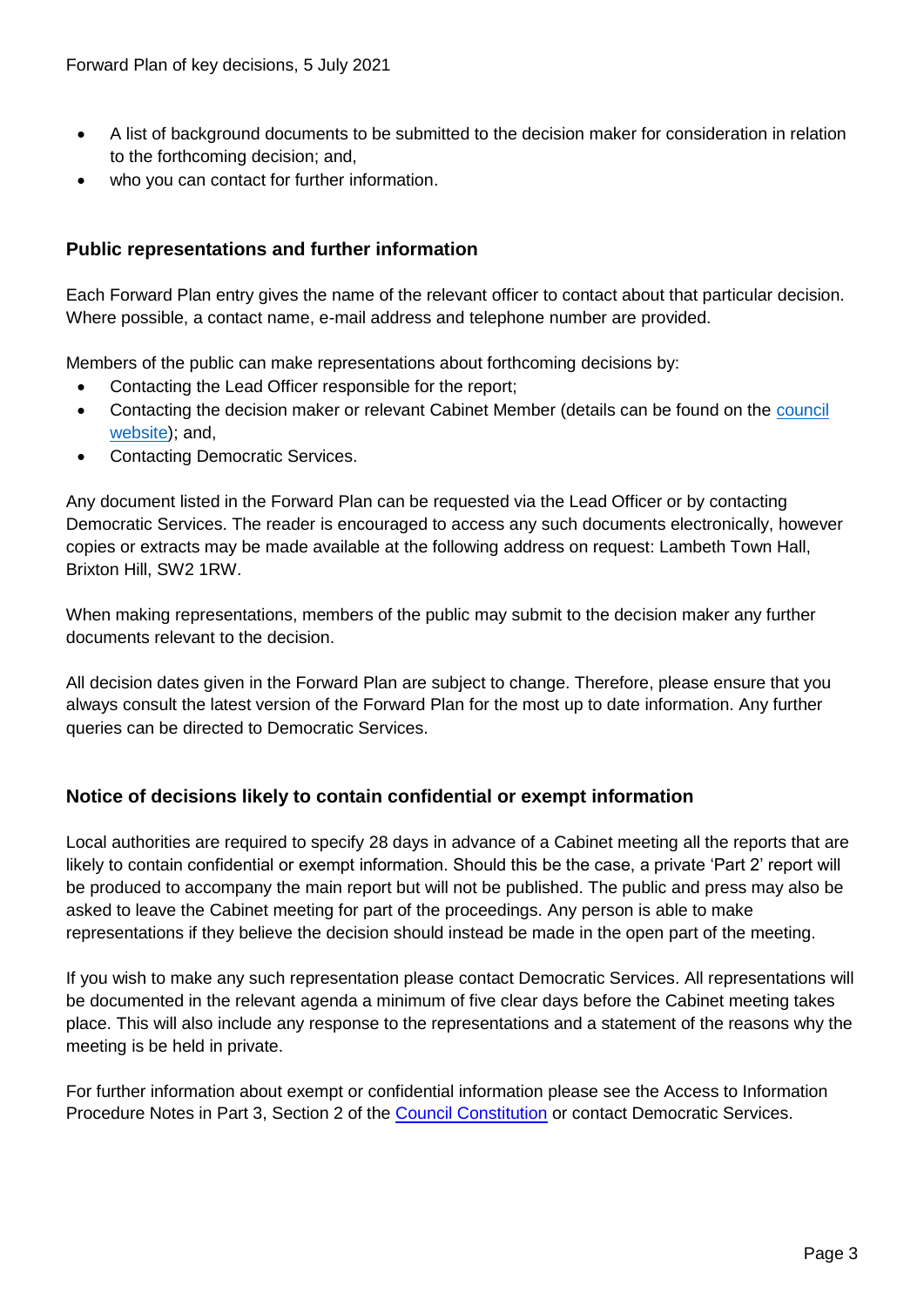| <b>Contents</b>                                                                                                             |                |
|-----------------------------------------------------------------------------------------------------------------------------|----------------|
| Regulation 18 draft Site Allocations Development Plan Document                                                              | 6              |
| <b>SEND and Inclusion Strategy</b>                                                                                          | $\overline{7}$ |
| Developer Contributions & Neighbourhood CIL Delivery Framework                                                              | $\overline{7}$ |
| July Finance Planning and Medium Term Strategy Report 2021 to 2025                                                          | 8              |
| Leisure Services Delivery from 2022                                                                                         | 8              |
| Voluntary and Community Sector (VCS) Asset Strategy                                                                         | 9              |
| Adoption of CIL Charging Schedule 2022                                                                                      | 9              |
| December Finance Planning and Medium Term Strategy Report 2021 to 2026                                                      | 10             |
| Revenue and Capital Budget 2022-23                                                                                          | 10             |
| Care and support services in Lambeth's extra care housing schemes                                                           | 11             |
| <b>Tenancy Support Service</b>                                                                                              | 12             |
| Construction of Modular Units for Temporary Accommodation                                                                   | 12             |
| Delivery of Housing Contracts after 2020                                                                                    | 13             |
| <b>PLACE Housing Scheme</b>                                                                                                 | 13             |
| Vehicle Leasing for the Direct Labour Organisation                                                                          | 14             |
| Rough Sleeping Accommodation Programme (RSAP)                                                                               | 14             |
| <b>Procurement for Stairlift Installation</b>                                                                               | 15             |
| Vulnerable Adults' Pathway                                                                                                  | 15             |
| National Net Zero Retrofit Accelerator (NNZRA)                                                                              | 16             |
| Leigham Court Road - Amesbury and Barcombe Avenue                                                                           | 16             |
| Purser House - Refurbishment of vacant former community centre to form 3 x 2 bed<br>flats                                   | 17             |
| Additional Licensing of Houses in Multiple Occupation and Associated Policies                                               | 18             |
| External Works Programme and Replacement of External Wall Insulation Cladding<br><b>Systems Procurement - Capital Works</b> | 18             |
| Rough Sleeping Initiative Funding (RSI) year 4                                                                              | 19             |
| Vassall Road Heating Replacement Project                                                                                    | 20             |
| Oaklands Estate Lift Refurbishment Project                                                                                  | 20             |
| <b>Brixton Road Heating Replacement Project</b>                                                                             | 21             |
| Replacement of Kitchens and Bathrooms                                                                                       | 22             |
| Advertising and Sponsorship Procurement for 'Out of Home' Advertising in Lambeth                                            | 22             |
| <b>Cycle Storage on Housing Estates</b>                                                                                     | 23             |
| Award of a contract for Electric Vehicle Ultra Rapid Charge Points                                                          | 23             |
| Capital Studio, Infrastructure and Capital Delivery Salaries CIL                                                            | 24             |
| Procurement for Highways Professional Services - Traffic Order Making                                                       | 25             |
| <b>Fleet Maintenance Contract Procurement</b>                                                                               | 25             |
| Fleet Acquisition for new Recycling, Waste Collection and Street Cleaning Services<br>Contract                              | 26             |
| Retrofitting Lambeth Schools and Corporate Buildings under the Public Sector<br><b>Decarbonisation Scheme</b>               | 26             |
| Transport Strategy Programme - Phase 1 Capital Funding                                                                      | 27             |
| <b>Upper Norwood Joint Library</b>                                                                                          | 27             |
| Data Network Services - Extension                                                                                           | 28             |
| PSR - External Works and replacement of Town Hall roof                                                                      | 28             |
| Mobile Voice and Data Services Procurement                                                                                  | 29             |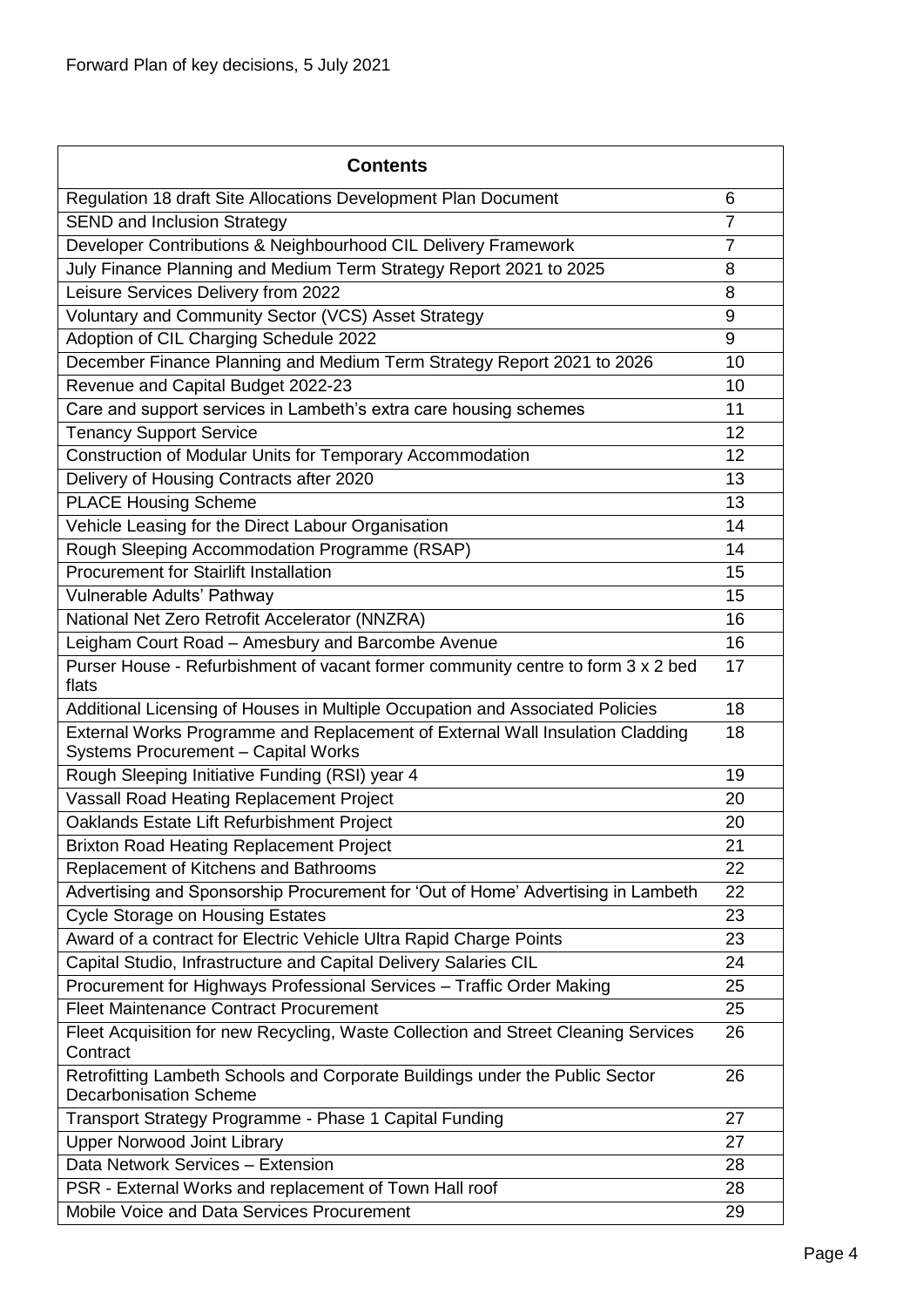| Network and Telephony Services Procurement                                                                                                                                                             | 30 |
|--------------------------------------------------------------------------------------------------------------------------------------------------------------------------------------------------------|----|
| Extension and variation of Canon Digimail contract                                                                                                                                                     | 30 |
| <b>ITSM Replacement Plan</b>                                                                                                                                                                           | 31 |
| Procurement - Minor Works Framework                                                                                                                                                                    | 31 |
| Residents Services Digital Delivery - capital budget allocation                                                                                                                                        | 32 |
| <b>Agency Contract Extension</b>                                                                                                                                                                       | 32 |
| Capital Maintenance - Cuttle Construction Ltd Contract variation and extension                                                                                                                         | 33 |
| New contract and commissioning arrangements for Youth Services                                                                                                                                         | 33 |
| <b>Supervised Contact Service</b>                                                                                                                                                                      | 34 |
| Local Safeguarding Arrangements: changes and key issues                                                                                                                                                | 35 |
| Semi-independent living for care leavers                                                                                                                                                               | 35 |
| Capital Funding for field drainage and renovation of Stockport Road Playing fields,                                                                                                                    | 36 |
| <b>Woodmansterne School</b>                                                                                                                                                                            |    |
| <b>Early Years Commissioning</b>                                                                                                                                                                       | 36 |
| School admissions policy and arrangements for 2021/22 entry                                                                                                                                            | 37 |
| Lambeth Passenger Transport Services for vulnerable adults and children Approved                                                                                                                       | 37 |
| <b>Provider List Award</b>                                                                                                                                                                             |    |
| Re-procurement of community support services                                                                                                                                                           | 38 |
| Coburg Crescent Learning Disability Resource Centre - Appointment of Providers                                                                                                                         | 39 |
| Approval of Additional Capital Allocation for the Construction of a Resource Centre<br>for Adults with Learning Difficulties at Coburg Crescent.                                                       | 39 |
| Conversion of Brixton Recreation Centre storage space to work space                                                                                                                                    | 40 |
| Oval and Prince's Co-operative Local Investment Plan                                                                                                                                                   | 40 |
| South Lambeth Estate - Enabling Works for the Phase 1 Development                                                                                                                                      | 41 |
| Westbury estate - Making of Compulsory Purchase Order                                                                                                                                                  | 41 |
| South Lambeth estate - Making of Compulsory Purchase Order                                                                                                                                             | 42 |
| Funding Allocation for Completion of LJ Works                                                                                                                                                          | 42 |
| Local Lettings Plan - South Lambeth Estate                                                                                                                                                             | 43 |
| Local Lettings Plan - Knight's Walk                                                                                                                                                                    | 43 |
| Local Lettings Plan - Fenwick Estate                                                                                                                                                                   | 44 |
| Fenwick South - Variation to the Development Agreement                                                                                                                                                 | 44 |
| Estate Regeneration - Buyback Programme - Dispute Resolution                                                                                                                                           | 45 |
| Land at 53 Elliott Road - Appropriation for Planning Purposes                                                                                                                                          | 45 |
| Brixton Townscape Heritage Initiative: Building Contractor Appointment                                                                                                                                 | 46 |
| Land at 53 Elliott Road - Appropriation for Planning Purposes                                                                                                                                          | 46 |
| Fenwick Place - Appropriation for Planning Purposes                                                                                                                                                    | 47 |
| Hydethorpe Road - Appropriation for Planning Purposes                                                                                                                                                  | 47 |
| Land at 2 Roman Rise - Appropriation for Planning Purposes                                                                                                                                             | 48 |
| Allocation of Neighbourhood CIL to projects within the South Bank and Waterloo<br>Neighbours (SoWN) Neighbourhood area.                                                                                | 48 |
| Allocation of s106 to St John's Church "Reignite" project                                                                                                                                              | 49 |
| Approval of CIL Social Housing Relief for 17/02936/FUL Graphite Square SE11 5EE                                                                                                                        | 49 |
| Article 4 Direction for change of use from commercial, business and service uses to<br>residential - town centres                                                                                      | 50 |
| Article 4 Direction for change of use from commercial, business and service uses to<br>residential – Key Industrial and Business Areas (KIBAs) & the West Norwood<br>Creative Business Cluster (WNCBC) | 51 |
| Article 4 Direction for change of use from commercial, business and service uses to<br>residential - Central Activities Zone (CAZ)                                                                     | 51 |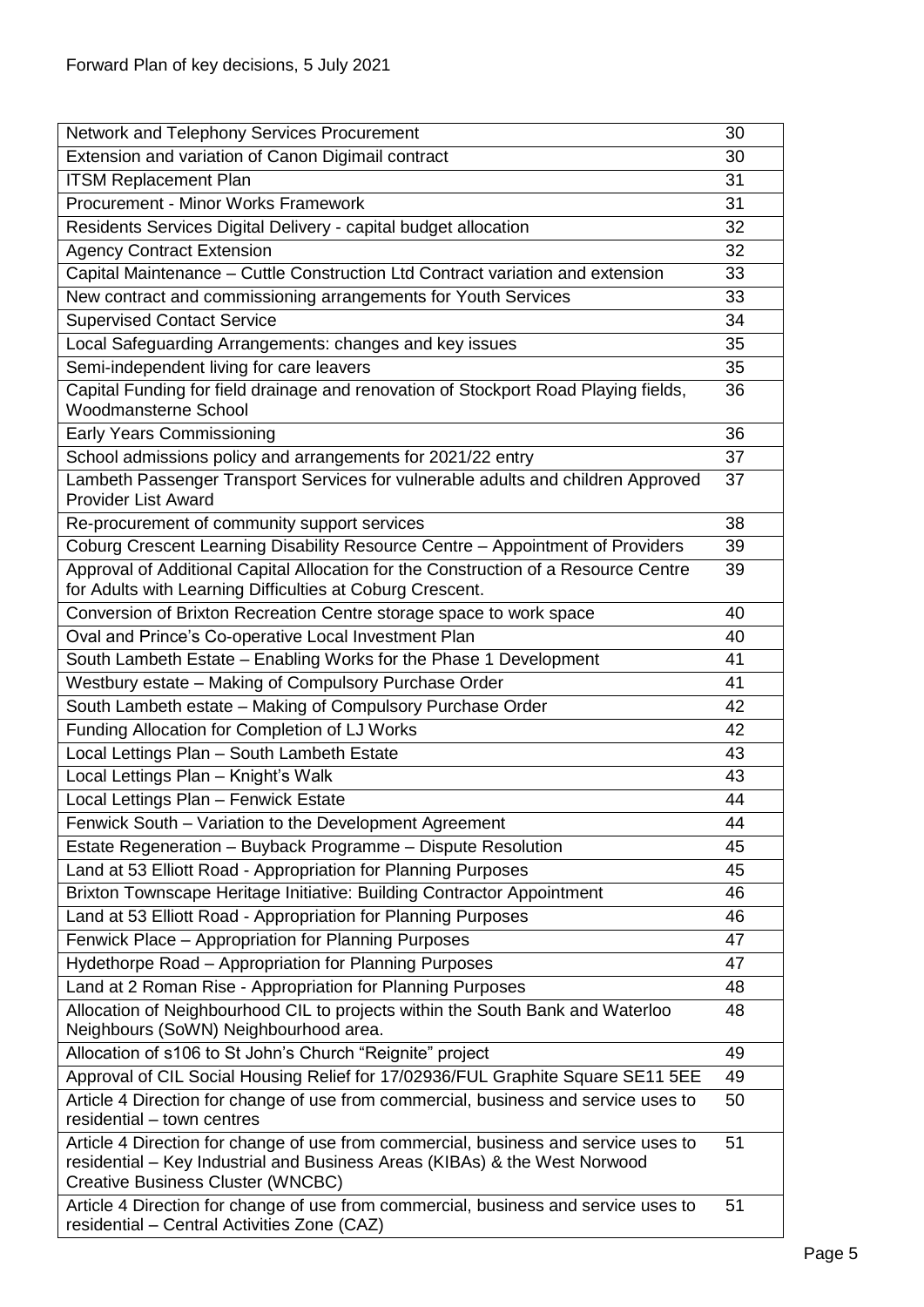| Appointment of the Principal Contractor for the Redevelopment of 114-118 Lower<br>Marsh | 52 |
|-----------------------------------------------------------------------------------------|----|
| Westbury - Phase 2 - Appropriation for Planning Purposes                                | 52 |
| Knights Walk - Phase 2, Appropriation for Planning Purposes                             | 53 |
| Somerleyton Road - Block F - Appropriation for Planning Purposes                        | 53 |
| Somerleyton Road - Phase 1 - Deed of Variation & Lettings                               | 54 |
| Reducing Invalid Planning Applications (RIPA) Project                                   | 54 |
| Proposal regarding the site at the former Clapham Old Library                           | 55 |
| Transfer of the Greek Enclosure from the Greek Cathedral trust of St Stephen's          | 56 |
| <b>Chapel to the Council</b>                                                            |    |
| <b>Events Strategy Review</b>                                                           | 56 |
| Appointment of Consultants for Brockwell Hall Restoration                               | 57 |
| Approval of purchase of two new cremators                                               | 57 |
| ELEVATE Strategic Plan 2020-23                                                          | 58 |
| Expenditure Arising from London Eye Section 106 Receipts                                | 58 |
| Extension of FMS contract – for Lambeth's cremators                                     | 59 |
| Lambeth Country Show 2021 - 2024 - Procurement - Various Lots                           | 59 |
| Parks Capital Investment Plan 2020-25                                                   | 60 |
| Kennington Park Funding Allocation                                                      | 60 |
| Contract award: new electric cremator                                                   | 61 |
| Leisure Services Provision                                                              | 62 |
| Leisure Services Contract - Covid-19 Support Payment (Phase 2)                          | 62 |
| Contract Award to Emmaus Lambeth for the Emergency Support Scheme (under                | 63 |
| waiver)                                                                                 |    |
| Station to Station Business Improvement District Re-ballot 2021                         | 63 |
| Vauxhall One Business Improvement District Re-ballot 2021                               | 64 |
| Essential Maintenance works at Carnegie Library                                         | 64 |
| <b>Kickstart Scheme</b>                                                                 | 65 |

<span id="page-5-0"></span>**Decision:** Regulation 18 draft Site Allocations Development Plan Document

To agree to commence consultation on the Regulation 18 draft of the Site Allocations DPD which will eventually, on adoption, form part of the statutory Development Plan for the borough.

# **Ward(s) affected:** All Wards

| <b>Exempt or confidential information:</b>                       | <b>Consultation details:</b> |
|------------------------------------------------------------------|------------------------------|
|                                                                  |                              |
|                                                                  |                              |
|                                                                  |                              |
|                                                                  |                              |
| Decision to be taken by:                                         | <b>Decision date:</b>        |
| Cabinet                                                          | Not before 23 Dec 2020       |
|                                                                  |                              |
|                                                                  |                              |
|                                                                  |                              |
| <b>Background documents:</b>                                     |                              |
| Regulation 18 draft Site Allocations Development Plan Document   |                              |
|                                                                  |                              |
|                                                                  |                              |
| For further information about this key decision, please contact: |                              |
| Catherine Carpenter, Planning Strategy and Policy Manager        |                              |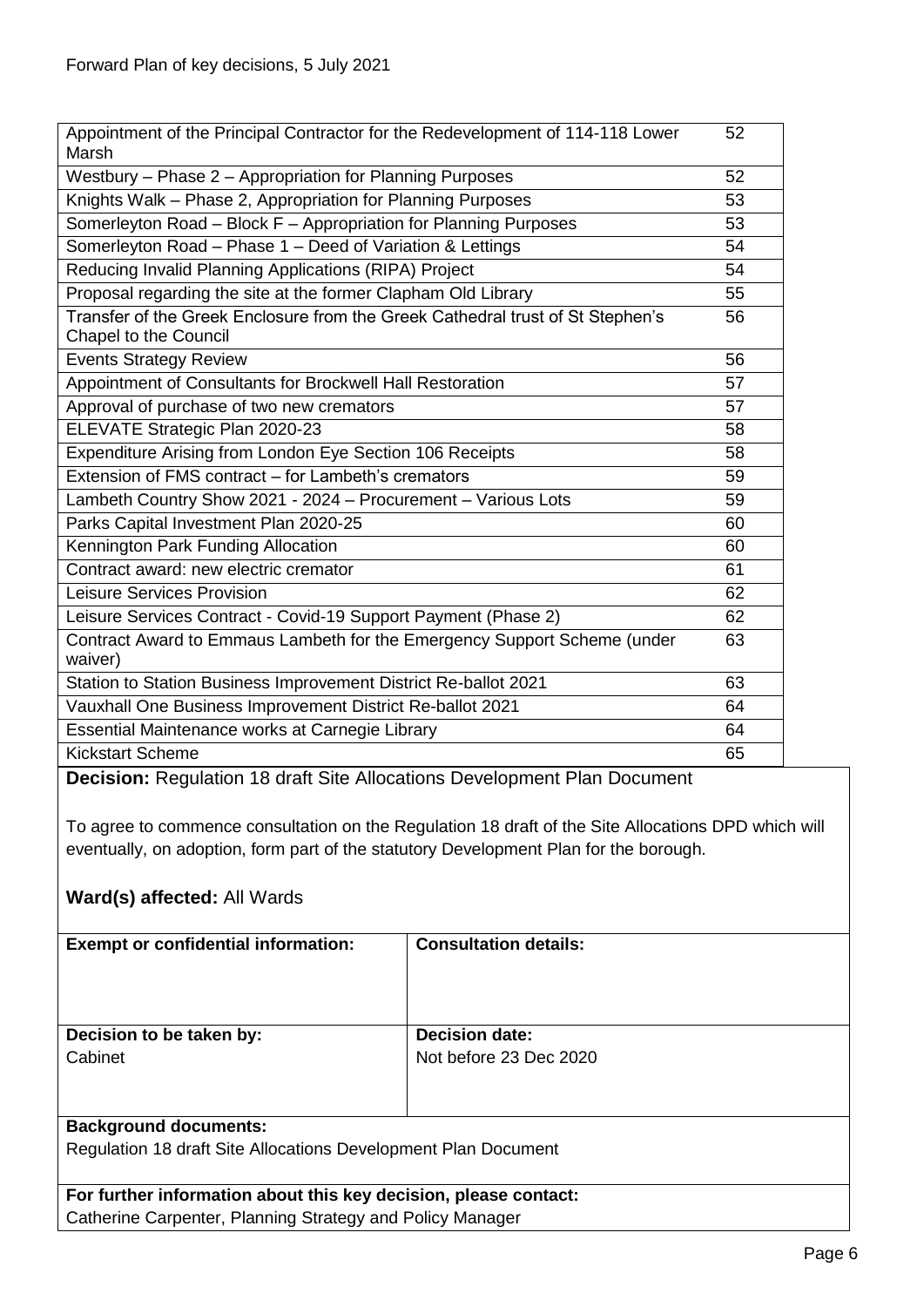ccarpenter@lambeth.gov.uk 1st Floor, Phoenix House, 10 Wandsworth Road Tel: 020 7926 1251

#### <span id="page-6-0"></span>**Decision:** SEND and Inclusion Strategy

The SEND and Inclusion strategy informs how Lambeth Council will further develop the SEND and Inclusion offer in Lambeth over the next 3 years (2021 to 2024). This builds on the many strengths in the local area and updates the strategy following the successful Ofsted/ CQC inspection in January 2020.

The strategy has been co-produced over a period of three years with input from young people, parents, carers, service users, stakeholders and service providers across Education, Health and Social Care.

# **Ward(s) affected:** All Wards

| <b>Exempt or confidential information:</b>                                                  | <b>Consultation details:</b>                                                                      |
|---------------------------------------------------------------------------------------------|---------------------------------------------------------------------------------------------------|
|                                                                                             |                                                                                                   |
|                                                                                             |                                                                                                   |
| Decision to be taken by:                                                                    | <b>Decision date:</b>                                                                             |
| Cabinet                                                                                     | Not before 28 Jun 2021                                                                            |
|                                                                                             |                                                                                                   |
| <b>Background documents:</b>                                                                |                                                                                                   |
| <b>SEND and Inclusion Strategy</b>                                                          |                                                                                                   |
|                                                                                             |                                                                                                   |
| For further information about this key decision, please contact:                            |                                                                                                   |
|                                                                                             |                                                                                                   |
|                                                                                             |                                                                                                   |
|                                                                                             |                                                                                                   |
|                                                                                             |                                                                                                   |
| <b>Decision:</b> Developer Contributions & Neighbourhood CIL Delivery Framework             |                                                                                                   |
|                                                                                             |                                                                                                   |
|                                                                                             | To explain the accrual, allocation and spend of developer contributions over the past five years, |
| broken down by geographic area. To seek approval for new geographic reporting processes for |                                                                                                   |
|                                                                                             | developer contributions going forward. To seek approval for new processes to ascertain community  |
|                                                                                             | priorities for NCIL going forward and to enable more effective spend against those priorities.    |
| <b>Ward(s) affected: All Wards</b>                                                          |                                                                                                   |

<span id="page-6-1"></span>

| <b>Exempt or confidential information:</b> | <b>Consultation details:</b> |  |
|--------------------------------------------|------------------------------|--|
|                                            |                              |  |
|                                            |                              |  |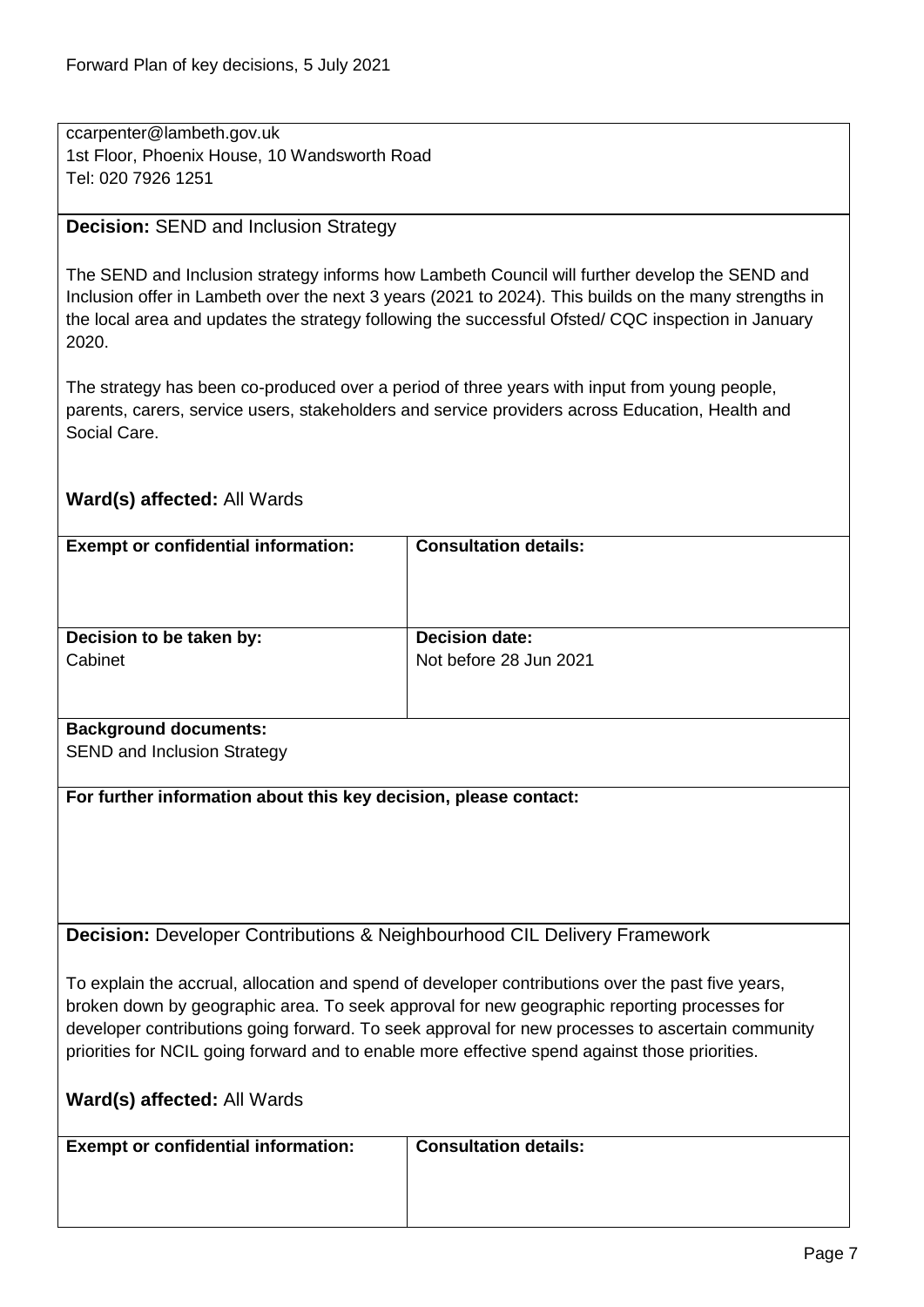<span id="page-7-1"></span><span id="page-7-0"></span>

| Decision to be taken by:                                                                | <b>Decision date:</b>                                                                                  |
|-----------------------------------------------------------------------------------------|--------------------------------------------------------------------------------------------------------|
| Cabinet                                                                                 | 5 Jul 2021                                                                                             |
|                                                                                         |                                                                                                        |
|                                                                                         |                                                                                                        |
| <b>Background documents:</b>                                                            |                                                                                                        |
| Developer Contributions & Neighbourhood CIL Delivery Framework                          |                                                                                                        |
|                                                                                         |                                                                                                        |
| For further information about this key decision, please contact:                        |                                                                                                        |
| Rob Bristow, Director Planning, Transport and Sustainability<br>rbristow@lambeth.gov.uk |                                                                                                        |
|                                                                                         |                                                                                                        |
| Tel: 020 7926 2201                                                                      |                                                                                                        |
|                                                                                         |                                                                                                        |
| <b>Decision:</b> July Finance Planning and Medium Term Strategy Report 2021 to 2025     |                                                                                                        |
|                                                                                         |                                                                                                        |
|                                                                                         | The July Financial Planning and Medium Term Strategy Report will provide an update on the              |
|                                                                                         | economic outlook, pressures, risk areas and set out the revenue funding deficit for 2021-26 as well as |
| the timetable for setting the Council's budget in February 2022.                        |                                                                                                        |
|                                                                                         |                                                                                                        |
| Ward(s) affected: All Wards                                                             |                                                                                                        |
|                                                                                         |                                                                                                        |
| <b>Exempt or confidential information:</b>                                              | <b>Consultation details:</b>                                                                           |
|                                                                                         |                                                                                                        |
|                                                                                         |                                                                                                        |
|                                                                                         |                                                                                                        |
| Decision to be taken by:                                                                | <b>Decision date:</b>                                                                                  |
| Cabinet, Cabinet                                                                        | 5 Jul 2021                                                                                             |
|                                                                                         |                                                                                                        |
| <b>Background documents:</b>                                                            |                                                                                                        |
|                                                                                         |                                                                                                        |
|                                                                                         |                                                                                                        |
|                                                                                         |                                                                                                        |
| For further information about this key decision, please contact:                        |                                                                                                        |
| Amaris Wong, Group Manager Strategic Finance                                            |                                                                                                        |
| awong@lambeth.gov.uk                                                                    |                                                                                                        |
|                                                                                         |                                                                                                        |
|                                                                                         |                                                                                                        |
|                                                                                         |                                                                                                        |
| <b>Decision: Leisure Services Delivery from 2022</b>                                    |                                                                                                        |
|                                                                                         |                                                                                                        |
|                                                                                         | The report will recommend the delivery model for leisure services provision after the current contract |
| with GLL ends on 31 March 2022                                                          |                                                                                                        |
|                                                                                         |                                                                                                        |
| Ward(s) affected: All Wards                                                             |                                                                                                        |
|                                                                                         |                                                                                                        |
| <b>Exempt or confidential information:</b>                                              | <b>Consultation details:</b>                                                                           |
| Part exempt                                                                             |                                                                                                        |
| Information relating to the financial or                                                |                                                                                                        |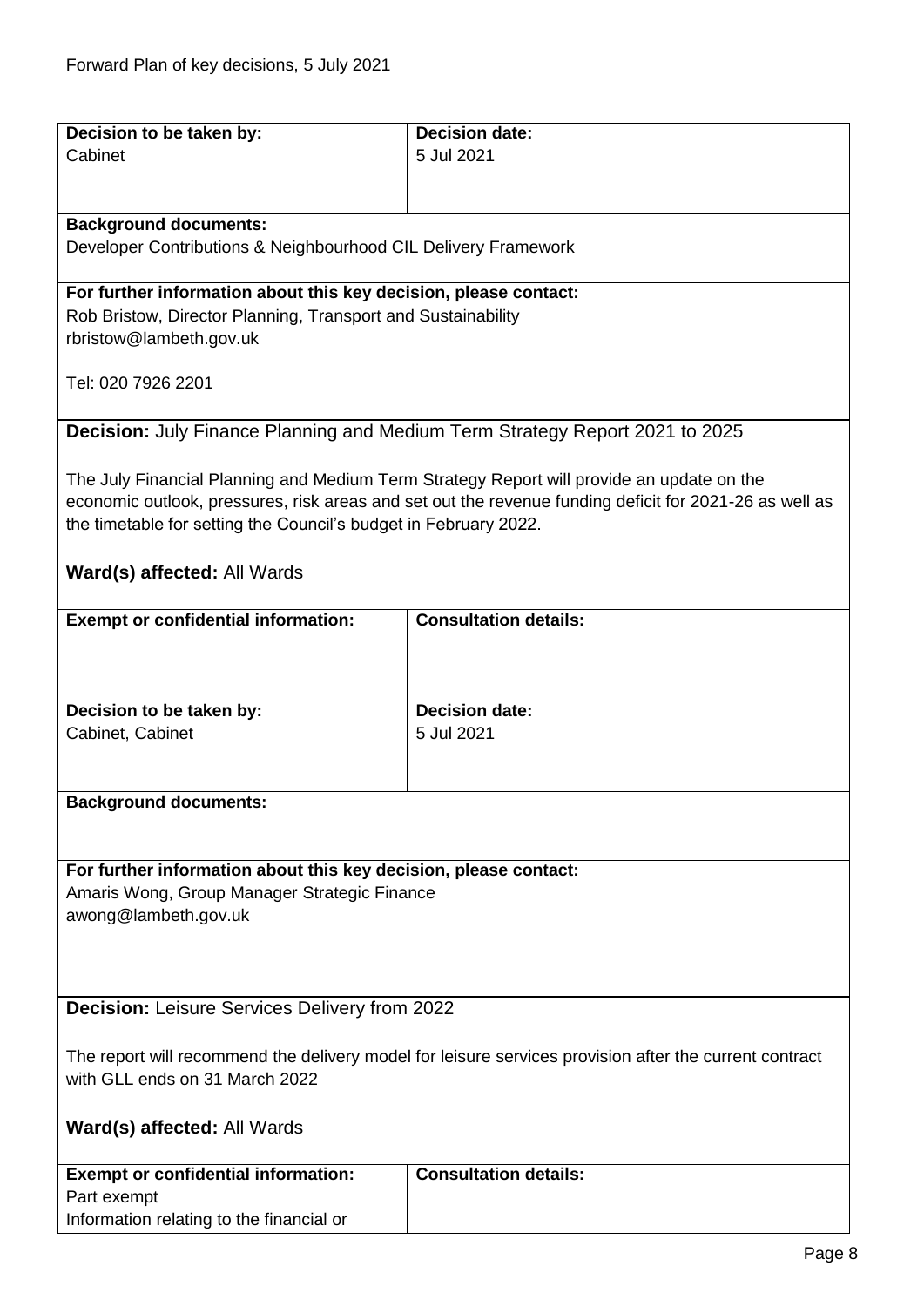<span id="page-8-1"></span><span id="page-8-0"></span>

| business affairs of any particular person                                    |                                                                                                     |
|------------------------------------------------------------------------------|-----------------------------------------------------------------------------------------------------|
| (including the authority holding that                                        |                                                                                                     |
| information)                                                                 |                                                                                                     |
|                                                                              | <b>Decision date:</b>                                                                               |
| Decision to be taken by:<br>Cabinet                                          | 13 Sep 2021                                                                                         |
|                                                                              |                                                                                                     |
|                                                                              |                                                                                                     |
| <b>Background documents:</b>                                                 |                                                                                                     |
| Leisure Services Delivery from 2022                                          |                                                                                                     |
|                                                                              |                                                                                                     |
| For further information about this key decision, please contact:             |                                                                                                     |
| Kevin Crook, Assistant Director: Neighbourhoods, Environment and Streetscene |                                                                                                     |
| kcrook@lambeth.gov.uk                                                        |                                                                                                     |
| Blue Star House - 4th Floor                                                  |                                                                                                     |
| Tel: 020 7926 8973                                                           |                                                                                                     |
|                                                                              |                                                                                                     |
| <b>Decision:</b> Voluntary and Community Sector (VCS) Asset Strategy         |                                                                                                     |
|                                                                              |                                                                                                     |
|                                                                              | To adopt the Voluntary and Community Sector (VCS) Asset Strategy, including the Letting Policy, VCS |
|                                                                              | Rent Matrix model, and Social Value reporting mechanism. And to approve funding of the shortfall in |
| the rent during the implementation phase.                                    |                                                                                                     |
|                                                                              |                                                                                                     |
| Ward(s) affected: All Wards                                                  |                                                                                                     |
| <b>Exempt or confidential information:</b>                                   | <b>Consultation details:</b>                                                                        |
| Part exempt                                                                  |                                                                                                     |
| Information relating to the financial or                                     |                                                                                                     |
| business affairs of any particular person                                    |                                                                                                     |
| (including the authority holding that                                        |                                                                                                     |
| information)                                                                 |                                                                                                     |
|                                                                              |                                                                                                     |
| Decision to be taken by:                                                     | <b>Decision date:</b>                                                                               |
| Cabinet                                                                      | 13 Sep 2021                                                                                         |
|                                                                              |                                                                                                     |
|                                                                              |                                                                                                     |
| <b>Background documents:</b>                                                 |                                                                                                     |
| Voluntary and Community Sector (VCS) Asset Strategy                          |                                                                                                     |
|                                                                              |                                                                                                     |
| For further information about this key decision, please contact:             |                                                                                                     |
| Yvonne Hardy, Assistant Head - Directorates, Valuation and Strategic Assets  |                                                                                                     |
| yhardy@lambeth.gov.uk                                                        |                                                                                                     |
|                                                                              |                                                                                                     |
| Tel: 0207 926 2984                                                           |                                                                                                     |
| <b>Decision: Adoption of CIL Charging Schedule 2022</b>                      |                                                                                                     |
|                                                                              |                                                                                                     |
|                                                                              |                                                                                                     |
|                                                                              | To adopt the new CIL Charging Schedule with effect from 1 January 2022. The new CIL Charging        |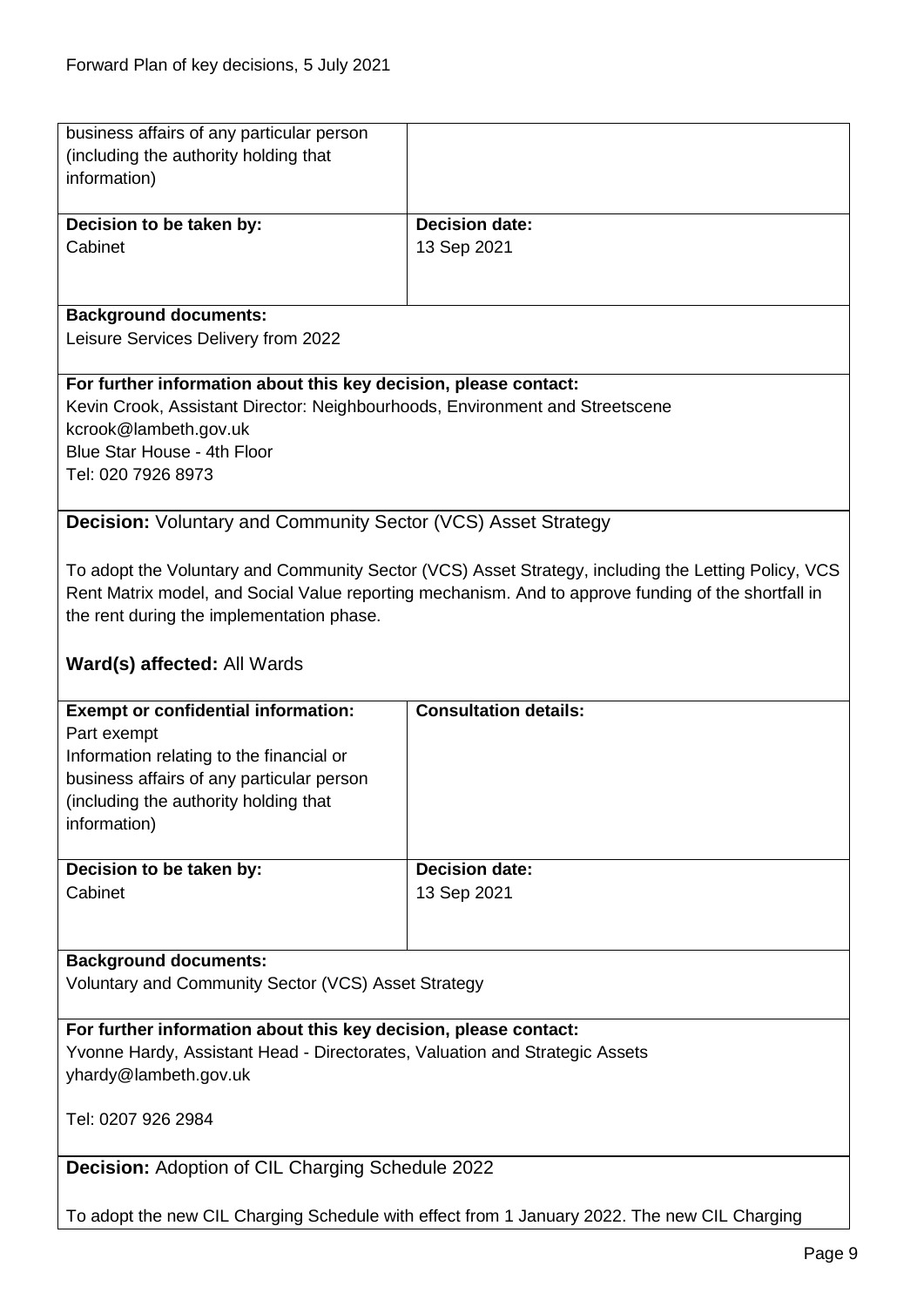<span id="page-9-1"></span><span id="page-9-0"></span>

| Schedule will replace Lambeth's current CIL Charging Schedule which was adopted in 2014. |                                                                                                      |  |
|------------------------------------------------------------------------------------------|------------------------------------------------------------------------------------------------------|--|
|                                                                                          |                                                                                                      |  |
| Ward(s) affected: All Wards                                                              |                                                                                                      |  |
|                                                                                          |                                                                                                      |  |
| <b>Exempt or confidential information:</b>                                               | <b>Consultation details:</b>                                                                         |  |
|                                                                                          |                                                                                                      |  |
|                                                                                          |                                                                                                      |  |
|                                                                                          |                                                                                                      |  |
| Decision to be taken by:                                                                 | <b>Decision date:</b>                                                                                |  |
| Cabinet                                                                                  | 13 Sep 2021                                                                                          |  |
|                                                                                          |                                                                                                      |  |
| <b>Background documents:</b>                                                             |                                                                                                      |  |
| Adoption of CIL Charging Schedule 2022                                                   |                                                                                                      |  |
|                                                                                          |                                                                                                      |  |
| For further information about this key decision, please contact:                         |                                                                                                      |  |
| Benny Clutario, CIL/S106 Manager                                                         |                                                                                                      |  |
| bclutario1@lambeth.gov.uk                                                                |                                                                                                      |  |
|                                                                                          |                                                                                                      |  |
|                                                                                          |                                                                                                      |  |
|                                                                                          |                                                                                                      |  |
| Decision: December Finance Planning and Medium Term Strategy Report 2021 to 2026         |                                                                                                      |  |
|                                                                                          |                                                                                                      |  |
|                                                                                          |                                                                                                      |  |
|                                                                                          |                                                                                                      |  |
|                                                                                          | The December Financial Planning and Medium Term Strategy Report will provide an update on the        |  |
| with proposals to close the funding gap.                                                 | economic outlook, pressures, risk areas and set out the revenue funding deficit for 2020-25 together |  |
|                                                                                          |                                                                                                      |  |
| Ward(s) affected: All Wards                                                              |                                                                                                      |  |
|                                                                                          |                                                                                                      |  |
| <b>Exempt or confidential information:</b>                                               | <b>Consultation details:</b>                                                                         |  |
|                                                                                          |                                                                                                      |  |
|                                                                                          |                                                                                                      |  |
|                                                                                          |                                                                                                      |  |
| Decision to be taken by:                                                                 | <b>Decision date:</b>                                                                                |  |
| Cabinet                                                                                  | 13 Dec 2021                                                                                          |  |
|                                                                                          |                                                                                                      |  |
|                                                                                          |                                                                                                      |  |
| <b>Background documents:</b>                                                             |                                                                                                      |  |
|                                                                                          |                                                                                                      |  |
|                                                                                          |                                                                                                      |  |
| For further information about this key decision, please contact:                         |                                                                                                      |  |
| Amaris Wong, Group Manager Strategic Finance                                             |                                                                                                      |  |
| awong@lambeth.gov.uk                                                                     |                                                                                                      |  |
|                                                                                          |                                                                                                      |  |
|                                                                                          |                                                                                                      |  |
|                                                                                          |                                                                                                      |  |
| <b>Decision: Revenue and Capital Budget 2022-23</b>                                      |                                                                                                      |  |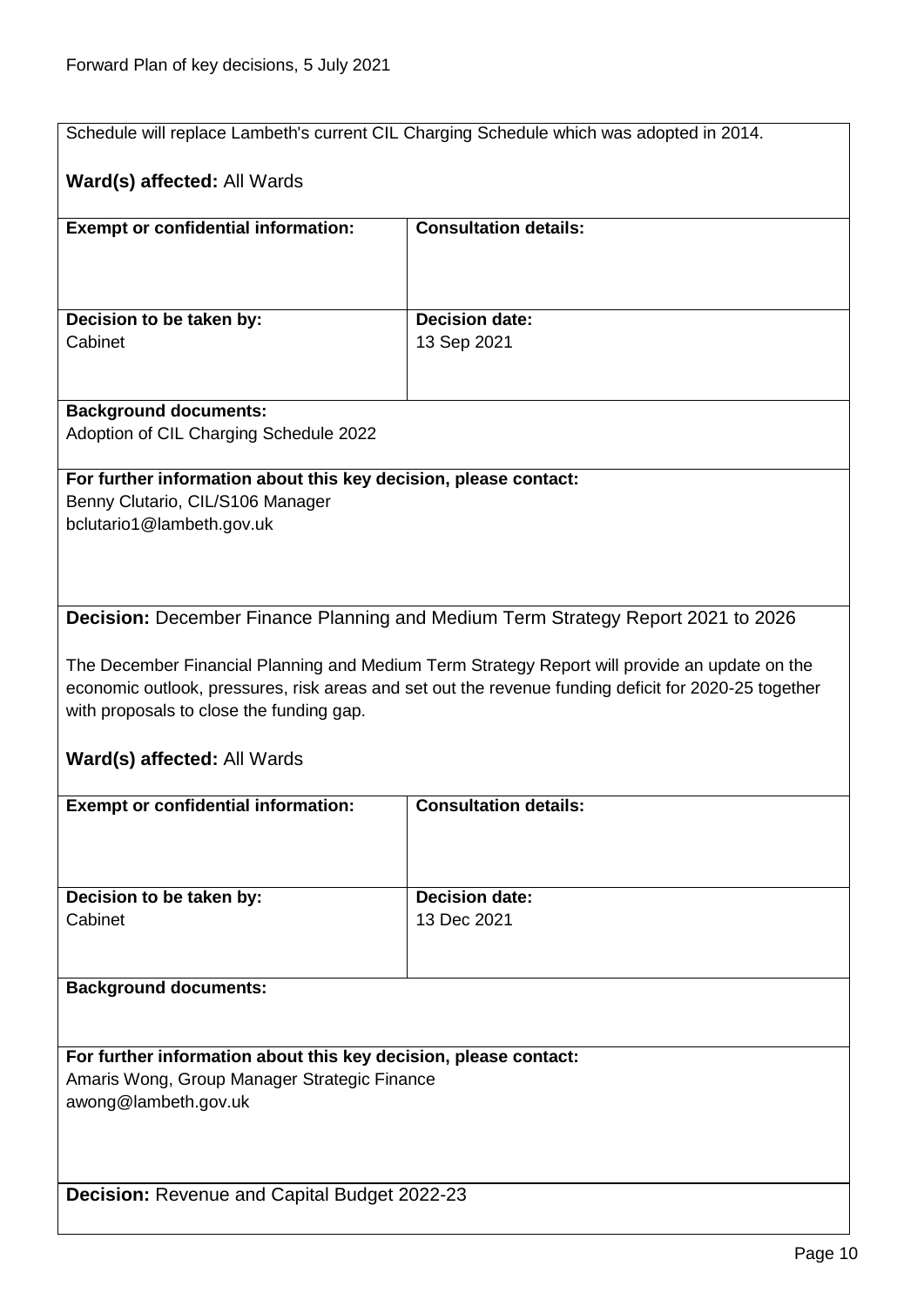The Revenue and Capital Budget report will set out the General Fund budget for 2022-23 and planning totals for the following four years together with a refreshed Medium Term Financial Strategy, Financial Management Strategy and Treasury Management Strategy.

<span id="page-10-0"></span>

| Ward(s) affected: All Wards                                                                                                                                                                                                                                                |                              |  |
|----------------------------------------------------------------------------------------------------------------------------------------------------------------------------------------------------------------------------------------------------------------------------|------------------------------|--|
| <b>Exempt or confidential information:</b>                                                                                                                                                                                                                                 | <b>Consultation details:</b> |  |
| Decision to be taken by:                                                                                                                                                                                                                                                   | <b>Decision date:</b>        |  |
| Cabinet                                                                                                                                                                                                                                                                    | 7 Feb 2022                   |  |
| <b>Background documents:</b>                                                                                                                                                                                                                                               |                              |  |
| For further information about this key decision, please contact:                                                                                                                                                                                                           |                              |  |
| Amaris Wong, Group Manager Strategic Finance<br>awong@lambeth.gov.uk                                                                                                                                                                                                       |                              |  |
| <b>Decision:</b> Care and support services in Lambeth's extra care housing schemes                                                                                                                                                                                         |                              |  |
| To commence the redesign and procurement of the current Extra Care Housing contracts which all<br>expire towards the end of June 2022.                                                                                                                                     |                              |  |
| The current contracts provide care and support services, giving older and vulnerable people the<br>opportunity to live more independently in the community through the provision of accessible<br>accommodation, combined with 24-hour, on-site care and support services. |                              |  |
| Ward(s) affected: All Wards                                                                                                                                                                                                                                                |                              |  |
| <b>Exempt or confidential information:</b>                                                                                                                                                                                                                                 | <b>Consultation details:</b> |  |
|                                                                                                                                                                                                                                                                            |                              |  |
| Decision to be taken by:                                                                                                                                                                                                                                                   | <b>Decision date:</b>        |  |
| Cabinet                                                                                                                                                                                                                                                                    | 21 Mar 2022                  |  |
| <b>Background documents:</b>                                                                                                                                                                                                                                               |                              |  |
| Care and support services in Lambeth's extra care housing schemes                                                                                                                                                                                                          |                              |  |
| For further information about this key decision, please contact:                                                                                                                                                                                                           |                              |  |
| <b>Ramone Nurse</b>                                                                                                                                                                                                                                                        |                              |  |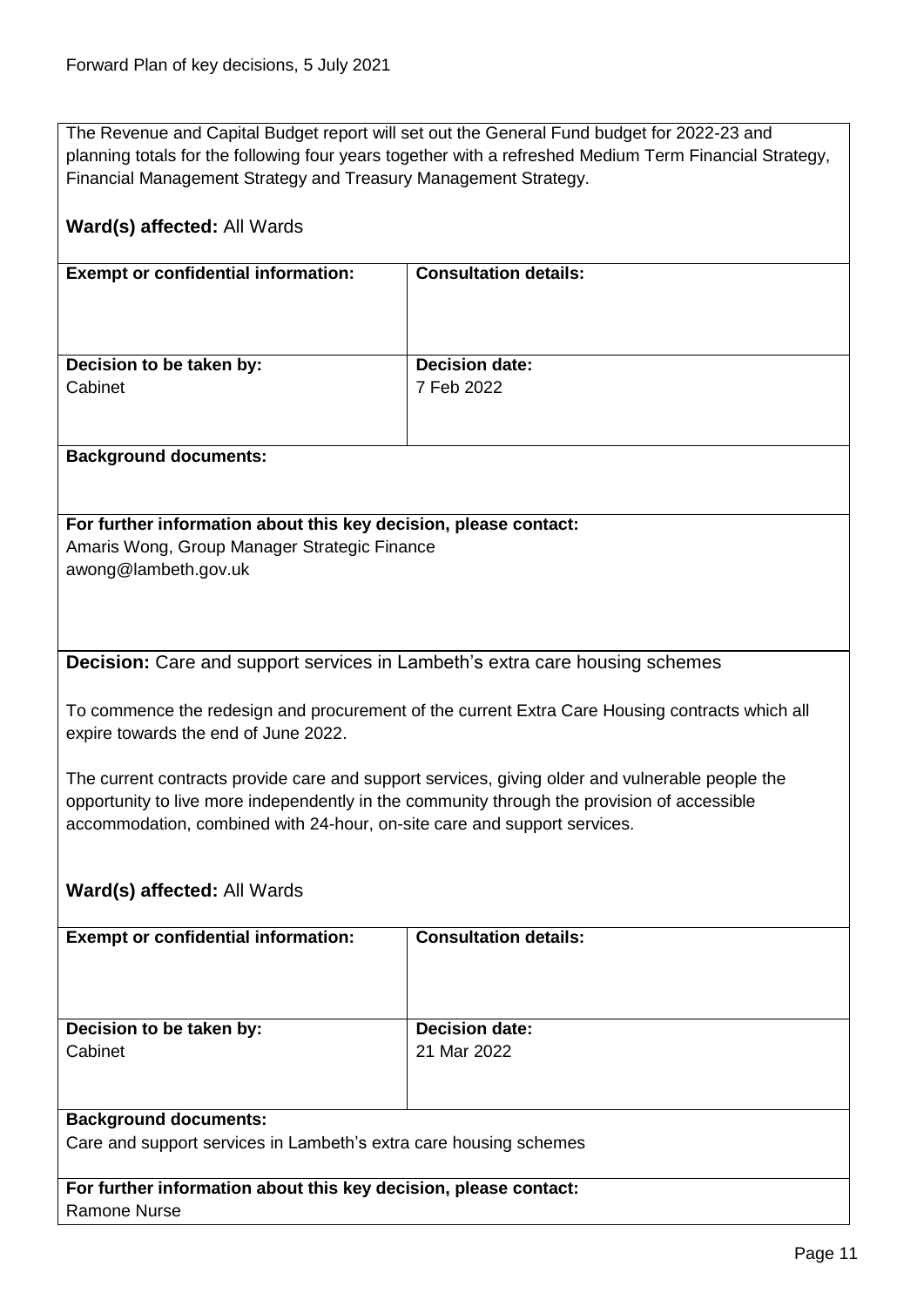rnurse@lambeth.gov.uk

#### <span id="page-11-0"></span>**Decision:** Tenancy Support Service

The decision to extend the current contract will enable the Council to continue to provide tenancy support to residents while Housing colleagues plan the future structure of the service.

#### **Ward(s) affected:** All Wards

| <b>Exempt or confidential information:</b>     | <b>Consultation details:</b> |
|------------------------------------------------|------------------------------|
| Decision to be taken by:                       | <b>Decision date:</b>        |
| Cabinet Member for Housing and<br>Homelessness | Not before 19 Feb 2018       |

#### **Background documents:**

#### **For further information about this key decision, please contact:** Andy Radice, Social Housing Liaison Manager aradice@lambeth.gov.uk Hambrook House Tel: 020 7926 3611

### <span id="page-11-1"></span>**Decision:** Construction of Modular Units for Temporary Accommodation

To approve capital funding for the construction of modular units for use as Temporary Accommodation for homeless households.

### **Ward(s) affected:** Streatham Hill

| <b>Exempt or confidential information:</b>                                                                                                                                                                                          | <b>Consultation details:</b>                    |
|-------------------------------------------------------------------------------------------------------------------------------------------------------------------------------------------------------------------------------------|-------------------------------------------------|
| Decision to be taken by:<br>Cabinet Member for Housing and<br><b>Homelessness</b>                                                                                                                                                   | <b>Decision date:</b><br>Not before 12 Nov 2019 |
| <b>Participants</b> in the contract of the contract of the contract of the contract of the contract of the contract of the contract of the contract of the contract of the contract of the contract of the contract of the contract |                                                 |

#### **Background documents:**

**For further information about this key decision, please contact:** Andy Radice, Social Housing Liaison Manager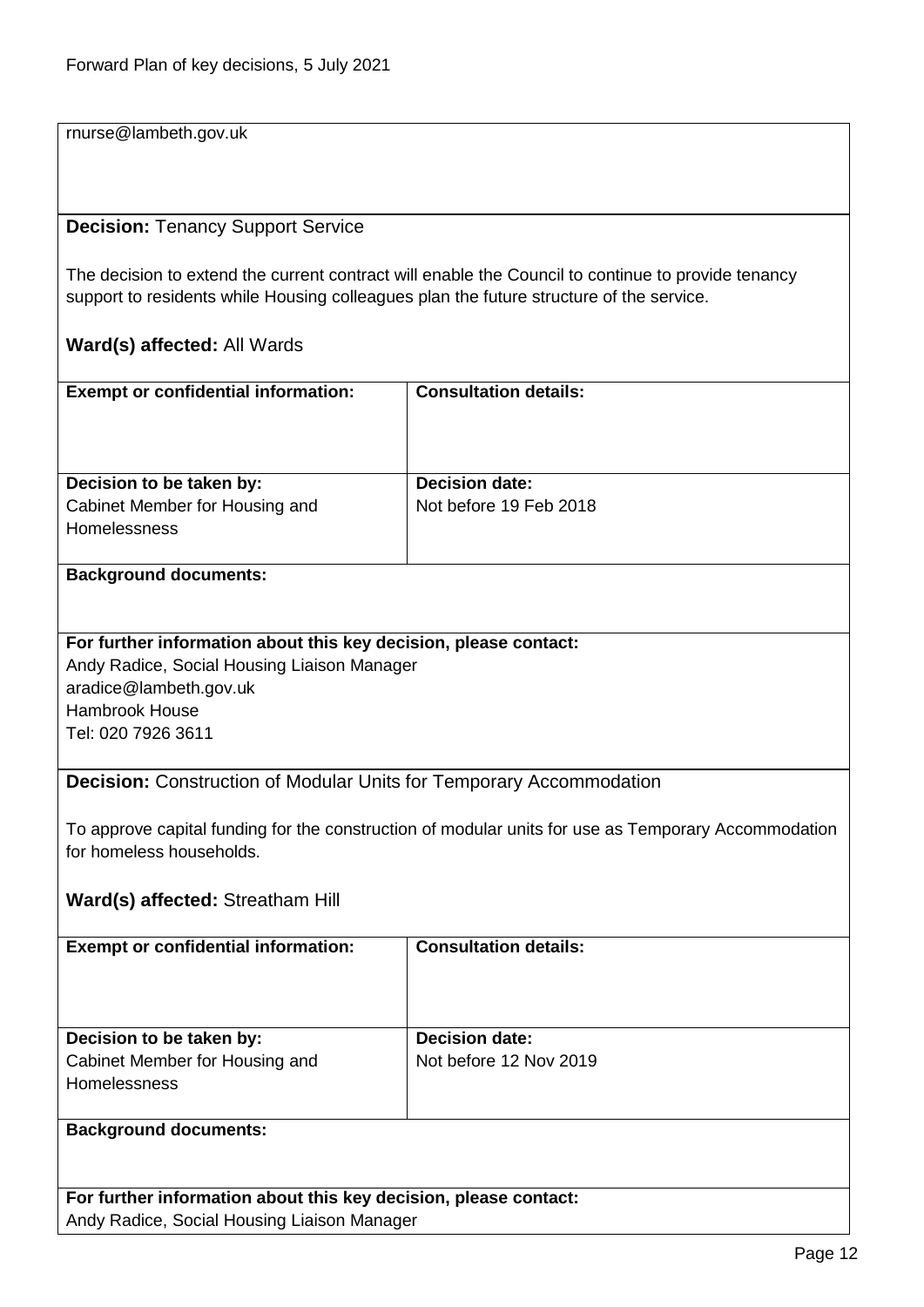aradice@lambeth.gov.uk Hambrook House Tel: 020 7926 3611

#### <span id="page-12-0"></span>**Decision:** Delivery of Housing Contracts after 2020

To commence the redesign and reprocurement of all of the current housing repair, maintenance and capital work contracts which all expire towards the end of 2020.

These soon-to-expire contracts include: major works, housing repairs, estate and grounds maintenance, estate block cleaning, voids, gas servicing, electrical/water supplies, door entry systems and other housing based services.

# **Ward(s) affected:** All Wards

<span id="page-12-1"></span>

| <b>Exempt or confidential information:</b>                                               | <b>Consultation details:</b>                                               |  |  |
|------------------------------------------------------------------------------------------|----------------------------------------------------------------------------|--|--|
|                                                                                          |                                                                            |  |  |
|                                                                                          | <b>Decision date:</b>                                                      |  |  |
| Decision to be taken by:<br>Cabinet Member for Housing and                               | Not before 13 Dec 2019                                                     |  |  |
| Homelessness                                                                             |                                                                            |  |  |
|                                                                                          |                                                                            |  |  |
| <b>Background documents:</b>                                                             |                                                                            |  |  |
|                                                                                          |                                                                            |  |  |
|                                                                                          |                                                                            |  |  |
| For further information about this key decision, please contact:                         |                                                                            |  |  |
| Andrew Jacques, Head of Contract Scrutiny and Cost Management<br>AJacques@lambeth.gov.uk |                                                                            |  |  |
|                                                                                          |                                                                            |  |  |
|                                                                                          |                                                                            |  |  |
|                                                                                          |                                                                            |  |  |
| <b>Decision: PLACE Housing Scheme</b>                                                    |                                                                            |  |  |
|                                                                                          |                                                                            |  |  |
| To seek approval for the Capital Delivery of the PLACE Housing Scheme.                   |                                                                            |  |  |
|                                                                                          | To seek approval for submitting the planning application for this project. |  |  |
|                                                                                          |                                                                            |  |  |
|                                                                                          |                                                                            |  |  |
|                                                                                          |                                                                            |  |  |
| Ward(s) affected: Streatham Hill                                                         |                                                                            |  |  |
| <b>Exempt or confidential information:</b>                                               | <b>Consultation details:</b>                                               |  |  |
|                                                                                          |                                                                            |  |  |
|                                                                                          |                                                                            |  |  |
|                                                                                          |                                                                            |  |  |
| Decision to be taken by:                                                                 | <b>Decision date:</b>                                                      |  |  |
| Cabinet Member for Housing and<br>Homelessness                                           | Not before 17 Mar 2020                                                     |  |  |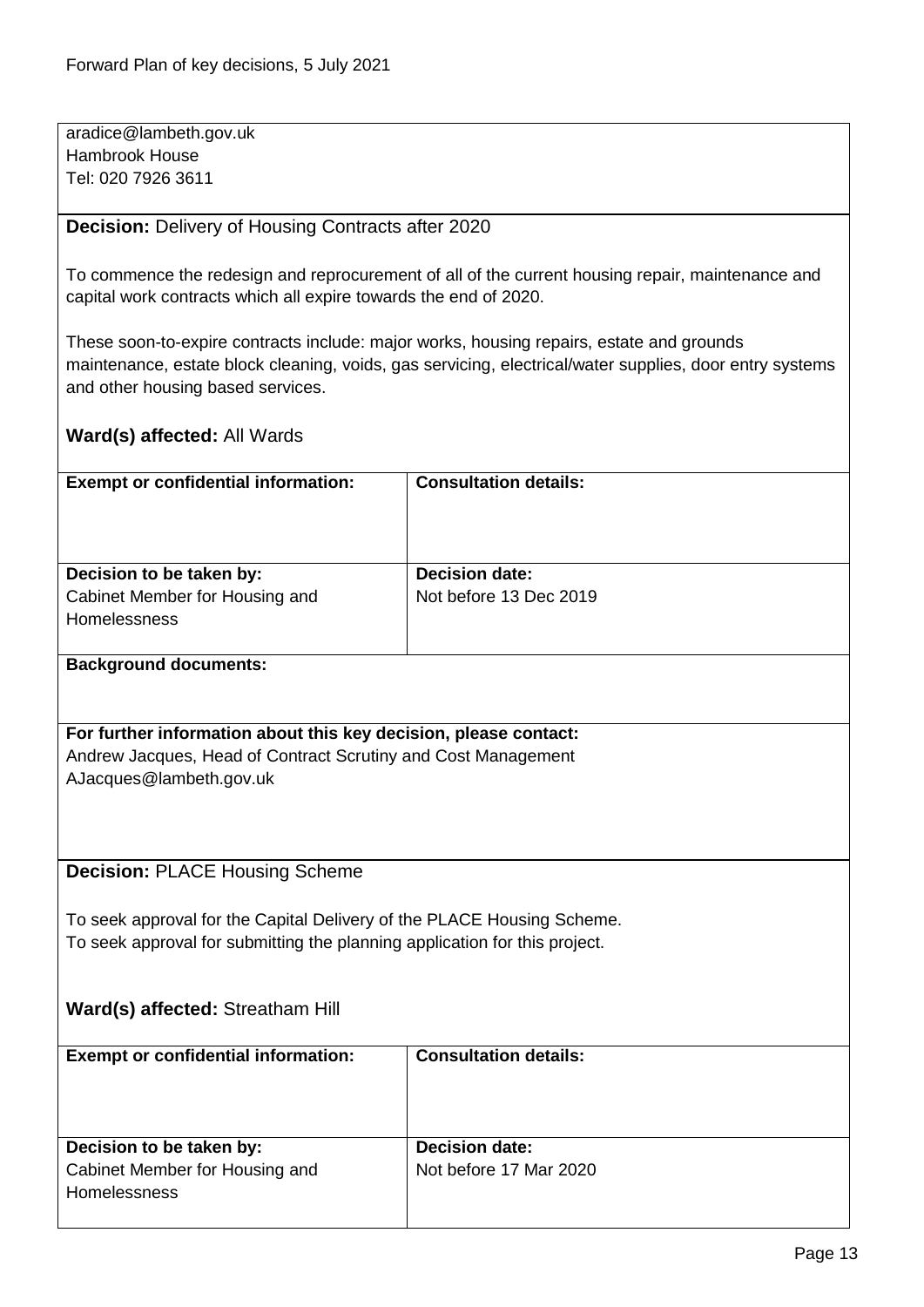**Background documents:**

**For further information about this key decision, please contact:** Preeti Chatwal Kauffman, Senior Capital Project Manager PChatwalKauffman@lambeth.gov.uk

<span id="page-13-0"></span>**Decision:** Vehicle Leasing for the Direct Labour Organisation

Agree to the procurement of the vehicle leasing of 35 vehicles via the councils existing Fleet Management Framework for the necessary hybrid/electric vehicles

DLO staff will require vehicles to move around the borough to transport materials and tools to carry out their repairing or inspecting duties. The vehicles will be consistent with the Council's commitment to being Zero Carbon by 2030. All vehicles leased from the leasing company will be Cat 6 compliant(EU Standard) the hybrid vehicles will emit less than 75g/km CO2, or will be ultra-low emission. This is ensuring the DLO only leases vehicle which are meeting the Lambeth carbon reduction standard.

### **Ward(s) affected:** All Wards

| <b>Exempt or confidential information:</b>                                        | <b>Consultation details:</b>                   |
|-----------------------------------------------------------------------------------|------------------------------------------------|
| Decision to be taken by:<br>Cabinet Member for Housing and<br><b>Homelessness</b> | <b>Decision date:</b><br>Not before 1 Sep 2020 |
| <b>Background documents:</b>                                                      |                                                |

**For further information about this key decision, please contact:** Andrew Jacques, Head of Contract Scrutiny and Cost Management AJacques@lambeth.gov.uk

<span id="page-13-1"></span>

| <b>Decision:</b> Rough Sleeping Accommodation Programme (RSAP) |                              |
|----------------------------------------------------------------|------------------------------|
| <b>Ward(s) affected: All Wards</b>                             |                              |
| <b>Exempt or confidential information:</b>                     | <b>Consultation details:</b> |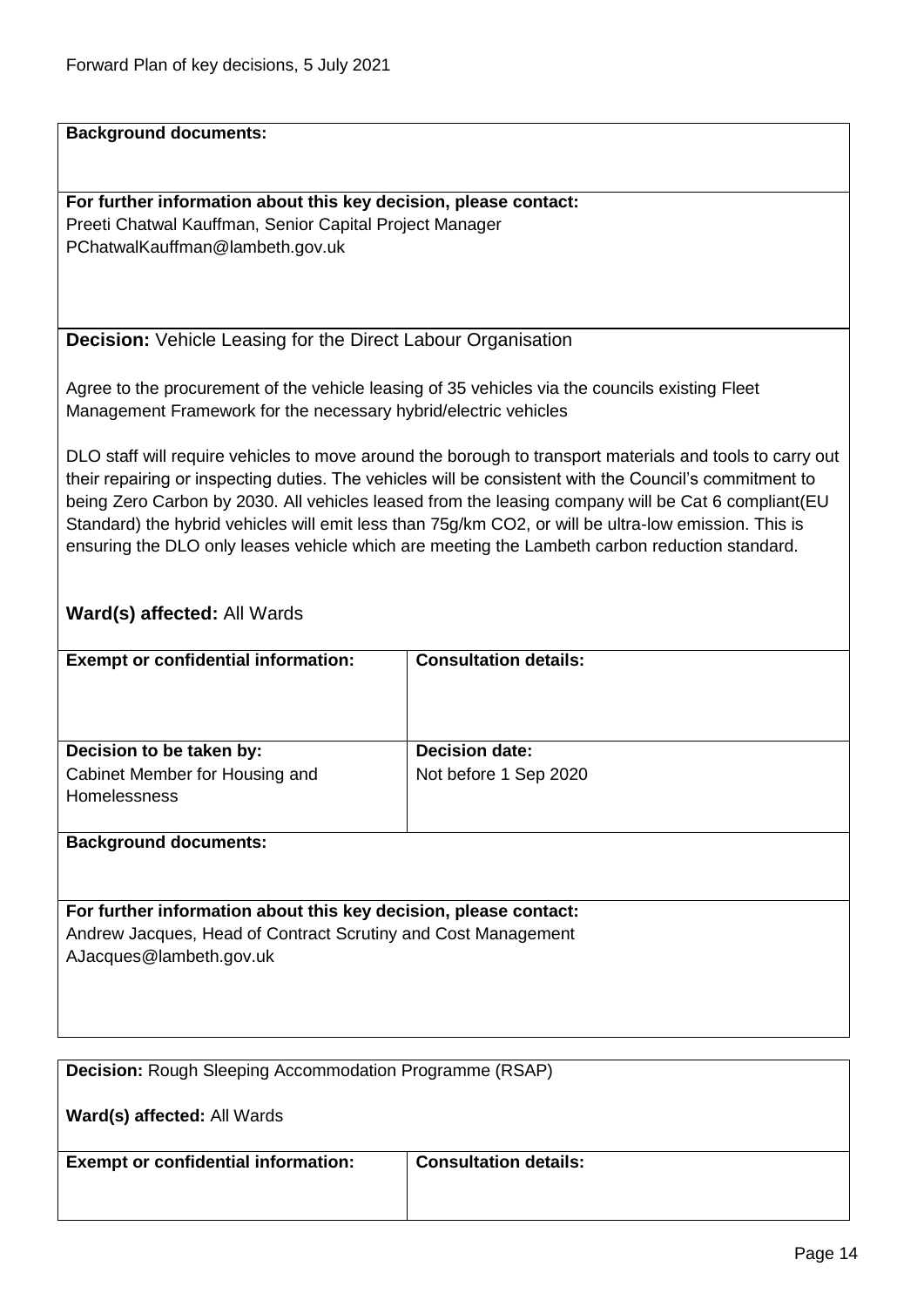<span id="page-14-0"></span>

| Decision to be taken by:                                                    | <b>Decision date:</b>                                                                                 |  |
|-----------------------------------------------------------------------------|-------------------------------------------------------------------------------------------------------|--|
|                                                                             | Not before 15 Dec 2020                                                                                |  |
| Cabinet Member for Housing and<br>Homelessness                              |                                                                                                       |  |
|                                                                             |                                                                                                       |  |
|                                                                             |                                                                                                       |  |
| <b>Background documents:</b>                                                |                                                                                                       |  |
|                                                                             |                                                                                                       |  |
|                                                                             |                                                                                                       |  |
| For further information about this key decision, please contact:            |                                                                                                       |  |
| Emma Casey, Commissioning Officer                                           |                                                                                                       |  |
| ecasey@lambeth.gov.uk                                                       |                                                                                                       |  |
|                                                                             |                                                                                                       |  |
| Tel: 0207 9267539                                                           |                                                                                                       |  |
|                                                                             |                                                                                                       |  |
| <b>Decision: Procurement for Stairlift Installation</b>                     |                                                                                                       |  |
|                                                                             |                                                                                                       |  |
|                                                                             | To approve the procurement and award of a new stairlifts and associated installation contract via the |  |
| Procurement for Housing Framework (Pfh).                                    |                                                                                                       |  |
|                                                                             |                                                                                                       |  |
|                                                                             | Installation of stairlifts a service is required to support the changing health needs of residents by |  |
|                                                                             | providing adaptations and modifications to disabling environments to restore independent living and   |  |
| dignity to very vulnerable people.                                          |                                                                                                       |  |
|                                                                             |                                                                                                       |  |
|                                                                             |                                                                                                       |  |
| Ward(s) affected: All Wards                                                 |                                                                                                       |  |
|                                                                             |                                                                                                       |  |
| <b>Exempt or confidential information:</b>                                  | <b>Consultation details:</b>                                                                          |  |
|                                                                             |                                                                                                       |  |
|                                                                             |                                                                                                       |  |
|                                                                             |                                                                                                       |  |
| Decision to be taken by:                                                    | <b>Decision date:</b>                                                                                 |  |
| Cabinet Member for Housing and                                              | Not before 9 Mar 2021                                                                                 |  |
| Homelessness                                                                |                                                                                                       |  |
|                                                                             |                                                                                                       |  |
| <b>Background documents:</b>                                                |                                                                                                       |  |
|                                                                             |                                                                                                       |  |
|                                                                             |                                                                                                       |  |
|                                                                             |                                                                                                       |  |
| For further information about this key decision, please contact:            |                                                                                                       |  |
| Andrew Jacques, Head of Contract Scrutiny and Cost Management               |                                                                                                       |  |
| AJacques@lambeth.gov.uk                                                     |                                                                                                       |  |
|                                                                             |                                                                                                       |  |
|                                                                             |                                                                                                       |  |
|                                                                             |                                                                                                       |  |
| <b>Decision: Vulnerable Adults' Pathway</b>                                 |                                                                                                       |  |
|                                                                             |                                                                                                       |  |
|                                                                             | The decision to extend the current contracts will enable the Council to continue to provide supported |  |
| housing to vulnerable rough sleepers and single homeless people in Lambeth. |                                                                                                       |  |
|                                                                             |                                                                                                       |  |

<span id="page-14-1"></span>**Ward(s) affected:** All Wards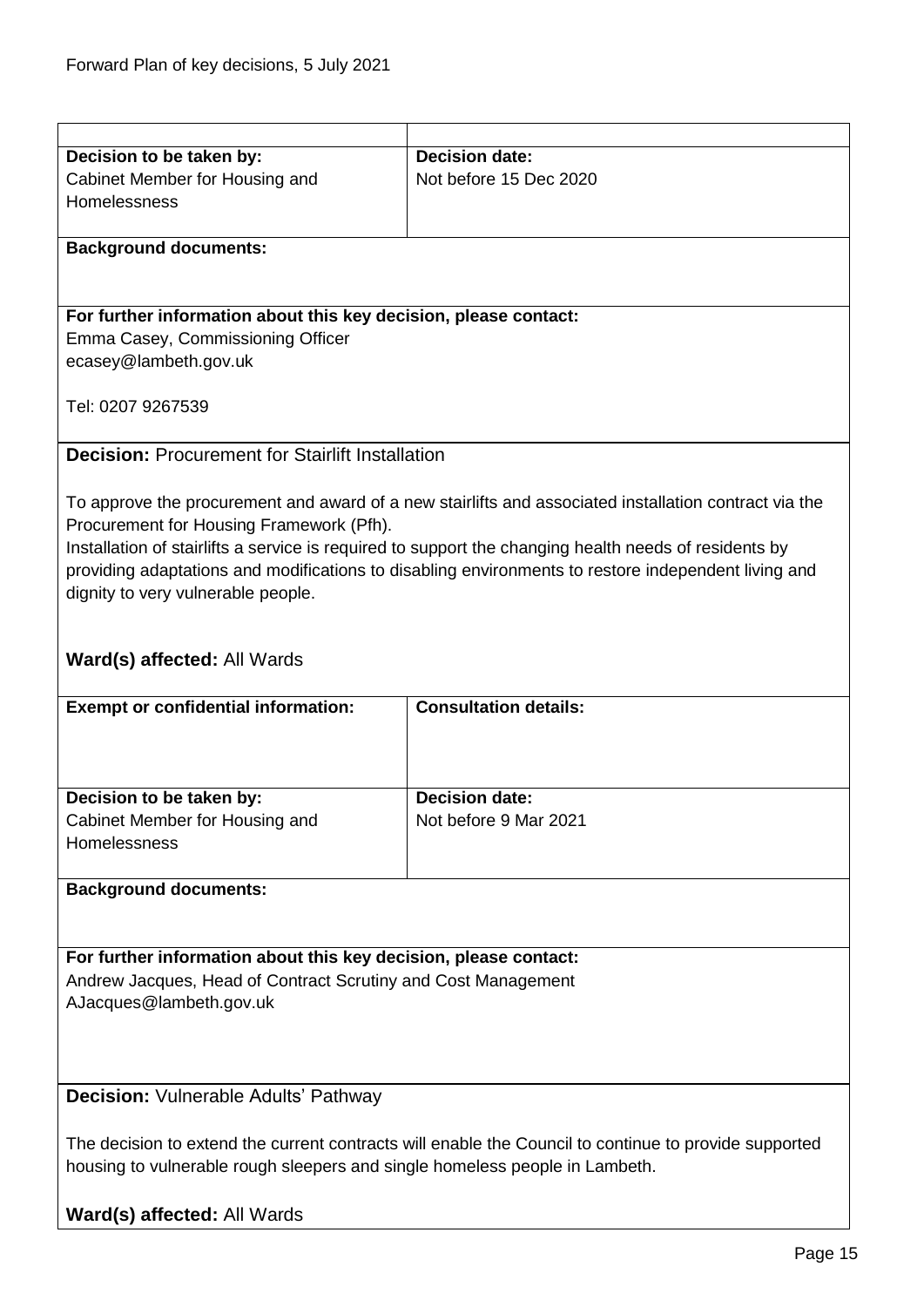<span id="page-15-1"></span><span id="page-15-0"></span>

| <b>Exempt or confidential information:</b>                                                                                                                                                                                                                                                                                                                                                                                                                                                           |                              |  |
|------------------------------------------------------------------------------------------------------------------------------------------------------------------------------------------------------------------------------------------------------------------------------------------------------------------------------------------------------------------------------------------------------------------------------------------------------------------------------------------------------|------------------------------|--|
|                                                                                                                                                                                                                                                                                                                                                                                                                                                                                                      | <b>Consultation details:</b> |  |
|                                                                                                                                                                                                                                                                                                                                                                                                                                                                                                      |                              |  |
|                                                                                                                                                                                                                                                                                                                                                                                                                                                                                                      |                              |  |
| Decision to be taken by:                                                                                                                                                                                                                                                                                                                                                                                                                                                                             | <b>Decision date:</b>        |  |
| Cabinet Member for Housing and                                                                                                                                                                                                                                                                                                                                                                                                                                                                       | Not before 9 Mar 2021        |  |
| Homelessness                                                                                                                                                                                                                                                                                                                                                                                                                                                                                         |                              |  |
| <b>Background documents:</b>                                                                                                                                                                                                                                                                                                                                                                                                                                                                         |                              |  |
| For further information about this key decision, please contact:                                                                                                                                                                                                                                                                                                                                                                                                                                     |                              |  |
| Laura Stoker, Commissioning Officer                                                                                                                                                                                                                                                                                                                                                                                                                                                                  |                              |  |
| Istoker@lambeth.gov.uk                                                                                                                                                                                                                                                                                                                                                                                                                                                                               |                              |  |
|                                                                                                                                                                                                                                                                                                                                                                                                                                                                                                      |                              |  |
|                                                                                                                                                                                                                                                                                                                                                                                                                                                                                                      |                              |  |
| Decision: National Net Zero Retrofit Accelerator (NNZRA)                                                                                                                                                                                                                                                                                                                                                                                                                                             |                              |  |
|                                                                                                                                                                                                                                                                                                                                                                                                                                                                                                      |                              |  |
| The council was invited to bid and was successful in November 2020 for funding to decarbonise 40<br>homes as part of stage two National Net Zero Retrofit Accelerator (NNZRA). The funding was agreed<br>with the Greater London Authority (GLA) and monitored by Business, Energy and Industrial Strategy<br>(BEIS). NNZRA is a major step towards goal of delivering self-financing, performance guaranteed, net<br>zero retrofit at scale across the UK and to reach our net zero target by 2030. |                              |  |
| Ward(s) affected: All Wards                                                                                                                                                                                                                                                                                                                                                                                                                                                                          |                              |  |
|                                                                                                                                                                                                                                                                                                                                                                                                                                                                                                      |                              |  |
|                                                                                                                                                                                                                                                                                                                                                                                                                                                                                                      |                              |  |
| <b>Exempt or confidential information:</b>                                                                                                                                                                                                                                                                                                                                                                                                                                                           | <b>Consultation details:</b> |  |
|                                                                                                                                                                                                                                                                                                                                                                                                                                                                                                      |                              |  |
|                                                                                                                                                                                                                                                                                                                                                                                                                                                                                                      |                              |  |
| Decision to be taken by:                                                                                                                                                                                                                                                                                                                                                                                                                                                                             | <b>Decision date:</b>        |  |
| Cabinet Member for Housing and<br>Homelessness                                                                                                                                                                                                                                                                                                                                                                                                                                                       | Not before 13 Apr 2021       |  |
|                                                                                                                                                                                                                                                                                                                                                                                                                                                                                                      |                              |  |
| <b>Background documents:</b>                                                                                                                                                                                                                                                                                                                                                                                                                                                                         |                              |  |
|                                                                                                                                                                                                                                                                                                                                                                                                                                                                                                      |                              |  |
| For further information about this key decision, please contact:                                                                                                                                                                                                                                                                                                                                                                                                                                     |                              |  |
| Michael Axtell, Water Quality Officer                                                                                                                                                                                                                                                                                                                                                                                                                                                                |                              |  |
| maxtell@lambethliving.org.uk                                                                                                                                                                                                                                                                                                                                                                                                                                                                         |                              |  |
| Housing Property Services, 10 Somerleyton Road,, LONDON, SW9 8ND<br>Tel: 020 7926 2084                                                                                                                                                                                                                                                                                                                                                                                                               |                              |  |
|                                                                                                                                                                                                                                                                                                                                                                                                                                                                                                      |                              |  |
| Decision: Leigham Court Road - Amesbury and Barcombe Avenue                                                                                                                                                                                                                                                                                                                                                                                                                                          |                              |  |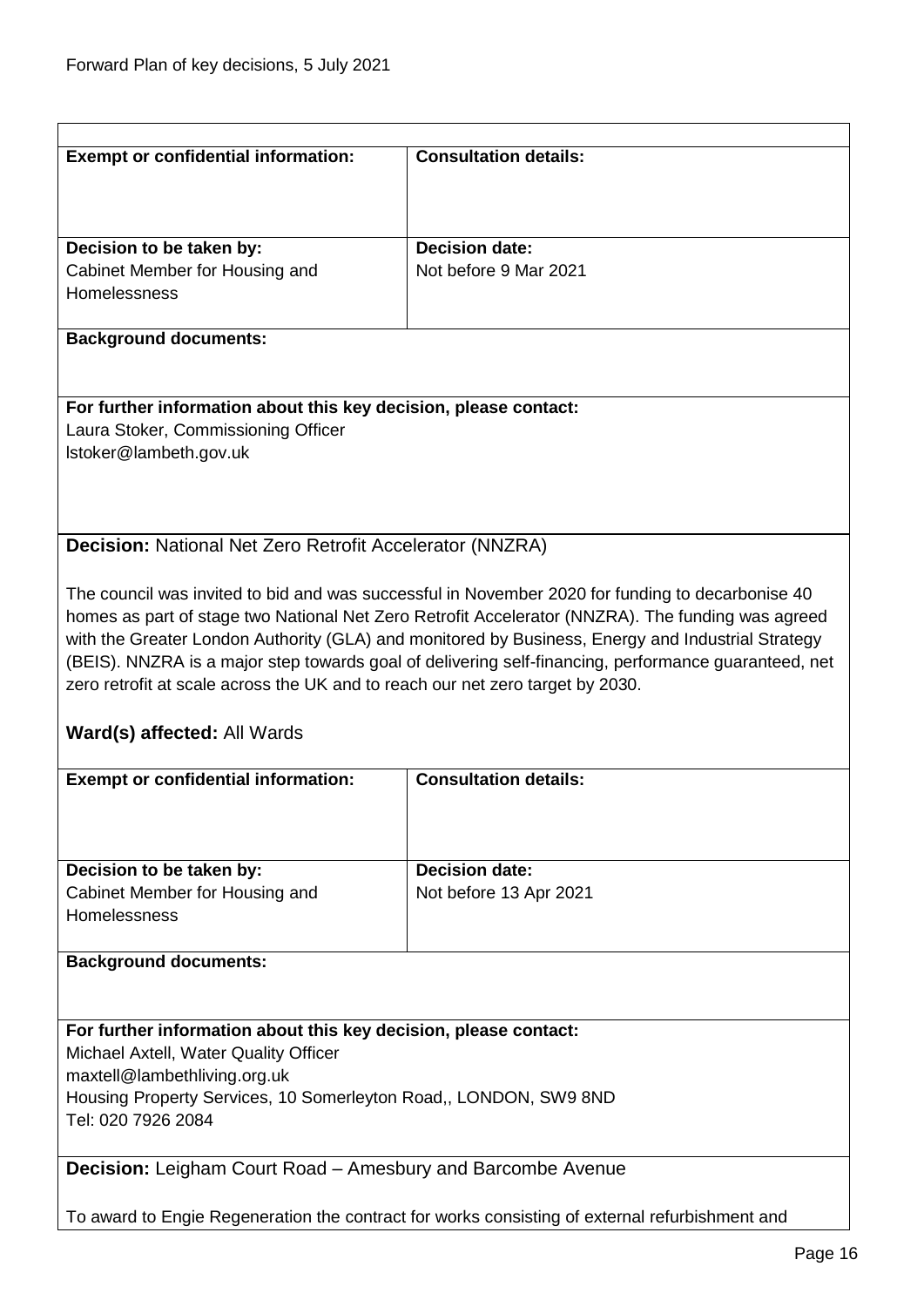maintenance items, including roof repairs/ replacement, chimney and parapet repairs, window and main entrance door repairs, fabric repairs including brickwork, concrete, stonework, and external decorations. in the sum of is £2,368,740, for 2021/22

<span id="page-16-0"></span>

| Ward(s) affected: All Wards                                                                                                                                                                                                                                                                |                              |  |
|--------------------------------------------------------------------------------------------------------------------------------------------------------------------------------------------------------------------------------------------------------------------------------------------|------------------------------|--|
| <b>Exempt or confidential information:</b>                                                                                                                                                                                                                                                 | <b>Consultation details:</b> |  |
| Decision to be taken by:                                                                                                                                                                                                                                                                   | <b>Decision date:</b>        |  |
| Cabinet Member for Housing and<br>Homelessness                                                                                                                                                                                                                                             | Not before 5 May 2021        |  |
| <b>Background documents:</b>                                                                                                                                                                                                                                                               |                              |  |
| For further information about this key decision, please contact:<br>Paul Ingram, Capital Works Manager<br>PIngram1@lambeth.gov.uk                                                                                                                                                          |                              |  |
| Decision: Purser House - Refurbishment of vacant former community centre to form 3 x 2<br>bed flats<br>This recommendation is for the council to approve the refurbishment of the vacant former community<br>centre into 3 self-contained 2-bedroom flats.<br>Ward(s) affected: Tulse Hill |                              |  |
|                                                                                                                                                                                                                                                                                            |                              |  |
| <b>Exempt or confidential information:</b><br>Part exempt<br>Information relating to the financial or<br>business affairs of any particular person<br>(including the authority holding that<br>information)                                                                                | <b>Consultation details:</b> |  |
| Decision to be taken by:                                                                                                                                                                                                                                                                   | <b>Decision date:</b>        |  |
| Cabinet Member for Housing and<br>Homelessness                                                                                                                                                                                                                                             | Not before 22 Jun 2021       |  |
| <b>Background documents:</b>                                                                                                                                                                                                                                                               |                              |  |
| For further information about this key decision, please contact:<br>Paul Ingram, Capital Works Manager<br>PIngram1@lambeth.gov.uk                                                                                                                                                          |                              |  |
|                                                                                                                                                                                                                                                                                            |                              |  |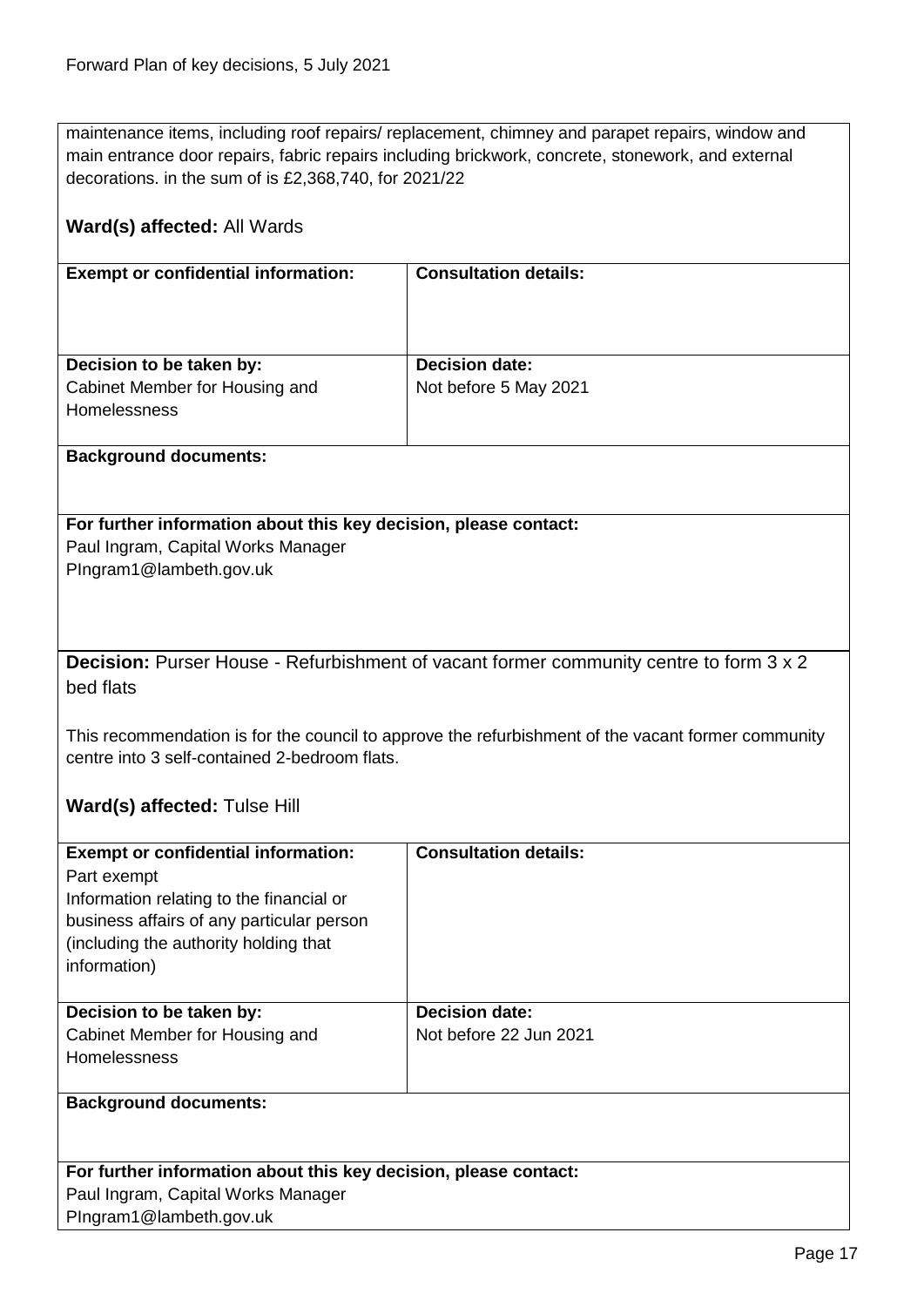<span id="page-17-0"></span>**Decision:** Additional Licensing of Houses in Multiple Occupation and Associated Policies

To consider whether to designate the Borough of Lambeth subject to an Additional Licensing of Houses in Multiple Occupation (HMOs) Scheme that would last 5 years and require all HMOs not subject to mandatory HMO Licensing to be licensed with the Council.

To consider associated polices covering HMO Amenity Standards, Conditions to be attached to Licences and the Enforcement Policy of the service.

### **Ward(s) affected:** All Wards

| <b>Exempt or confidential information:</b>                                        | <b>Consultation details:</b>                   |
|-----------------------------------------------------------------------------------|------------------------------------------------|
| Decision to be taken by:<br>Cabinet Member for Housing and<br><b>Homelessness</b> | <b>Decision date:</b><br>Not before 6 Jul 2021 |
| <b>Background documents:</b>                                                      |                                                |

Additional Licensing of Houses in Multiple Occupation and Associated Policies

**For further information about this key decision, please contact:** Mark Preston, Interim Private Sector Enforcement and Regulation Team Manager mpreston@lambeth.gov.uk

<span id="page-17-1"></span>**Decision:** External Works Programme and Replacement of External Wall Insulation Cladding Systems Procurement – Capital Works

To approve the upcoming capital works programme which will include external works and replacement of external wall insulation cladding systems intended to be delivered within 2021/22 financial year. The proposed method of obtaining mini tenders is primarily via Construction Line, whilst utilising the route of Gold Membership of suppliers. Competition to obtain value for money will be a consistent thread.

The works will include but not limited to the following:

- external fabric repairs
- communal electrics
- lift renewal
- door entry installation
- heating & hot water upgrade
- communal electric upgrade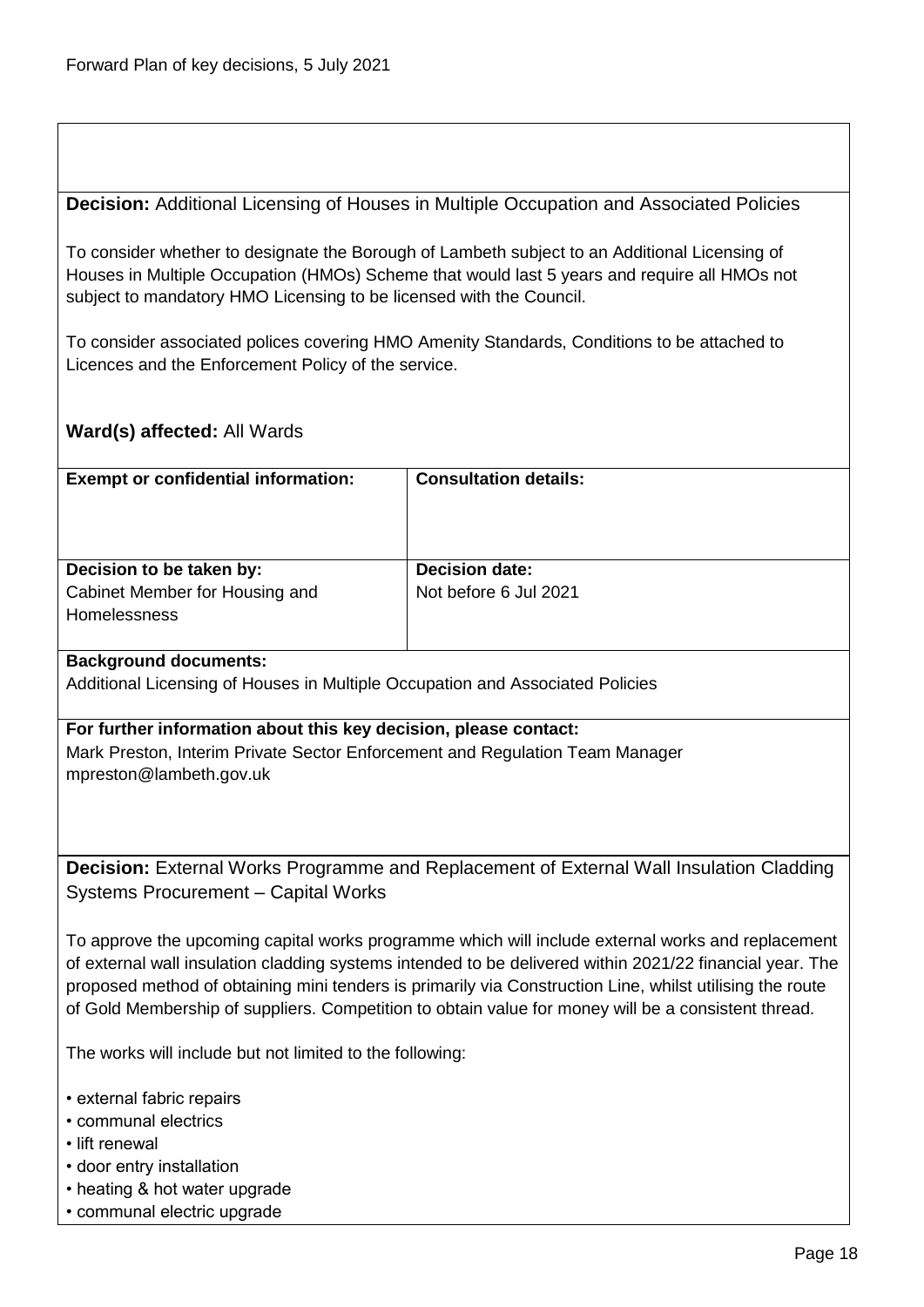- cold water tank renewal
- boiler room upgrades
- new fire doors to tenanted properties
- sprinklers to sheltered blocks
- Kitchen & Bathroom Installations plus associated electrical re-wires
- Residential and communal fire doors replacements

The works will be funded from the £35m Lambeth Housing Standard budget.

# **Ward(s) affected:** All Wards

<span id="page-18-0"></span>

| <b>Exempt or confidential information:</b>                                                                                                                                                                      | <b>Consultation details:</b>                                                                                                                                                                    |  |
|-----------------------------------------------------------------------------------------------------------------------------------------------------------------------------------------------------------------|-------------------------------------------------------------------------------------------------------------------------------------------------------------------------------------------------|--|
|                                                                                                                                                                                                                 |                                                                                                                                                                                                 |  |
|                                                                                                                                                                                                                 |                                                                                                                                                                                                 |  |
|                                                                                                                                                                                                                 |                                                                                                                                                                                                 |  |
| Decision to be taken by:                                                                                                                                                                                        | <b>Decision date:</b>                                                                                                                                                                           |  |
| Cabinet Member for Housing and                                                                                                                                                                                  | Not before 13 Jul 2021                                                                                                                                                                          |  |
| Homelessness                                                                                                                                                                                                    |                                                                                                                                                                                                 |  |
|                                                                                                                                                                                                                 |                                                                                                                                                                                                 |  |
| <b>Background documents:</b>                                                                                                                                                                                    |                                                                                                                                                                                                 |  |
|                                                                                                                                                                                                                 |                                                                                                                                                                                                 |  |
| For further information about this key decision, please contact:                                                                                                                                                |                                                                                                                                                                                                 |  |
| <b>Adelle Pobee</b>                                                                                                                                                                                             |                                                                                                                                                                                                 |  |
| apobee@lambeth.gov.uk                                                                                                                                                                                           |                                                                                                                                                                                                 |  |
| 2nd Floor, Hambrook House, Porden Road, London SW2 5RW                                                                                                                                                          |                                                                                                                                                                                                 |  |
|                                                                                                                                                                                                                 |                                                                                                                                                                                                 |  |
|                                                                                                                                                                                                                 |                                                                                                                                                                                                 |  |
| Decision: Rough Sleeping Initiative Funding (RSI) year 4                                                                                                                                                        |                                                                                                                                                                                                 |  |
|                                                                                                                                                                                                                 |                                                                                                                                                                                                 |  |
|                                                                                                                                                                                                                 | The Rough Sleeping Initiative was launched in March 2018 and was targeted at local authorities with<br>the highest numbers of people sleeping rough, based on the 2017 rough sleeping snapshot. |  |
|                                                                                                                                                                                                                 |                                                                                                                                                                                                 |  |
| This is an initiative to support rough sleepers away from the streets and to develop their wellbeing and<br>stability, helping to reduce the number of people sleeping rough in both the short and longer term. |                                                                                                                                                                                                 |  |
|                                                                                                                                                                                                                 |                                                                                                                                                                                                 |  |
| The Commissioning Team worked in partnership with the MHCLG, via co-production meetings, to                                                                                                                     |                                                                                                                                                                                                 |  |
| agree the interventions that would be funded and delivered within the borough.                                                                                                                                  |                                                                                                                                                                                                 |  |
| The interventions have changed each year to meet emerging needs and demands within the borough.                                                                                                                 |                                                                                                                                                                                                 |  |
|                                                                                                                                                                                                                 |                                                                                                                                                                                                 |  |
|                                                                                                                                                                                                                 | The decision is to award the RSI year 4 funding to Thames Reach, St Mungo's, Praxis and Single                                                                                                  |  |
| Homeless Project (SHP)                                                                                                                                                                                          | These organisations are already providing rough sleeping services in the borough or have specialisms                                                                                            |  |
| in the intervention areas.                                                                                                                                                                                      |                                                                                                                                                                                                 |  |
|                                                                                                                                                                                                                 |                                                                                                                                                                                                 |  |
| Ward(s) affected: All Wards                                                                                                                                                                                     |                                                                                                                                                                                                 |  |
|                                                                                                                                                                                                                 |                                                                                                                                                                                                 |  |

**Exempt or confidential information: Consultation details:**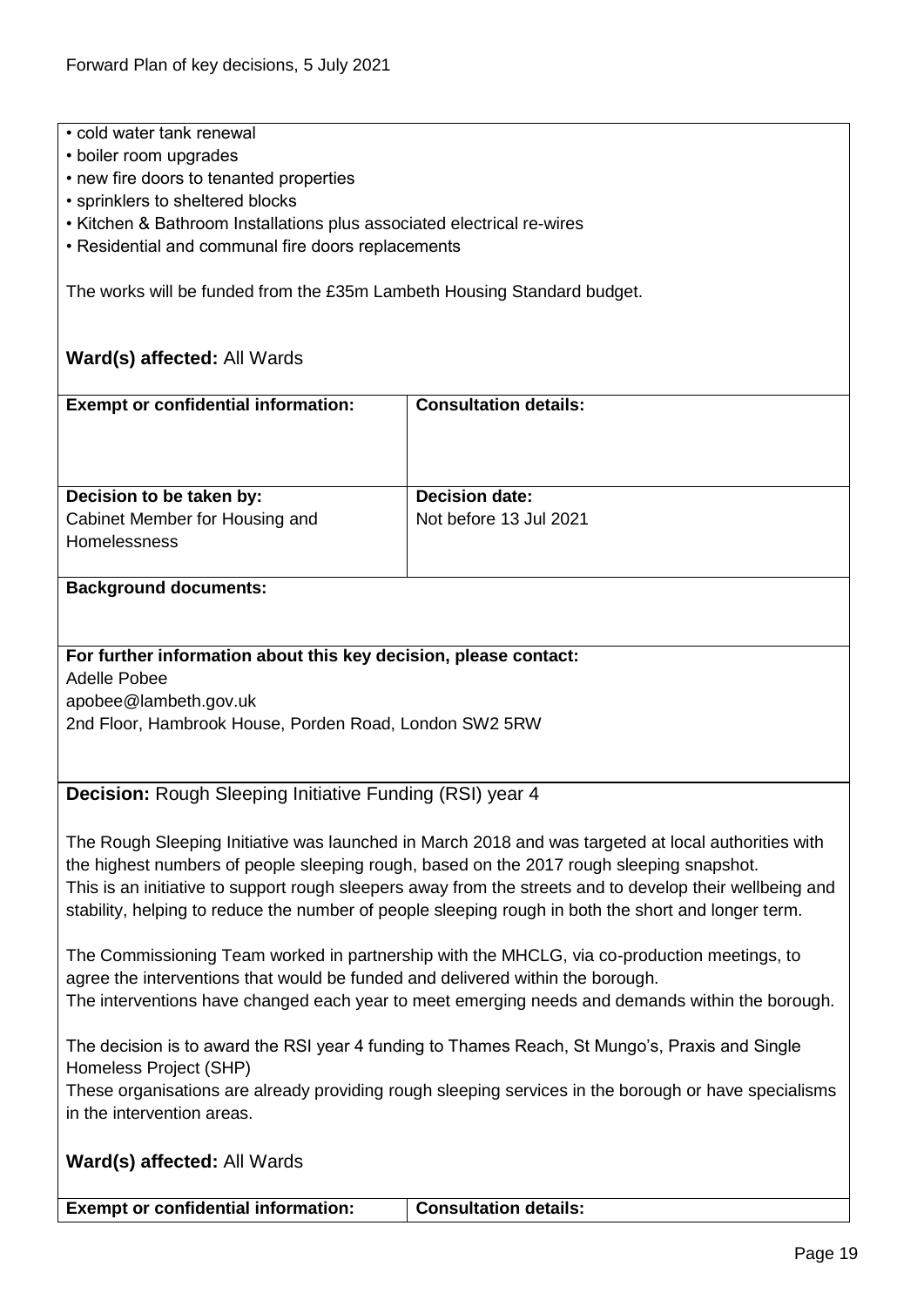<span id="page-19-1"></span><span id="page-19-0"></span>

| Decision to be taken by:                                                              | <b>Decision date:</b>                                                                                                                                                                            |  |
|---------------------------------------------------------------------------------------|--------------------------------------------------------------------------------------------------------------------------------------------------------------------------------------------------|--|
| Cabinet Member for Housing and                                                        | Not before 13 Jul 2021                                                                                                                                                                           |  |
| Homelessness                                                                          |                                                                                                                                                                                                  |  |
|                                                                                       |                                                                                                                                                                                                  |  |
| <b>Background documents:</b>                                                          |                                                                                                                                                                                                  |  |
|                                                                                       |                                                                                                                                                                                                  |  |
| For further information about this key decision, please contact:                      |                                                                                                                                                                                                  |  |
| Emma Casey, Commissioning Officer                                                     |                                                                                                                                                                                                  |  |
| ecasey@lambeth.gov.uk                                                                 |                                                                                                                                                                                                  |  |
|                                                                                       |                                                                                                                                                                                                  |  |
| Tel: 0207 9267539                                                                     |                                                                                                                                                                                                  |  |
| <b>Decision:</b> Vassall Road Heating Replacement Project                             |                                                                                                                                                                                                  |  |
|                                                                                       |                                                                                                                                                                                                  |  |
|                                                                                       | To instruct Regen (UK) Construction Ltd to undertake the replacement of the Communal Heating<br>system with Individual Combi Boilers in the sum of £917,020.24. Works to be completed in the new |  |
| financial year 1 April 2021.                                                          |                                                                                                                                                                                                  |  |
|                                                                                       |                                                                                                                                                                                                  |  |
| Ward(s) affected: Vassall                                                             |                                                                                                                                                                                                  |  |
| <b>Exempt or confidential information:</b>                                            | <b>Consultation details:</b>                                                                                                                                                                     |  |
|                                                                                       |                                                                                                                                                                                                  |  |
|                                                                                       |                                                                                                                                                                                                  |  |
| Part exempt                                                                           |                                                                                                                                                                                                  |  |
| Information relating to the financial or<br>business affairs of any particular person |                                                                                                                                                                                                  |  |
| (including the authority holding that                                                 |                                                                                                                                                                                                  |  |
| information)                                                                          |                                                                                                                                                                                                  |  |
|                                                                                       |                                                                                                                                                                                                  |  |
| Decision to be taken by:                                                              | <b>Decision date:</b>                                                                                                                                                                            |  |
| Cabinet Member for Housing and                                                        | Not before 20 Jul 2021                                                                                                                                                                           |  |
| Homelessness                                                                          |                                                                                                                                                                                                  |  |
| <b>Background documents:</b>                                                          |                                                                                                                                                                                                  |  |
|                                                                                       |                                                                                                                                                                                                  |  |
| For further information about this key decision, please contact:                      |                                                                                                                                                                                                  |  |
| Darren Bradford, Technical Services Electrical Project Manager                        |                                                                                                                                                                                                  |  |
| dbradford@lambeth.gov.uk                                                              |                                                                                                                                                                                                  |  |
|                                                                                       |                                                                                                                                                                                                  |  |
|                                                                                       |                                                                                                                                                                                                  |  |
| <b>Decision: Oaklands Estate Lift Refurbishment Project</b>                           |                                                                                                                                                                                                  |  |
|                                                                                       |                                                                                                                                                                                                  |  |
| Works to be completed in the new financial year 1 April 2021                          | To instruct Precision Lifts Ltd to undertake the refurbishment of the lifts in the sum of £629,253.88.                                                                                           |  |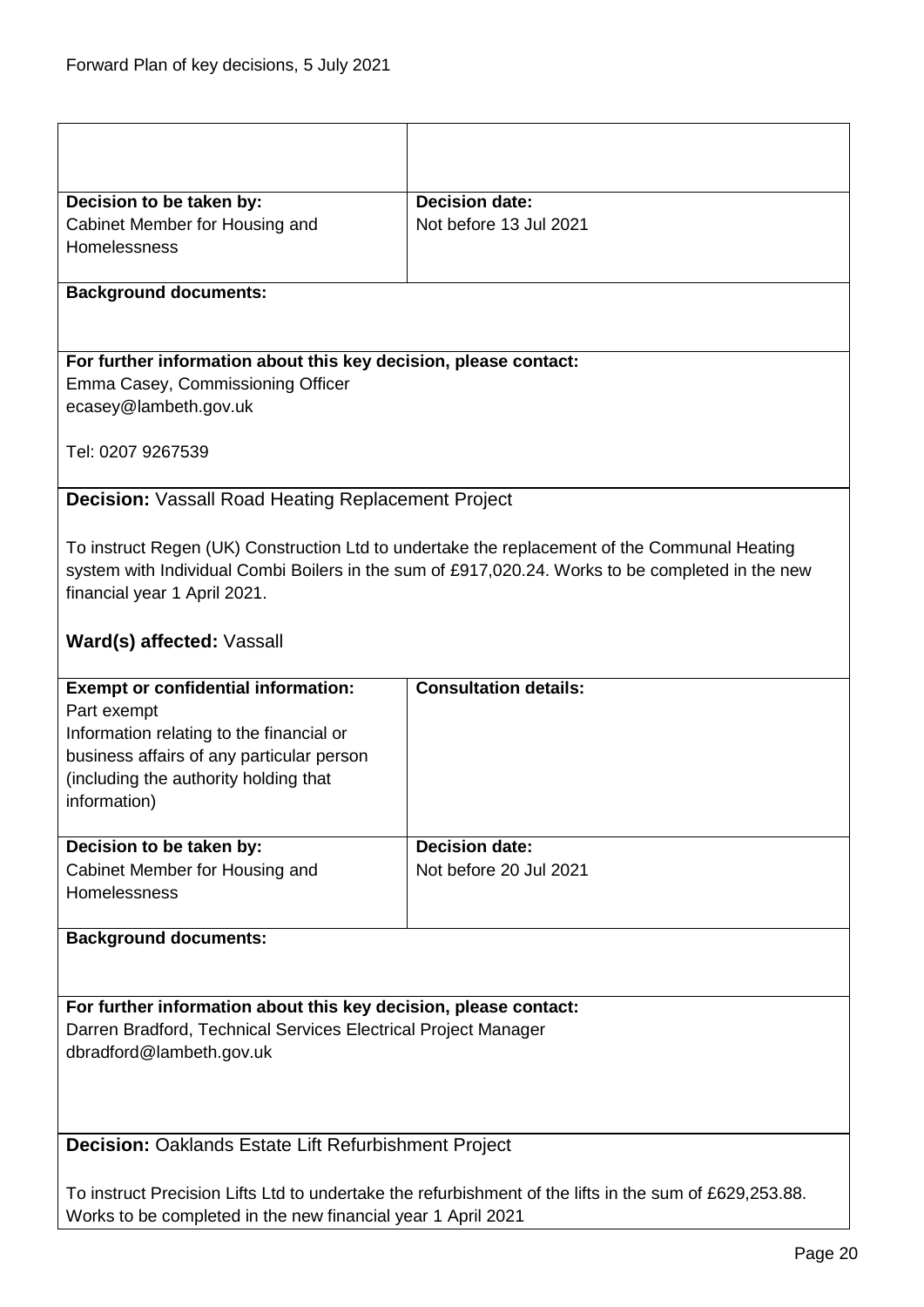$\overline{1}$ 

| Ward(s) affected: Clapham Common                                                                                                                                                                                     |                              |  |
|----------------------------------------------------------------------------------------------------------------------------------------------------------------------------------------------------------------------|------------------------------|--|
| <b>Exempt or confidential information:</b><br>Part exempt<br>Information relating to the financial or<br>business affairs of any particular person<br>(including the authority holding that<br>information)          | <b>Consultation details:</b> |  |
| Decision to be taken by:                                                                                                                                                                                             | <b>Decision date:</b>        |  |
| Cabinet Member for Housing and<br>Homelessness                                                                                                                                                                       | Not before 20 Jul 2021       |  |
| <b>Background documents:</b>                                                                                                                                                                                         |                              |  |
|                                                                                                                                                                                                                      |                              |  |
|                                                                                                                                                                                                                      |                              |  |
| For further information about this key decision, please contact:                                                                                                                                                     |                              |  |
| Paul Ingram, Capital Works Manager                                                                                                                                                                                   |                              |  |
| PIngram1@lambeth.gov.uk                                                                                                                                                                                              |                              |  |
|                                                                                                                                                                                                                      |                              |  |
|                                                                                                                                                                                                                      |                              |  |
|                                                                                                                                                                                                                      |                              |  |
| <b>Decision: Brixton Road Heating Replacement Project</b>                                                                                                                                                            |                              |  |
| To instruct TBrown Group Ltd to undertake the replacement of the Communal Heating system with<br>individual Combi Boilers in the sum of £903,100.00. Works to be completed in the new financial year 1<br>April 2021 |                              |  |
|                                                                                                                                                                                                                      |                              |  |
| Ward(s) affected: Vassall                                                                                                                                                                                            |                              |  |
| <b>Exempt or confidential information:</b>                                                                                                                                                                           | <b>Consultation details:</b> |  |
| Part exempt                                                                                                                                                                                                          |                              |  |
| Information relating to the financial or                                                                                                                                                                             |                              |  |
| business affairs of any particular person                                                                                                                                                                            |                              |  |
| (including the authority holding that                                                                                                                                                                                |                              |  |
| information)                                                                                                                                                                                                         |                              |  |
|                                                                                                                                                                                                                      |                              |  |
| Decision to be taken by:                                                                                                                                                                                             | <b>Decision date:</b>        |  |
| Cabinet Member for Housing and                                                                                                                                                                                       | Not before 20 Jul 2021       |  |
| Homelessness                                                                                                                                                                                                         |                              |  |
|                                                                                                                                                                                                                      |                              |  |
| <b>Background documents:</b>                                                                                                                                                                                         |                              |  |
|                                                                                                                                                                                                                      |                              |  |
|                                                                                                                                                                                                                      |                              |  |
| For further information about this key decision, please contact:                                                                                                                                                     |                              |  |
| Darren Bradford, Technical Services Electrical Project Manager<br>dbradford@lambeth.gov.uk                                                                                                                           |                              |  |

<span id="page-20-0"></span>٦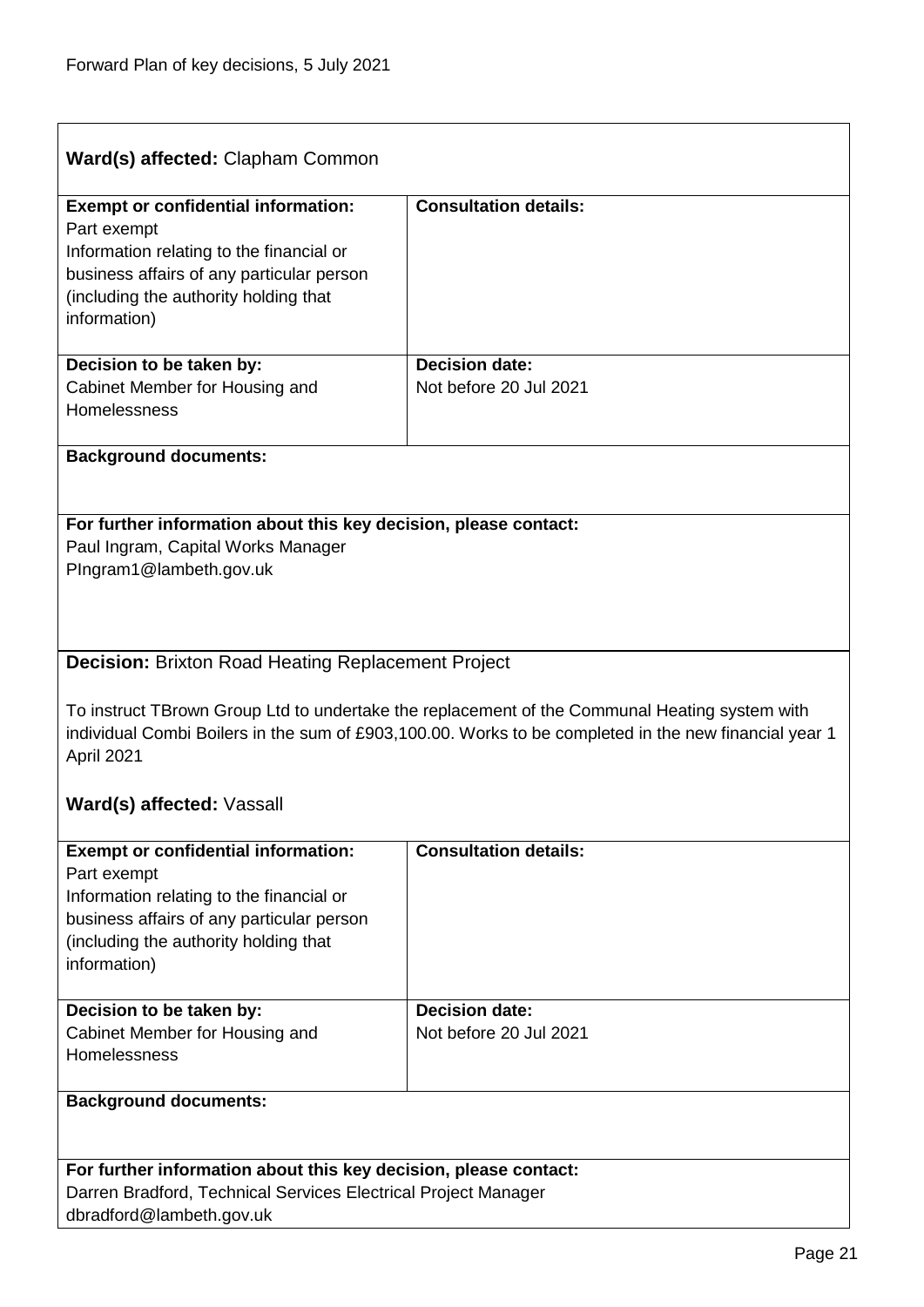#### <span id="page-21-0"></span>**Decision:** Replacement of Kitchens and Bathrooms

The report recommends the Council proceeds with a direct award to SER contractor from an existing framework, LHC 46581 and is accessing WH2, Workstream 1, Lot 2 (K&Bs) for the replacement of various kitchens and bathrooms in tenanted homes, up to a value of £2m.

### **Ward(s) affected:** All Wards

| <b>Exempt or confidential information:</b>            | <b>Consultation details:</b> |
|-------------------------------------------------------|------------------------------|
| Decision to be taken by:                              | <b>Decision date:</b>        |
| Cabinet Member for Housing and<br><b>Homelessness</b> | Not before 27 Jul 2021       |

#### **Background documents:**

#### **For further information about this key decision, please contact:** Paul Ingram, Capital Works Manager PIngram1@lambeth.gov.uk

<span id="page-21-1"></span>**Decision:** Advertising and Sponsorship Procurement for 'Out of Home' Advertising in Lambeth

This decision relates to the procurement of providers for the advertising and sponsorship concession on all Lambeth controlled highways and other Lambeth owned assets used by Resident Services.

### **Ward(s) affected:** All Wards

| <b>Exempt or confidential information:</b>                                                                     | <b>Consultation details:</b>                    |
|----------------------------------------------------------------------------------------------------------------|-------------------------------------------------|
| Decision to be taken by:<br>Cabinet Member for Sustainable Transport,<br>Environment and Clean Air (job-share) | <b>Decision date:</b><br>Not before 23 Dec 2020 |
| <b>Background documents:</b>                                                                                   |                                                 |

**For further information about this key decision, please contact:**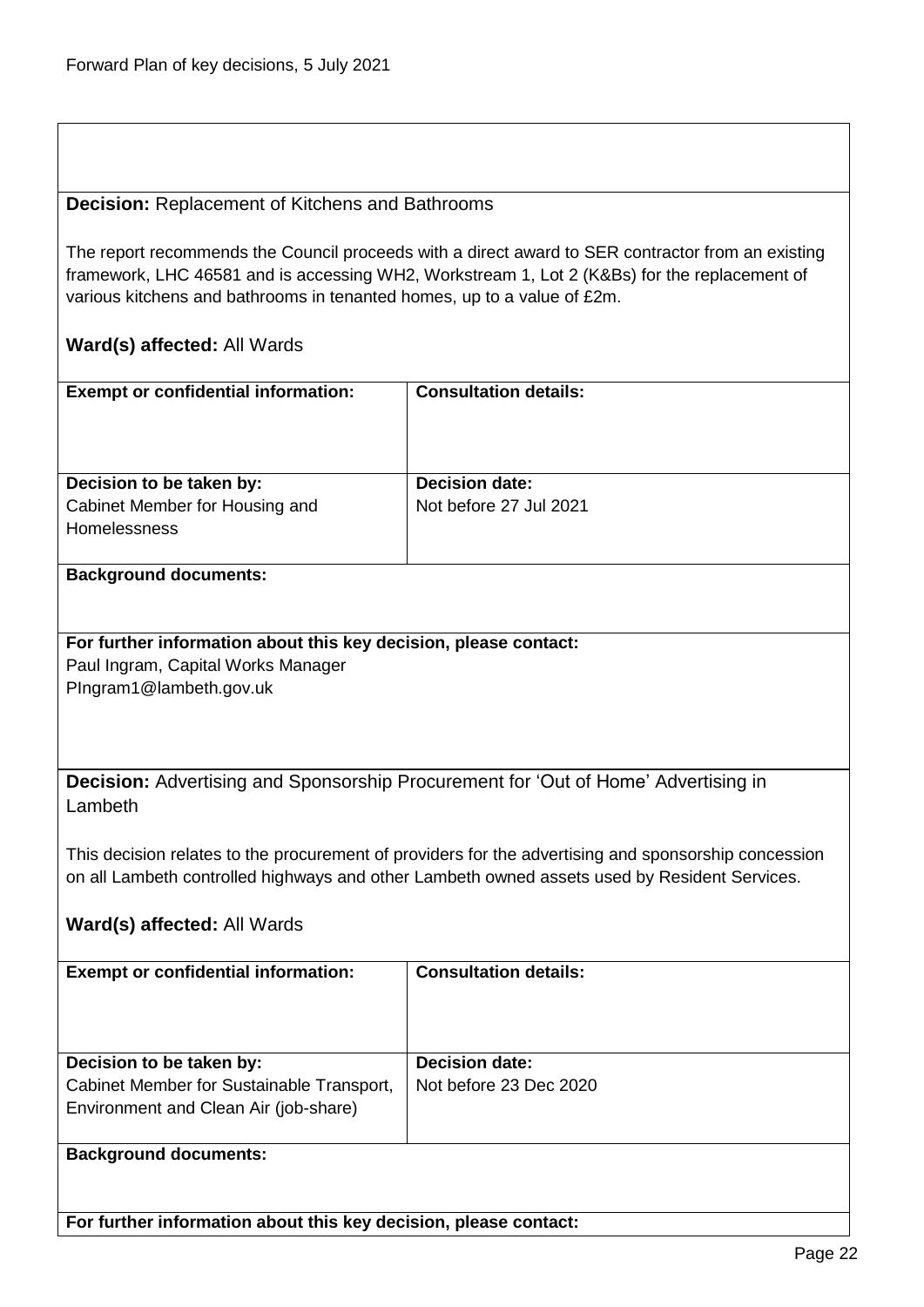Gillian Smith, Commercial Development Manager gsmith1@lambeth.gov.uk

### <span id="page-22-0"></span>**Decision:** Cycle Storage on Housing Estates

1. To approve the spending of £500,000 Capital Investment Programme approved by Cabinet on 20 July 2020 over five years to fund the provision of cycle storage capacity on housing land.

2. To approve the proposed cycle hangar design (Appendix A) for future installation of hangars and roll back the existing Cyclehoop breadbin type installations on housing estates.

3. To approve the proposed AskPorter system development and associated costs to enable the necessary administrative improvements required to provide a cost-effective service.

4. To approve the procurement of a supplier to deliver installations as per the prescribed design specifications.

### **Ward(s) affected:** All Wards

| <b>Exempt or confidential information:</b>                                                                     | <b>Consultation details:</b>                   |
|----------------------------------------------------------------------------------------------------------------|------------------------------------------------|
| Decision to be taken by:<br>Cabinet Member for Sustainable Transport,<br>Environment and Clean Air (job-share) | <b>Decision date:</b><br>Not before 2 Feb 2021 |
|                                                                                                                |                                                |

**Background documents:**

**For further information about this key decision, please contact:**

Valdrin Rexha, Head of Income Maximisation vrexha@lambeth.gov.uk

<span id="page-22-1"></span>**Decision:** Award of a contract for Electric Vehicle Ultra Rapid Charge Points

Approval to award a contract for installation of Electric Vehicle Rapid Charge Points

To award a contract for 14 ultra-rapid charge points as part of the development of an effective electric charge point network and meet Council commitments set out in the transportation strategy and climate change agenda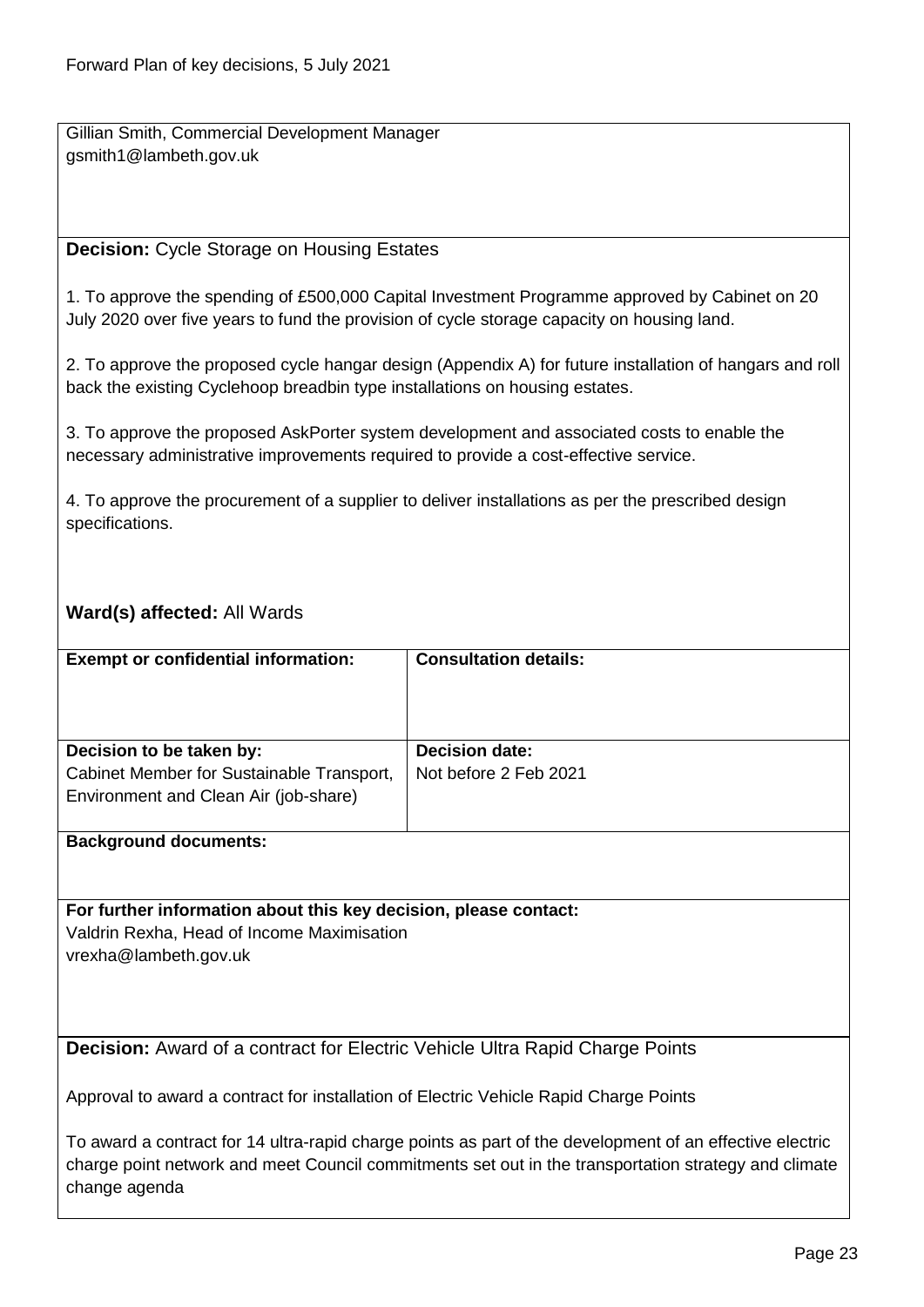<span id="page-23-0"></span>

| Ward(s) affected: All Wards                                                                                                                                                                                                                                                                                                                                                                                                                                                      |                                                |  |
|----------------------------------------------------------------------------------------------------------------------------------------------------------------------------------------------------------------------------------------------------------------------------------------------------------------------------------------------------------------------------------------------------------------------------------------------------------------------------------|------------------------------------------------|--|
| <b>Exempt or confidential information:</b><br>Part exempt<br>Information relating to the financial or<br>business affairs of any particular person<br>(including the authority holding that<br>information)                                                                                                                                                                                                                                                                      | <b>Consultation details:</b>                   |  |
| Decision to be taken by:<br>Cabinet Member for Sustainable Transport,<br>Environment and Clean Air (job-share)                                                                                                                                                                                                                                                                                                                                                                   | <b>Decision date:</b><br>Not before 9 Feb 2021 |  |
| <b>Background documents:</b>                                                                                                                                                                                                                                                                                                                                                                                                                                                     |                                                |  |
| For further information about this key decision, please contact:<br>Dan Thomas, Programme Manager (Parks & Special Projects)<br>dthomas4@lambeth.gov.uk                                                                                                                                                                                                                                                                                                                          |                                                |  |
| Decision: Capital Studio, Infrastructure and Capital Delivery Salaries CIL                                                                                                                                                                                                                                                                                                                                                                                                       |                                                |  |
| The Capital Studio is the delivery arm of the Resident Services area, covering design and<br>construction of public realm and built environment projects. The service delivers large<br>programmes such as the Highways Investment Programme and major public realm and green<br>space schemes, such as in parks and cemeteries. The service is primarily funded through third<br>party grants, such as through Transport for London, and from within allocated project budgets. |                                                |  |
| The report seeks an allocation of £1,076m from the Lambeth Community Infrastructure Levy (CIL)<br>receipts to fund costs associated with staff costs for the Resident Services Capital Programme<br>delivered via the Capital Studio (Infrastructure and Capital Delivery).                                                                                                                                                                                                      |                                                |  |
| This report seeks funding to cover establishment salaries which can't be covered by project<br>budgets. The identified source of funding for this infrastructure is CIL, with other sources of<br>external and internal funding already having been secured to fund Capital Studio staff.                                                                                                                                                                                        |                                                |  |
| Ward(s) affected: All Wards                                                                                                                                                                                                                                                                                                                                                                                                                                                      |                                                |  |
| <b>Exempt or confidential information:</b>                                                                                                                                                                                                                                                                                                                                                                                                                                       | <b>Consultation details:</b>                   |  |
| Decision to be taken by:<br>Cabinet Member for Sustainable Transport,<br>Environment and Clean Air (job-share)                                                                                                                                                                                                                                                                                                                                                                   | <b>Decision date:</b><br>Not before 6 Apr 2021 |  |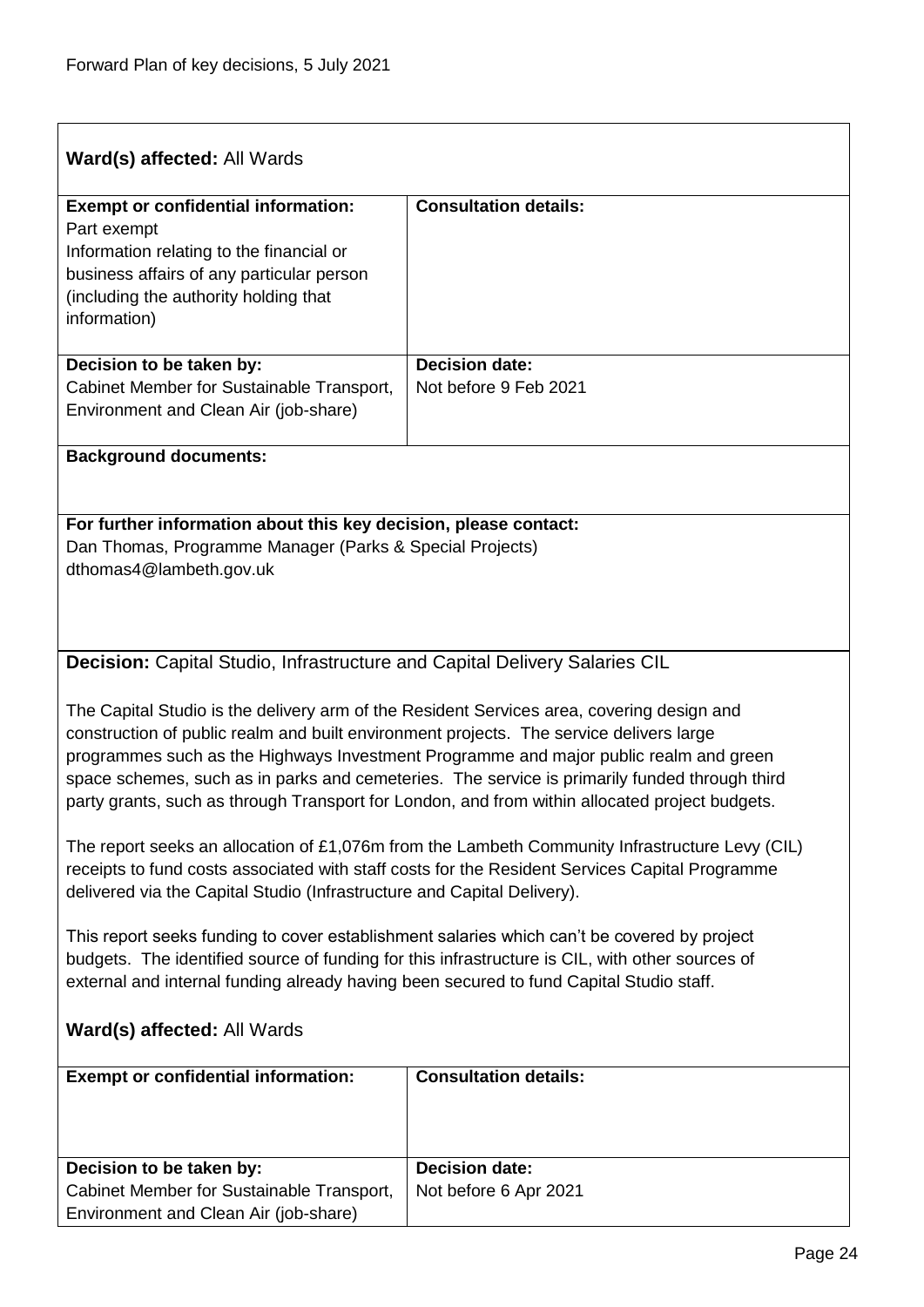<span id="page-24-1"></span><span id="page-24-0"></span>

|                                                                                                                                                                                                                                                                                                                                                                                                                                                                                                                                                                                                                                                | Not before 6 Apr 2021                           |  |
|------------------------------------------------------------------------------------------------------------------------------------------------------------------------------------------------------------------------------------------------------------------------------------------------------------------------------------------------------------------------------------------------------------------------------------------------------------------------------------------------------------------------------------------------------------------------------------------------------------------------------------------------|-------------------------------------------------|--|
| <b>Background documents:</b>                                                                                                                                                                                                                                                                                                                                                                                                                                                                                                                                                                                                                   |                                                 |  |
| For further information about this key decision, please contact:<br>Dan Thomas, Programme Manager (Parks & Special Projects)<br>dthomas4@lambeth.gov.uk                                                                                                                                                                                                                                                                                                                                                                                                                                                                                        |                                                 |  |
| <b>Decision:</b> Procurement for Highways Professional Services - Traffic Order Making<br>The purpose of this procurement is to provide the necessary information to award a contract for the<br>provision of Highways Professional Services for public realm schemes within Lambeth. The works will<br>primarily be focused on the administration and work to develop the full range of traffic orders. The<br>schemes that this work supports includes Controlled Parking Zones, Major and minor Traffic schemes<br>as well as schemes supporting Transport for London (TfL) Streetscapes initiatives such as Low Traffic<br>Neighbourhoods. |                                                 |  |
| Ward(s) affected: All Wards                                                                                                                                                                                                                                                                                                                                                                                                                                                                                                                                                                                                                    |                                                 |  |
| <b>Exempt or confidential information:</b><br>Part exempt<br>Information relating to the financial or<br>business affairs of any particular person<br>(including the authority holding that<br>information)                                                                                                                                                                                                                                                                                                                                                                                                                                    | <b>Consultation details:</b>                    |  |
| Decision to be taken by:<br>Cabinet Member for Sustainable Transport,<br>Environment and Clean Air (job-share)                                                                                                                                                                                                                                                                                                                                                                                                                                                                                                                                 | <b>Decision date:</b><br>Not before 20 Apr 2021 |  |
| <b>Background documents:</b>                                                                                                                                                                                                                                                                                                                                                                                                                                                                                                                                                                                                                   |                                                 |  |
| For further information about this key decision, please contact:<br>Shannon Consses, Head of Service Development and Street Management<br>sconsses@lambeth.gov.uk                                                                                                                                                                                                                                                                                                                                                                                                                                                                              |                                                 |  |
| <b>Decision: Fleet Maintenance Contract Procurement</b>                                                                                                                                                                                                                                                                                                                                                                                                                                                                                                                                                                                        |                                                 |  |
| Approval of contract award following competitive tender.                                                                                                                                                                                                                                                                                                                                                                                                                                                                                                                                                                                       |                                                 |  |
| Ward(s) affected: All Wards                                                                                                                                                                                                                                                                                                                                                                                                                                                                                                                                                                                                                    |                                                 |  |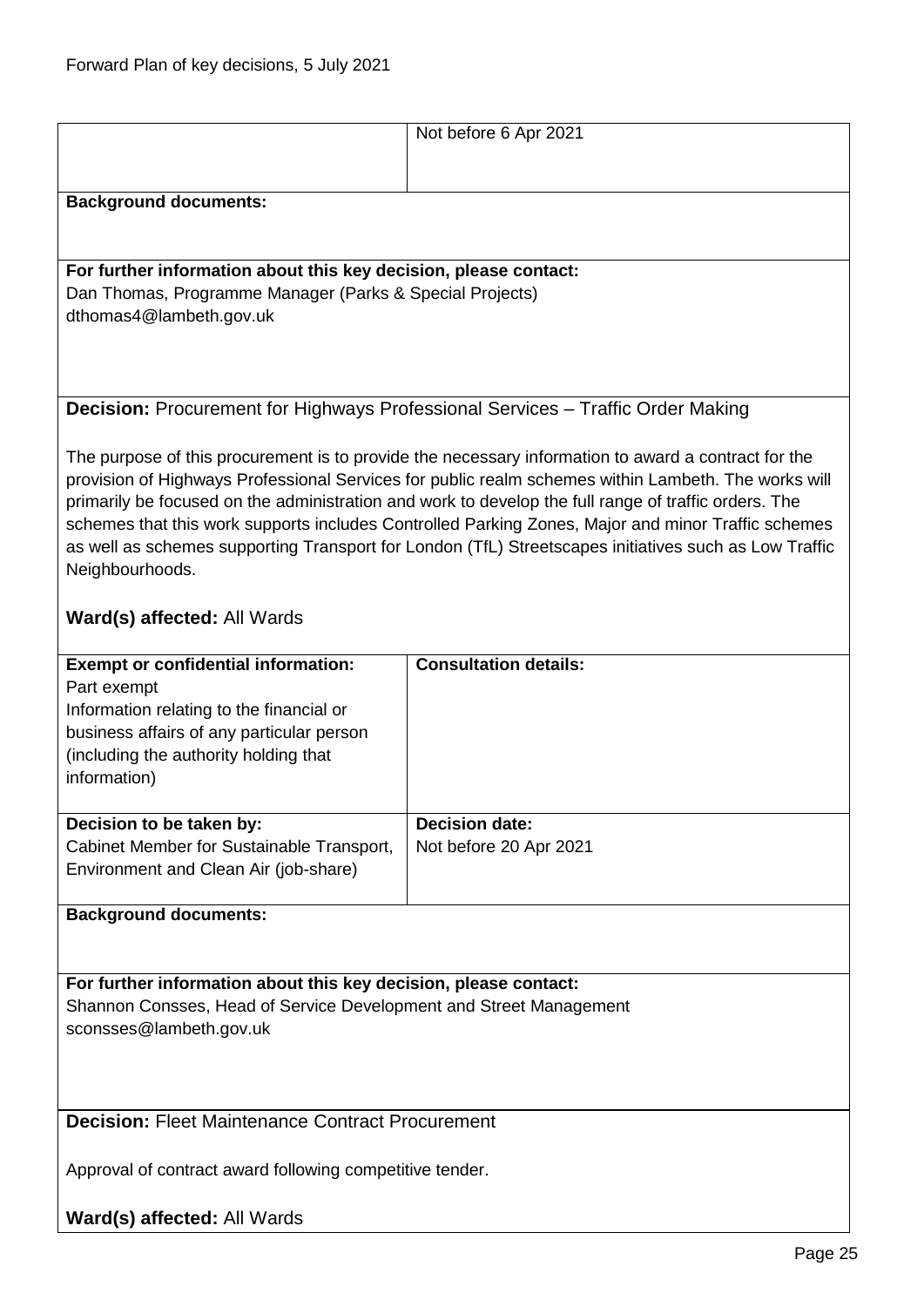<span id="page-25-1"></span><span id="page-25-0"></span>

| <b>Exempt or confidential information:</b>                                                                                                                                                           | <b>Consultation details:</b>                                                                        |
|------------------------------------------------------------------------------------------------------------------------------------------------------------------------------------------------------|-----------------------------------------------------------------------------------------------------|
|                                                                                                                                                                                                      |                                                                                                     |
|                                                                                                                                                                                                      |                                                                                                     |
| Decision to be taken by:                                                                                                                                                                             | <b>Decision date:</b>                                                                               |
| Cabinet Member for Sustainable Transport,                                                                                                                                                            | Not before 18 May 2021                                                                              |
| Environment and Clean Air (job-share)                                                                                                                                                                |                                                                                                     |
|                                                                                                                                                                                                      |                                                                                                     |
| <b>Background documents:</b>                                                                                                                                                                         |                                                                                                     |
|                                                                                                                                                                                                      |                                                                                                     |
|                                                                                                                                                                                                      |                                                                                                     |
| For further information about this key decision, please contact:                                                                                                                                     |                                                                                                     |
| Jonathan Pook, Parking and Enforcement Operations Manager<br>JPook@lambeth.gov.uk                                                                                                                    |                                                                                                     |
|                                                                                                                                                                                                      |                                                                                                     |
|                                                                                                                                                                                                      |                                                                                                     |
|                                                                                                                                                                                                      |                                                                                                     |
|                                                                                                                                                                                                      | <b>Decision:</b> Fleet Acquisition for new Recycling, Waste Collection and Street Cleaning Services |
| Contract                                                                                                                                                                                             |                                                                                                     |
|                                                                                                                                                                                                      |                                                                                                     |
|                                                                                                                                                                                                      | This report seeks approval to draw down allocated capital funds to procure the vehicles required to |
| deliver services in accordance with the new contractor's proposed solution.                                                                                                                          |                                                                                                     |
|                                                                                                                                                                                                      |                                                                                                     |
| Ward(s) affected: All Wards                                                                                                                                                                          |                                                                                                     |
| <b>Exempt or confidential information:</b>                                                                                                                                                           | <b>Consultation details:</b>                                                                        |
|                                                                                                                                                                                                      |                                                                                                     |
|                                                                                                                                                                                                      |                                                                                                     |
|                                                                                                                                                                                                      |                                                                                                     |
| Decision to be taken by:                                                                                                                                                                             | <b>Decision date:</b>                                                                               |
| Cabinet Member for Sustainable Transport,                                                                                                                                                            | Not before 29 May 2021                                                                              |
| Environment and Clean Air (job-share)                                                                                                                                                                |                                                                                                     |
|                                                                                                                                                                                                      |                                                                                                     |
| <b>Background documents:</b>                                                                                                                                                                         |                                                                                                     |
|                                                                                                                                                                                                      |                                                                                                     |
| For further information about this key decision, please contact:                                                                                                                                     |                                                                                                     |
| Cormac Stokes, Head of Environmental Services                                                                                                                                                        |                                                                                                     |
| cstokes@lambeth.gov.uk                                                                                                                                                                               |                                                                                                     |
|                                                                                                                                                                                                      |                                                                                                     |
|                                                                                                                                                                                                      |                                                                                                     |
|                                                                                                                                                                                                      |                                                                                                     |
| <b>Decision:</b> Retrofitting Lambeth Schools and Corporate Buildings under the Public Sector                                                                                                        |                                                                                                     |
| <b>Decarbonisation Scheme</b>                                                                                                                                                                        |                                                                                                     |
|                                                                                                                                                                                                      |                                                                                                     |
| To appoint providers through the GLA's RE: FIT framework to deliver retrofitting works on Lambeth<br>schools, to a value of approximately £2.5 million, and other corporate buildings, to a value of |                                                                                                     |
|                                                                                                                                                                                                      |                                                                                                     |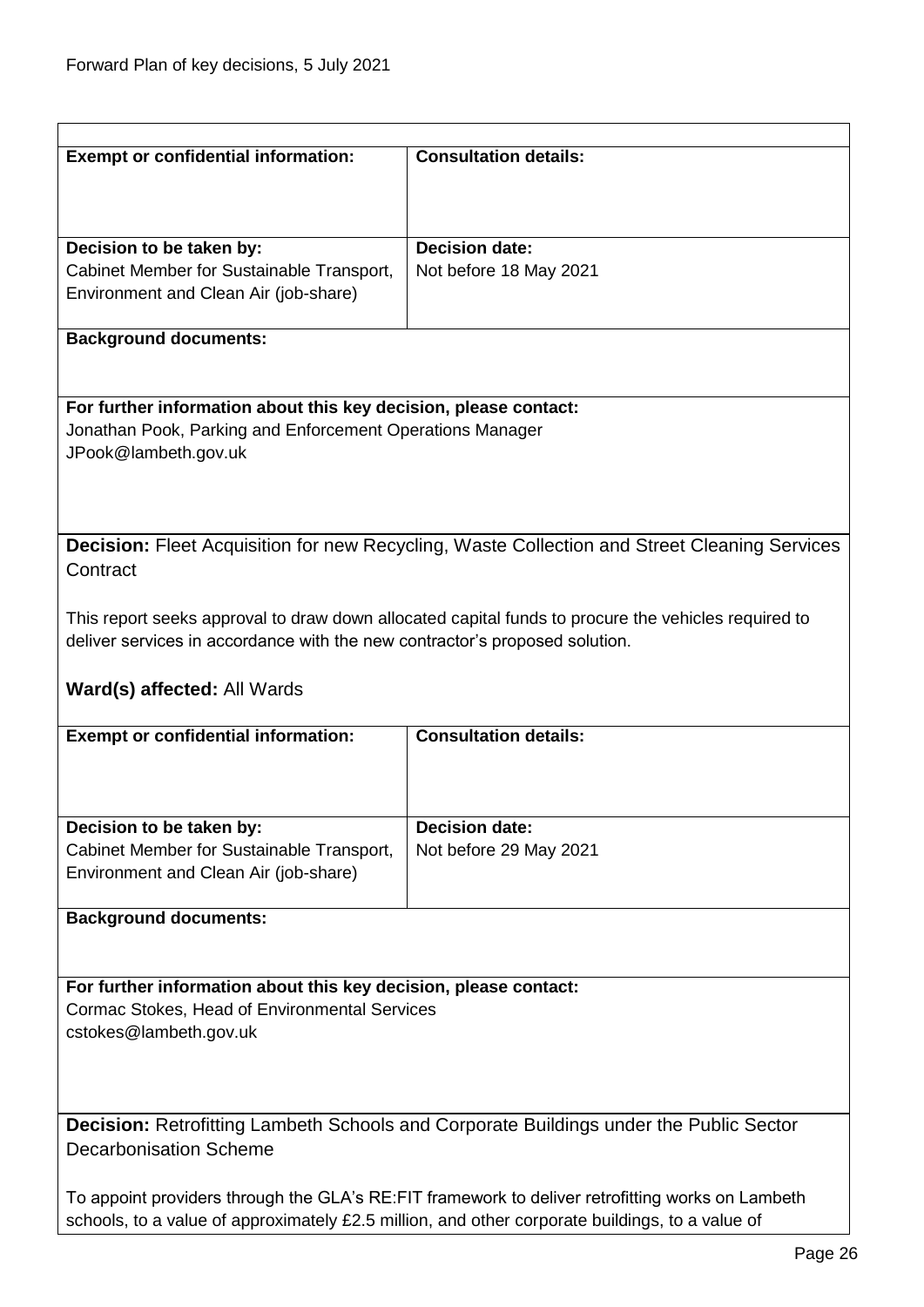<span id="page-26-1"></span><span id="page-26-0"></span>

| approximately £1.05 million, funded through Public Sector Decarbonisation Scheme grant                                                |                                                                                                |  |
|---------------------------------------------------------------------------------------------------------------------------------------|------------------------------------------------------------------------------------------------|--|
|                                                                                                                                       |                                                                                                |  |
| Ward(s) affected: All Wards                                                                                                           |                                                                                                |  |
| <b>Exempt or confidential information:</b>                                                                                            | <b>Consultation details:</b>                                                                   |  |
|                                                                                                                                       |                                                                                                |  |
|                                                                                                                                       |                                                                                                |  |
| Decision to be taken by:                                                                                                              | <b>Decision date:</b>                                                                          |  |
| Cabinet Member for Sustainable Transport,                                                                                             | Not before 8 Jun 2021                                                                          |  |
| Environment and Clean Air (job-share)                                                                                                 |                                                                                                |  |
| <b>Background documents:</b>                                                                                                          |                                                                                                |  |
|                                                                                                                                       |                                                                                                |  |
|                                                                                                                                       |                                                                                                |  |
| For further information about this key decision, please contact:<br>Paul Keenlyside, Climate Change and Sustainability Technical Lead |                                                                                                |  |
| pkeenlyside@lambeth.gov.uk                                                                                                            |                                                                                                |  |
|                                                                                                                                       |                                                                                                |  |
|                                                                                                                                       |                                                                                                |  |
| <b>Decision:</b> Transport Strategy Programme - Phase 1 Capital Funding                                                               |                                                                                                |  |
|                                                                                                                                       |                                                                                                |  |
|                                                                                                                                       | To authorise the drawdown of capital funding to support the delivery of the Transport Strategy |  |
| Programme                                                                                                                             |                                                                                                |  |
| Ward(s) affected: All Wards                                                                                                           |                                                                                                |  |
|                                                                                                                                       |                                                                                                |  |
| <b>Exempt or confidential information:</b>                                                                                            | <b>Consultation details:</b>                                                                   |  |
|                                                                                                                                       |                                                                                                |  |
|                                                                                                                                       |                                                                                                |  |
| Decision to be taken by:                                                                                                              | <b>Decision date:</b><br>Not before 27 Jul 2021                                                |  |
| Cabinet Member for Sustainable Transport,<br>Environment and Clean Air (job-share)                                                    |                                                                                                |  |
|                                                                                                                                       |                                                                                                |  |
| <b>Background documents:</b>                                                                                                          |                                                                                                |  |
|                                                                                                                                       |                                                                                                |  |
| For further information about this key decision, please contact:                                                                      |                                                                                                |  |
| Simon Phillips, Transport Manager - Planning, Transport & Development                                                                 |                                                                                                |  |
| SPhillips2@lambeth.gov.uk                                                                                                             |                                                                                                |  |
|                                                                                                                                       |                                                                                                |  |
|                                                                                                                                       |                                                                                                |  |
| <b>Decision: Upper Norwood Joint Library</b>                                                                                          |                                                                                                |  |
| To grant a 25 year lease to Upper Norwood Library Trust at a peppercorn rent                                                          |                                                                                                |  |
|                                                                                                                                       |                                                                                                |  |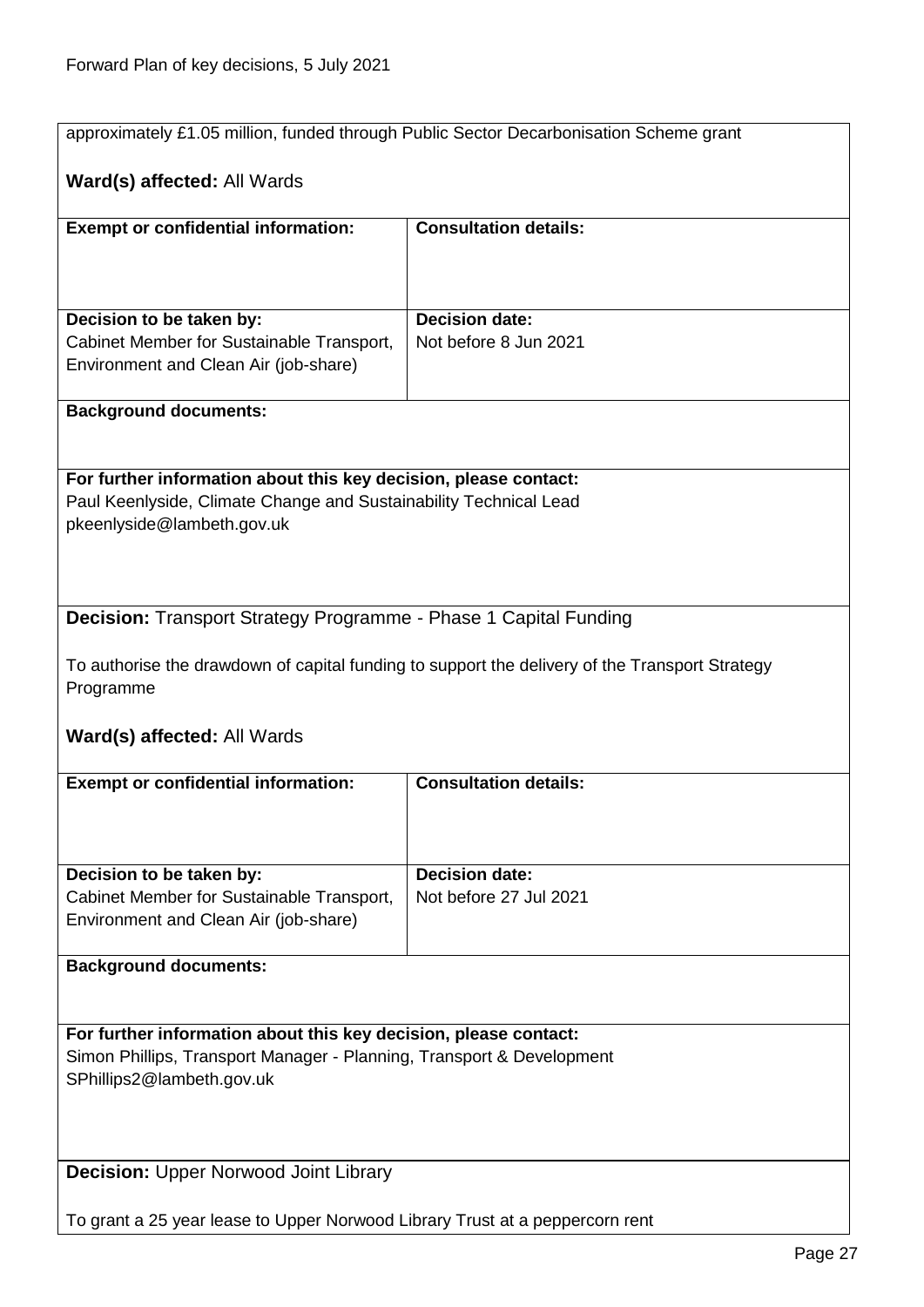<span id="page-27-1"></span><span id="page-27-0"></span>

| Ward(s) affected: Gipsy Hill                                                                       |                              |  |
|----------------------------------------------------------------------------------------------------|------------------------------|--|
| <b>Exempt or confidential information:</b>                                                         | <b>Consultation details:</b> |  |
|                                                                                                    |                              |  |
| Decision to be taken by:                                                                           | <b>Decision date:</b>        |  |
| Cabinet Member for Finance and                                                                     | Not before 17 Jul 2017       |  |
| Performance                                                                                        |                              |  |
| <b>Background documents:</b>                                                                       |                              |  |
|                                                                                                    |                              |  |
| For further information about this key decision, please contact:                                   |                              |  |
| Yvonne Hardy, Assistant Head - Directorates, Valuation and Strategic Assets                        |                              |  |
| yhardy@lambeth.gov.uk                                                                              |                              |  |
| Tel: 0207 926 2984                                                                                 |                              |  |
|                                                                                                    |                              |  |
| <b>Decision: Data Network Services - Extension</b>                                                 |                              |  |
| Ward(s) affected: All Wards                                                                        |                              |  |
| <b>Exempt or confidential information:</b>                                                         | <b>Consultation details:</b> |  |
| Part exempt                                                                                        |                              |  |
| Information relating to the financial or<br>business affairs of any particular person              |                              |  |
| (including the authority holding that                                                              |                              |  |
| information)                                                                                       |                              |  |
| Decision to be taken by:                                                                           | <b>Decision date:</b>        |  |
| Cabinet Member for Finance and                                                                     | Not before 25 Nov 2020       |  |
| Performance                                                                                        |                              |  |
| <b>Background documents:</b>                                                                       |                              |  |
|                                                                                                    |                              |  |
| For further information about this key decision, please contact:                                   |                              |  |
| Clive Redington, ICT Manager Contract Management, Business Transformation                          |                              |  |
| credington@lambeth.gov.uk                                                                          |                              |  |
| Olive Morris House (2nd Floor)<br>Tel: 020 7926 4021                                               |                              |  |
|                                                                                                    |                              |  |
| Decision: PSR - External Works and replacement of Town Hall roof                                   |                              |  |
| To approve the request to use the LHC Flat Roofing Framework (FR2) route of procurement to appoint |                              |  |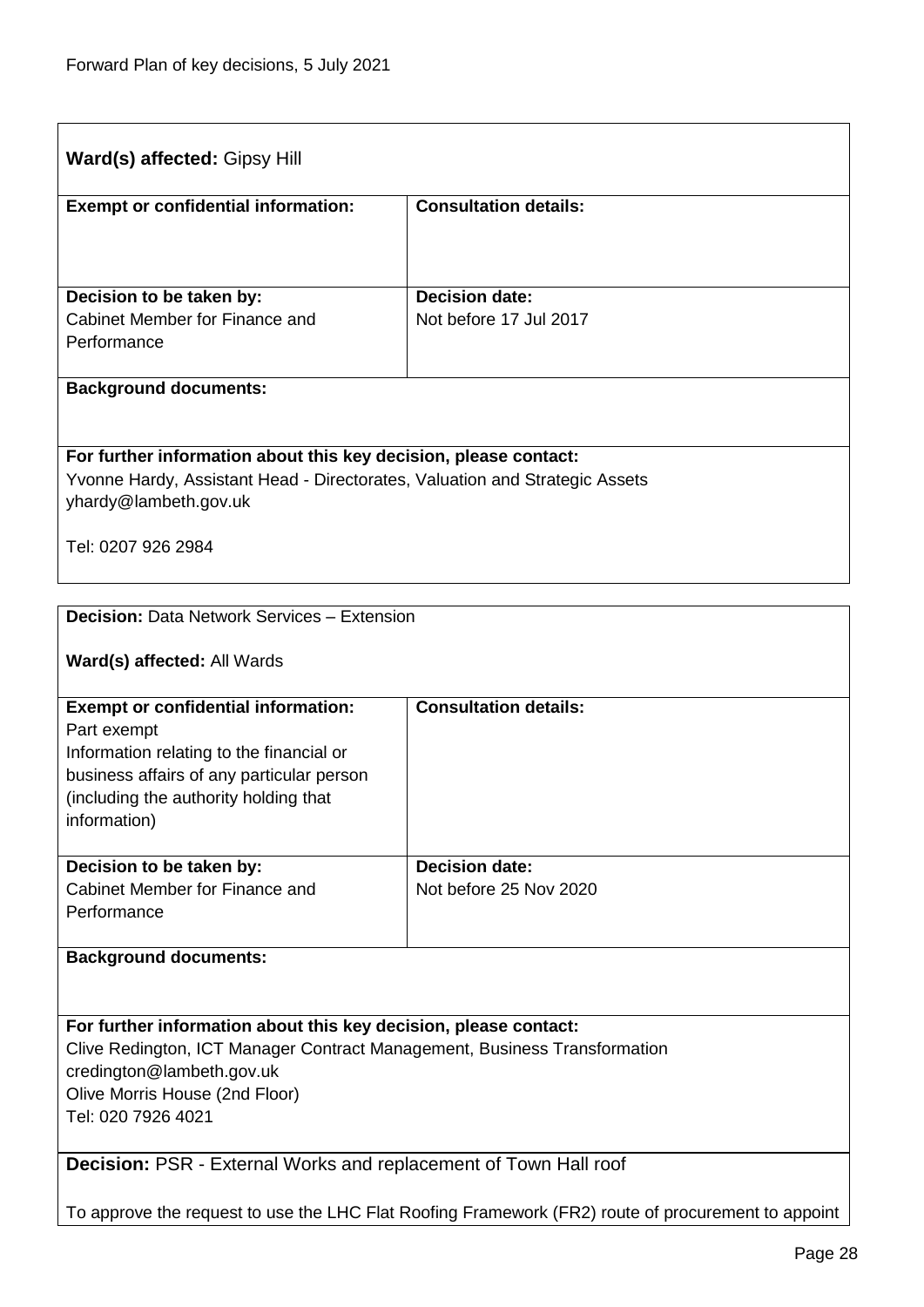<span id="page-28-0"></span>

| a contractor to carry out the works to renew the Lambeth town hall roof. |                                                                                                                                                                                                        |  |
|--------------------------------------------------------------------------|--------------------------------------------------------------------------------------------------------------------------------------------------------------------------------------------------------|--|
| Ward(s) affected: Brixton Hill                                           |                                                                                                                                                                                                        |  |
|                                                                          |                                                                                                                                                                                                        |  |
| <b>Exempt or confidential information:</b>                               | <b>Consultation details:</b>                                                                                                                                                                           |  |
|                                                                          |                                                                                                                                                                                                        |  |
|                                                                          |                                                                                                                                                                                                        |  |
|                                                                          |                                                                                                                                                                                                        |  |
| Decision to be taken by:<br>Cabinet Member for Finance and               | <b>Decision date:</b><br>Not before 2 Mar 2021                                                                                                                                                         |  |
| Performance                                                              |                                                                                                                                                                                                        |  |
|                                                                          |                                                                                                                                                                                                        |  |
| <b>Background documents:</b>                                             |                                                                                                                                                                                                        |  |
| PSR - External Works and replacement of Town Hall roof                   |                                                                                                                                                                                                        |  |
|                                                                          |                                                                                                                                                                                                        |  |
| For further information about this key decision, please contact:         |                                                                                                                                                                                                        |  |
| Andre Gordon, Senior Project Manager                                     |                                                                                                                                                                                                        |  |
| agordon2@lambeth.gov.uk                                                  |                                                                                                                                                                                                        |  |
|                                                                          |                                                                                                                                                                                                        |  |
|                                                                          |                                                                                                                                                                                                        |  |
|                                                                          |                                                                                                                                                                                                        |  |
| <b>Decision:</b> Mobile Voice and Data Services Procurement              |                                                                                                                                                                                                        |  |
|                                                                          |                                                                                                                                                                                                        |  |
|                                                                          | Agreement to award contract for the replacement of the mobile voice and data services (SIMs and<br>smartphones) currently delivered as part of the telephony solution delivered under a hosted service |  |
|                                                                          |                                                                                                                                                                                                        |  |
| managed by Telefonica.                                                   |                                                                                                                                                                                                        |  |
| Ward(s) affected: All Wards                                              |                                                                                                                                                                                                        |  |
|                                                                          |                                                                                                                                                                                                        |  |
| <b>Exempt or confidential information:</b>                               | <b>Consultation details:</b>                                                                                                                                                                           |  |
| Part exempt                                                              |                                                                                                                                                                                                        |  |
| Information relating to the financial or                                 |                                                                                                                                                                                                        |  |
| business affairs of any particular person                                |                                                                                                                                                                                                        |  |
| (including the authority holding that                                    |                                                                                                                                                                                                        |  |
| information)                                                             |                                                                                                                                                                                                        |  |
|                                                                          |                                                                                                                                                                                                        |  |
| Decision to be taken by:                                                 | <b>Decision date:</b>                                                                                                                                                                                  |  |
| Cabinet Member for Finance and<br>Performance                            | Not before 27 Apr 2021                                                                                                                                                                                 |  |
|                                                                          |                                                                                                                                                                                                        |  |
| <b>Background documents:</b>                                             |                                                                                                                                                                                                        |  |
|                                                                          |                                                                                                                                                                                                        |  |
|                                                                          |                                                                                                                                                                                                        |  |
| For further information about this key decision, please contact:         |                                                                                                                                                                                                        |  |
| Ian Wathen, ICT Contracts Officer                                        |                                                                                                                                                                                                        |  |
| IWathen1@lambeth.gov.uk                                                  |                                                                                                                                                                                                        |  |
|                                                                          |                                                                                                                                                                                                        |  |
| Tel: 07970 986 156                                                       |                                                                                                                                                                                                        |  |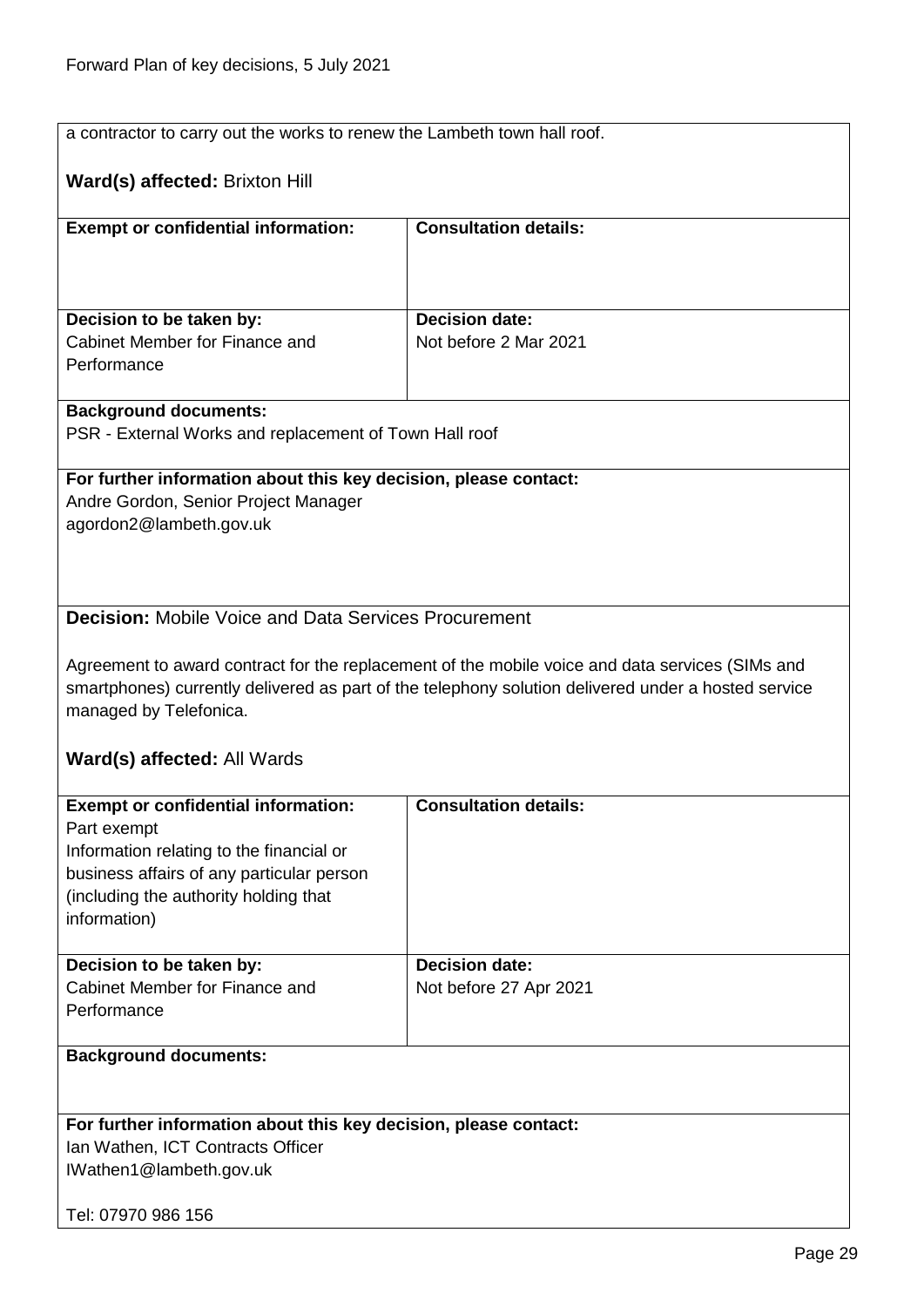#### <span id="page-29-0"></span>**Decision:** Network and Telephony Services Procurement

Agreement to award contracts for the replacement of the existing services delivered under the networks contract with Virgin Media Business and the telephony solution delivered under a hosted service managed by Telefonica.

# **Ward(s) affected:** All Wards

| <b>Exempt or confidential information:</b><br>Part exempt<br>Information relating to the financial or<br>business affairs of any particular person<br>(including the authority holding that)<br>information) | <b>Consultation details:</b>                    |  |
|--------------------------------------------------------------------------------------------------------------------------------------------------------------------------------------------------------------|-------------------------------------------------|--|
| Decision to be taken by:<br>Cabinet Member for Finance and<br>Performance                                                                                                                                    | <b>Decision date:</b><br>Not before 22 May 2021 |  |
| <b>Background documents:</b>                                                                                                                                                                                 |                                                 |  |
| For further information about this key decision, please contact:<br>Paul Headington, ICT Procurement Coordination Lead                                                                                       |                                                 |  |

pheadington@lambeth.gov.uk

<span id="page-29-1"></span>

| <b>Decision:</b> Extension and variation of Canon Digimail contract |  |
|---------------------------------------------------------------------|--|
|---------------------------------------------------------------------|--|

| Ward(s) affected: All Wards                                      |                              |  |
|------------------------------------------------------------------|------------------------------|--|
| <b>Exempt or confidential information:</b>                       | <b>Consultation details:</b> |  |
|                                                                  |                              |  |
| Decision to be taken by:                                         | <b>Decision date:</b>        |  |
| Cabinet Member for Finance and                                   | Not before 29 May 2021       |  |
| Performance                                                      |                              |  |
|                                                                  |                              |  |
| <b>Background documents:</b>                                     |                              |  |
|                                                                  |                              |  |
|                                                                  |                              |  |
| For further information about this key decision, please contact: |                              |  |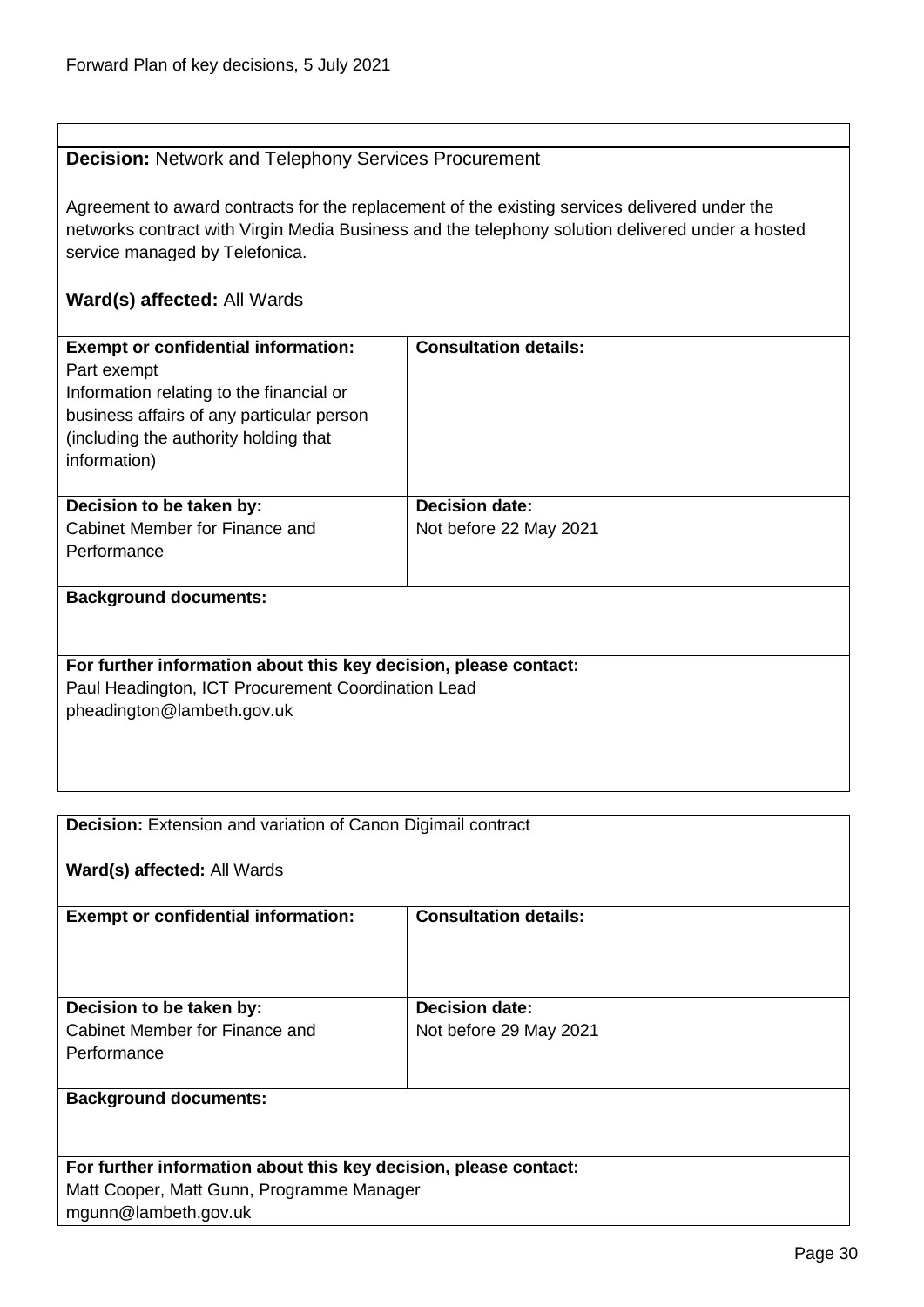#### <span id="page-30-0"></span>**Decision:** ITSM Replacement Plan

Award of the contract for the ITSM Replacement of an existing help desk software system that supports the recording and allocation of service calls to IT and other departments in Lambeth Council.

### **Ward(s) affected:** All Wards

| <b>Exempt or confidential information:</b><br>Part exempt<br>Information relating to the financial or<br>business affairs of any particular person<br>(including the authority holding that<br>information) | <b>Consultation details:</b> |
|-------------------------------------------------------------------------------------------------------------------------------------------------------------------------------------------------------------|------------------------------|
| Decision to be taken by:                                                                                                                                                                                    | <b>Decision date:</b>        |
| Cabinet Member for Finance and                                                                                                                                                                              | Not before 8 Jun 2021        |
| Performance                                                                                                                                                                                                 |                              |
|                                                                                                                                                                                                             |                              |
|                                                                                                                                                                                                             |                              |

#### **Background documents:**

#### **For further information about this key decision, please contact:**

Paul Headington, ICT Procurement Coordination Lead pheadington@lambeth.gov.uk

# <span id="page-30-1"></span>**Decision:** Procurement - Minor Works Framework

To procure a Call Off Framework agreement for Minor Works and Projects with an estimated contract value of £8m. The framework will be for a duration of 4 years. The framework will be open to local companies and tradespeople to apply for appointment.

#### **Ward(s) affected:** All Wards

| <b>Exempt or confidential information:</b> | <b>Consultation details:</b> |
|--------------------------------------------|------------------------------|
| Part exempt                                |                              |
| Information relating to the financial or   |                              |
| business affairs of any particular person  |                              |
| (including the authority holding that)     |                              |
| information)                               |                              |
|                                            |                              |
| Decision to be taken by:                   | <b>Decision date:</b>        |
| Cabinet Member for Finance and             | Not before 28 Jun 2021       |
| Performance                                |                              |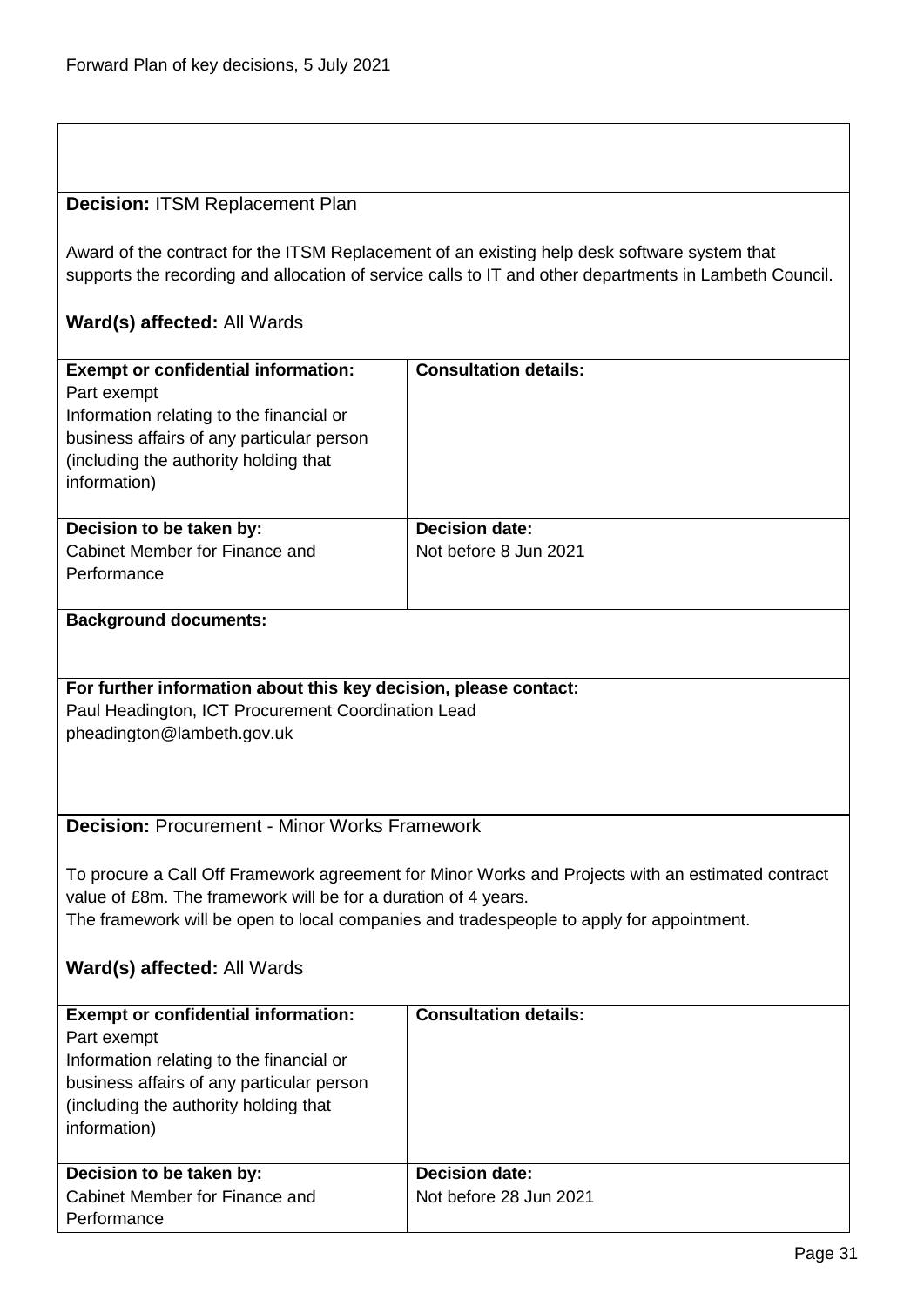<span id="page-31-1"></span><span id="page-31-0"></span>

| <b>Background documents:</b>                                                                     |                                                                                                    |  |
|--------------------------------------------------------------------------------------------------|----------------------------------------------------------------------------------------------------|--|
|                                                                                                  |                                                                                                    |  |
|                                                                                                  |                                                                                                    |  |
| For further information about this key decision, please contact:                                 |                                                                                                    |  |
| Patricia Anamoah, AD FM, Property and Projects                                                   |                                                                                                    |  |
|                                                                                                  |                                                                                                    |  |
| PAnamoah@lambeth.gov.uk                                                                          |                                                                                                    |  |
| 1st Floor, Olive Morris House, 18 Brixton Hill, London, SW2 1RL                                  |                                                                                                    |  |
|                                                                                                  |                                                                                                    |  |
|                                                                                                  |                                                                                                    |  |
| Decision: Residents Services Digital Delivery - capital budget allocation                        |                                                                                                    |  |
|                                                                                                  |                                                                                                    |  |
|                                                                                                  |                                                                                                    |  |
|                                                                                                  | To seek approval to allocate funds from the capital budget approved by Cabinet in March 2021 for   |  |
| Resident services projects that will deliver against objectives prioritised in Digital strategy. |                                                                                                    |  |
|                                                                                                  |                                                                                                    |  |
| Ward(s) affected: All Wards                                                                      |                                                                                                    |  |
|                                                                                                  |                                                                                                    |  |
| <b>Exempt or confidential information:</b>                                                       | <b>Consultation details:</b>                                                                       |  |
|                                                                                                  |                                                                                                    |  |
|                                                                                                  |                                                                                                    |  |
|                                                                                                  |                                                                                                    |  |
|                                                                                                  |                                                                                                    |  |
| Decision to be taken by:                                                                         | <b>Decision date:</b>                                                                              |  |
| Cabinet Member for Finance and                                                                   | Not before 13 Jul 2021                                                                             |  |
| Performance                                                                                      |                                                                                                    |  |
|                                                                                                  |                                                                                                    |  |
| <b>Background documents:</b>                                                                     |                                                                                                    |  |
|                                                                                                  |                                                                                                    |  |
|                                                                                                  |                                                                                                    |  |
| For further information about this key decision, please contact:                                 |                                                                                                    |  |
|                                                                                                  |                                                                                                    |  |
| Matt Gunn, Programme Manager                                                                     |                                                                                                    |  |
| mgunn@lambeth.gov.uk                                                                             |                                                                                                    |  |
|                                                                                                  |                                                                                                    |  |
|                                                                                                  |                                                                                                    |  |
|                                                                                                  |                                                                                                    |  |
| <b>Decision: Agency Contract Extension</b>                                                       |                                                                                                    |  |
|                                                                                                  |                                                                                                    |  |
|                                                                                                  |                                                                                                    |  |
|                                                                                                  | Due to the impact of the pandemic, it is proposed to extend the current contract to allow time for |  |
| procurement for the future contract.                                                             |                                                                                                    |  |
|                                                                                                  |                                                                                                    |  |
| Ward(s) affected: All Wards                                                                      |                                                                                                    |  |
|                                                                                                  |                                                                                                    |  |
|                                                                                                  | <b>Consultation details:</b>                                                                       |  |
| <b>Exempt or confidential information:</b>                                                       |                                                                                                    |  |
| Part exempt                                                                                      |                                                                                                    |  |
| Information relating to the financial or                                                         |                                                                                                    |  |
| business affairs of any particular person                                                        |                                                                                                    |  |
| (including the authority holding that                                                            |                                                                                                    |  |
| information)                                                                                     |                                                                                                    |  |
|                                                                                                  |                                                                                                    |  |
|                                                                                                  |                                                                                                    |  |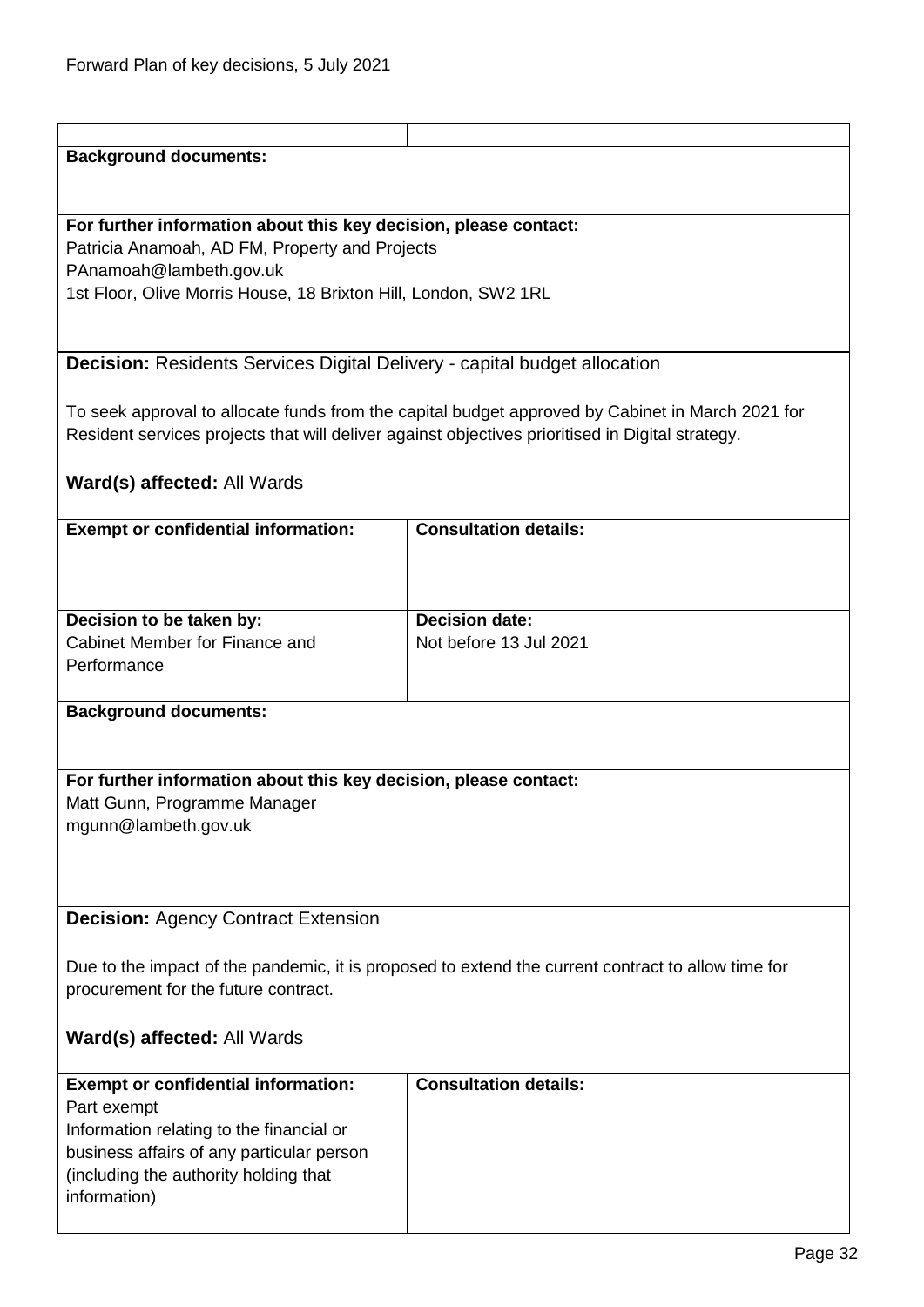<span id="page-32-1"></span><span id="page-32-0"></span>

| Decision to be taken by:                                                        | <b>Decision date:</b>                                                                              |
|---------------------------------------------------------------------------------|----------------------------------------------------------------------------------------------------|
| Cabinet Member for Finance and                                                  | Not before 20 Jul 2021                                                                             |
| Performance                                                                     |                                                                                                    |
|                                                                                 |                                                                                                    |
| <b>Background documents:</b>                                                    |                                                                                                    |
|                                                                                 |                                                                                                    |
|                                                                                 |                                                                                                    |
| For further information about this key decision, please contact:                |                                                                                                    |
| Paul Ewing, Organisational Development and Change Manager                       |                                                                                                    |
| pewing@lambeth.gov.uk                                                           |                                                                                                    |
| Olive Morris House, 3rd Floor                                                   |                                                                                                    |
| Tel: 020 7926 2585                                                              |                                                                                                    |
|                                                                                 |                                                                                                    |
|                                                                                 | <b>Decision:</b> Capital Maintenance – Cuttle Construction Ltd Contract variation and extension    |
|                                                                                 |                                                                                                    |
|                                                                                 | Variation and extension of the existing contract with Cuttle Construction Ltd to carry out further |
|                                                                                 | essential and urgent Capital Maintenance and Safety works to avoid potential closure of schools    |
|                                                                                 |                                                                                                    |
| Ward(s) affected: All Wards                                                     |                                                                                                    |
|                                                                                 |                                                                                                    |
| <b>Exempt or confidential information:</b>                                      | <b>Consultation details:</b>                                                                       |
|                                                                                 |                                                                                                    |
|                                                                                 |                                                                                                    |
|                                                                                 |                                                                                                    |
| Decision to be taken by:                                                        | <b>Decision date:</b>                                                                              |
| Cabinet Member for Children and Young                                           | Not before 31 Aug 2018                                                                             |
| People                                                                          |                                                                                                    |
|                                                                                 |                                                                                                    |
| <b>Background documents:</b>                                                    |                                                                                                    |
|                                                                                 |                                                                                                    |
|                                                                                 |                                                                                                    |
| For further information about this key decision, please contact:                |                                                                                                    |
| Rachel Sharpe, Commissioning Director                                           |                                                                                                    |
| RSharpe@lambeth.gov.uk                                                          |                                                                                                    |
| <b>Lambeth Town Hall</b>                                                        |                                                                                                    |
| Tel: 020 7926 3463                                                              |                                                                                                    |
|                                                                                 |                                                                                                    |
| <b>Decision:</b> New contract and commissioning arrangements for Youth Services |                                                                                                    |
|                                                                                 |                                                                                                    |
|                                                                                 | A decision is sought to change the current model for commissioning youth services in Lambeth as of |
|                                                                                 | September 30th 2019 and implement the new commissioning arrangements and services in line with     |
| Lambeth priorities and local direction.                                         |                                                                                                    |
|                                                                                 |                                                                                                    |
| Ward(s) affected:                                                               |                                                                                                    |
|                                                                                 |                                                                                                    |
| <b>Exempt or confidential information:</b>                                      | <b>Consultation details:</b>                                                                       |
|                                                                                 |                                                                                                    |
|                                                                                 |                                                                                                    |
|                                                                                 |                                                                                                    |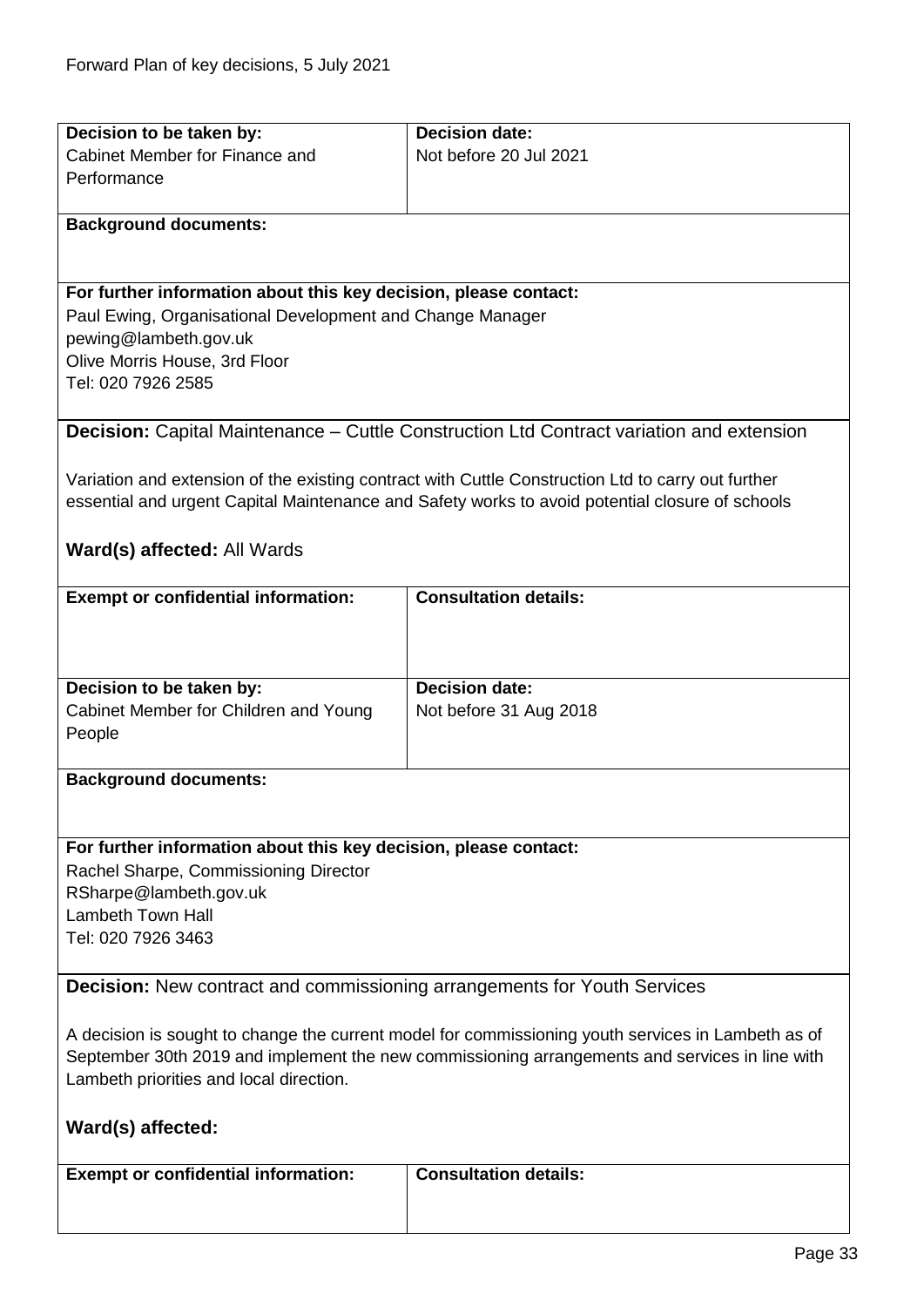<span id="page-33-0"></span>

| Decision to be taken by:                                                       | <b>Decision date:</b>                                                                                    |
|--------------------------------------------------------------------------------|----------------------------------------------------------------------------------------------------------|
| Cabinet Member for Children and Young                                          | Not before 2 Jul 2019                                                                                    |
| People                                                                         |                                                                                                          |
|                                                                                |                                                                                                          |
| <b>Background documents:</b>                                                   |                                                                                                          |
|                                                                                |                                                                                                          |
|                                                                                |                                                                                                          |
| For further information about this key decision, please contact:               |                                                                                                          |
| Paul Davies, Strategic Commissioning Officer                                   |                                                                                                          |
| PDavies5@lambeth.gov.uk                                                        |                                                                                                          |
|                                                                                |                                                                                                          |
| Tel: 07720 827496                                                              |                                                                                                          |
|                                                                                |                                                                                                          |
| <b>Decision: Supervised Contact Service</b>                                    |                                                                                                          |
|                                                                                |                                                                                                          |
|                                                                                | Supervised Contact is a statutory service provided by the local authorities where the child/young        |
|                                                                                | person has been accommodated by the local authority and a need has been identified for the               |
|                                                                                | child/young person to have contact with their birth parents and other relatives. These are usually under |
| orders as specified by the court (under section 8 of the Children's Act 1989). |                                                                                                          |
|                                                                                |                                                                                                          |
|                                                                                | The supervised contact service that will offer a menu of services on a part block, part spot contract    |
|                                                                                | basis. The contract will consist of - a block contract for Supervised Contact Service, this is the total |
| service of contact supervisors and venue combined,                             |                                                                                                          |
|                                                                                |                                                                                                          |
|                                                                                |                                                                                                          |
|                                                                                | This pro-forma seeks member approval to add the procurement and retender of a new Supervised             |
|                                                                                | Contact service to the Forward Plan for a four year term $(2+1+1)$ , which will be a two year contract   |
|                                                                                | with an option to extend for a further two years on a one plus one basis, effective from 01 April 2020.  |
|                                                                                |                                                                                                          |
|                                                                                |                                                                                                          |
| Ward(s) affected: All Wards                                                    |                                                                                                          |
|                                                                                |                                                                                                          |
| <b>Exempt or confidential information:</b>                                     | <b>Consultation details:</b>                                                                             |
|                                                                                |                                                                                                          |
|                                                                                |                                                                                                          |
|                                                                                |                                                                                                          |
| Decision to be taken by:                                                       | <b>Decision date:</b>                                                                                    |
| Cabinet Member for Children and Young                                          | Not before 10 Dec 2019                                                                                   |
| People                                                                         |                                                                                                          |
|                                                                                |                                                                                                          |
| <b>Background documents:</b>                                                   |                                                                                                          |
|                                                                                |                                                                                                          |
|                                                                                |                                                                                                          |
| For further information about this key decision, please contact:               |                                                                                                          |
| Yvette Knight, Strategic Commissioning Officer                                 |                                                                                                          |
| yknight@lambeth.gov.uk                                                         |                                                                                                          |
| 10th Floor, International House                                                |                                                                                                          |
|                                                                                |                                                                                                          |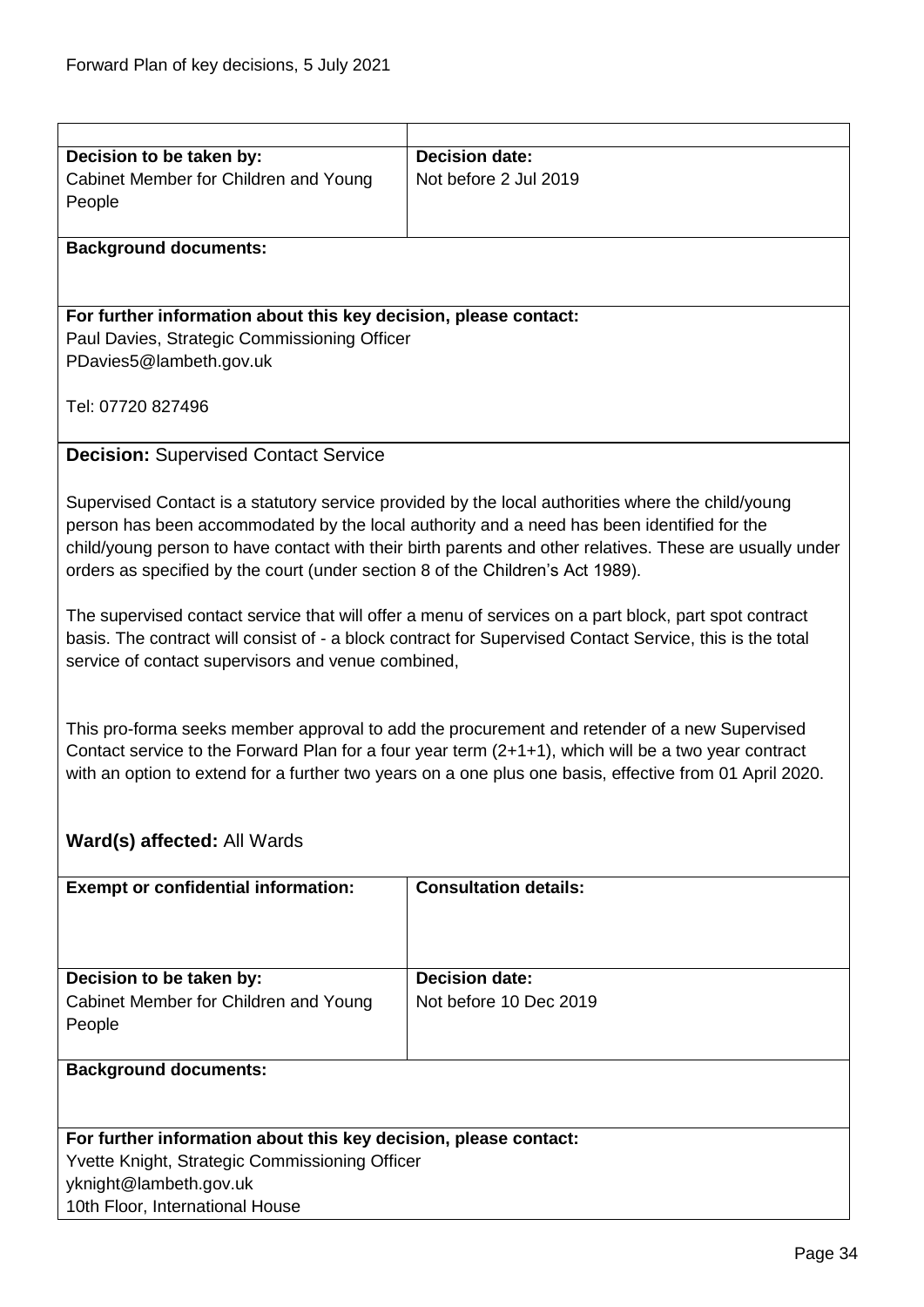# Tel: 020 7926 5141

# <span id="page-34-0"></span>**Decision:** Local Safeguarding Arrangements: changes and key issues

The report will set out:

- New local multi agency safeguarding arrangements established in September 2019
- Current performance issues: strengths and areas for development
- Priorities and key challenges

# **Ward(s) affected:** All Wards

<span id="page-34-1"></span>

| <b>Exempt or confidential information:</b>                       | <b>Consultation details:</b>                                                                     |
|------------------------------------------------------------------|--------------------------------------------------------------------------------------------------|
|                                                                  |                                                                                                  |
|                                                                  |                                                                                                  |
|                                                                  |                                                                                                  |
| Decision to be taken by:                                         | <b>Decision date:</b>                                                                            |
| Cabinet Member for Children and Young                            | Not before 30 Mar 2020                                                                           |
| People                                                           |                                                                                                  |
|                                                                  |                                                                                                  |
| <b>Background documents:</b>                                     |                                                                                                  |
| Local Safeguarding Arrangements: changes and key issues          |                                                                                                  |
|                                                                  |                                                                                                  |
| For further information about this key decision, please contact: |                                                                                                  |
| Naeema Sarkar                                                    |                                                                                                  |
| nsarkar@lambeth.gov.uk                                           |                                                                                                  |
|                                                                  |                                                                                                  |
|                                                                  |                                                                                                  |
|                                                                  |                                                                                                  |
| <b>Decision:</b> Semi-independent living for care leavers        |                                                                                                  |
|                                                                  |                                                                                                  |
|                                                                  | To waive Contract Standing Order 8.2 to award a contract to Ekaya Housing Association to provide |
|                                                                  | semi-independent living (SIL) accommodation to care leavers in Lambeth. The award will allow     |
|                                                                  | Children's Social Care to provide twenty-two in-borough placements with a well-established local |
| <b>Housing Association</b>                                       |                                                                                                  |
|                                                                  |                                                                                                  |
|                                                                  |                                                                                                  |
| Ward(s) affected: All Wards                                      |                                                                                                  |
|                                                                  | <b>Consultation details:</b>                                                                     |
| <b>Exempt or confidential information:</b>                       |                                                                                                  |
|                                                                  |                                                                                                  |
|                                                                  |                                                                                                  |
|                                                                  |                                                                                                  |
| Decision to be taken by:                                         | <b>Decision date:</b>                                                                            |
| Cabinet Member for Children and Young                            | Not before 31 Mar 2020                                                                           |
| People                                                           |                                                                                                  |
|                                                                  |                                                                                                  |
| <b>Background documents:</b>                                     |                                                                                                  |
|                                                                  |                                                                                                  |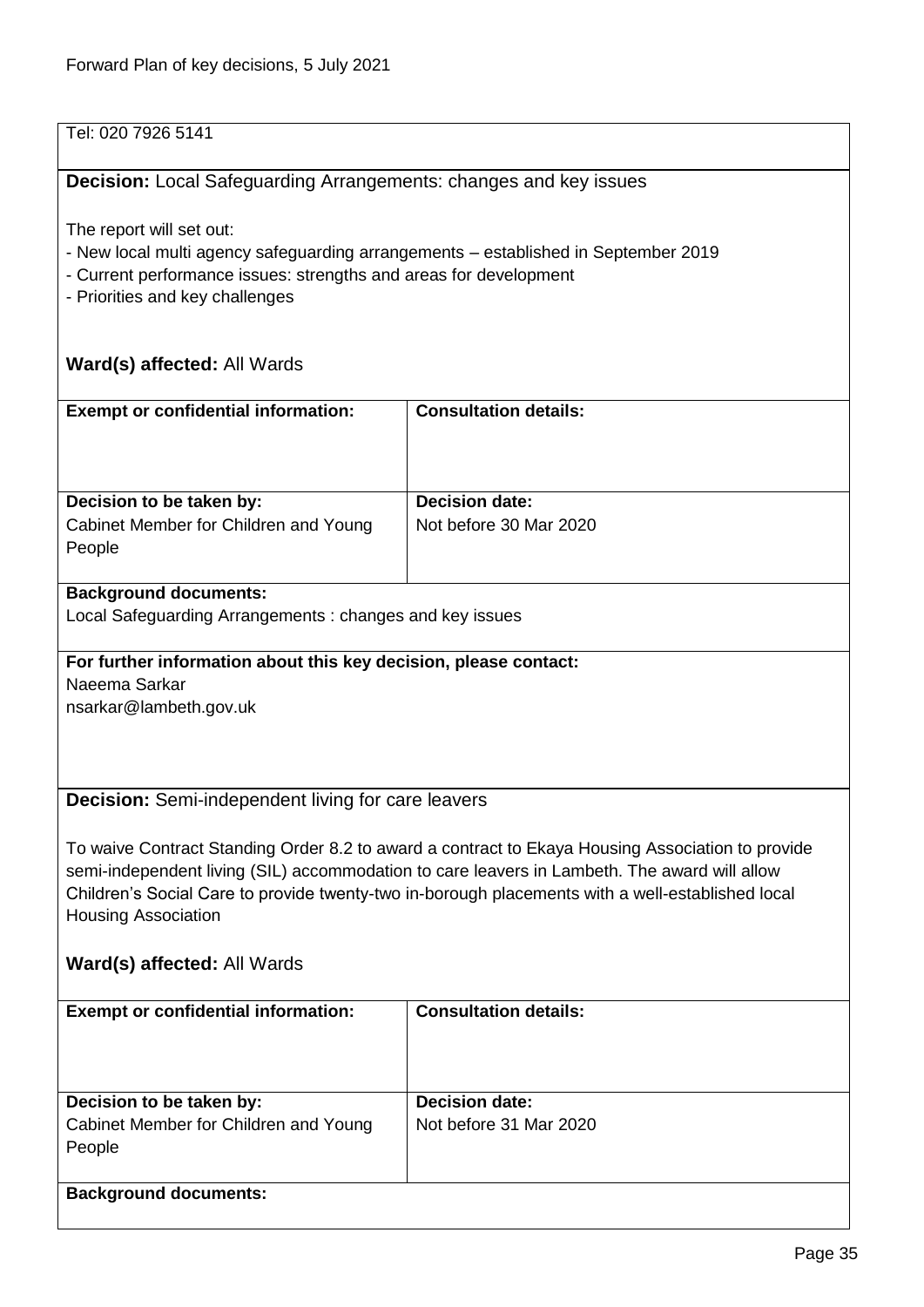**For further information about this key decision, please contact:** Sophie Konradsen, Strategic Commissioning Manager SKonradsen@lambeth.gov.uk

<span id="page-35-0"></span>**Decision:** Capital Funding for field drainage and renovation of Stockport Road Playing fields, Woodmansterne School

The Council is the asset owner of the Stockport Road playing fields. As part of the of the planning permission for Woodmansterne School development, the Council and Woodmansterne School agrees to provision of community access to the Sports Facilities and playing fields making them available for Community Use in accordance with the hours noted in the Community Use Management Plan.

The School will manage and operate the Facility and playing fields on behalf of the Council. The playing fields have historic drainage issues and this Cabinet Member delegated decision report (CMDDR) is being written to arrange the necessary funds and procure the suppliers to improve the field drainage and renovation of the Playing fields.

# **Ward(s) affected:** Streatham South

| <b>Exempt or confidential information:</b> | <b>Consultation details:</b> |
|--------------------------------------------|------------------------------|
| Decision to be taken by:                   | <b>Decision date:</b>        |
| Cabinet Member for Children and Young      | Not before 27 Oct 2020       |
| People                                     |                              |
|                                            |                              |

**Background documents:**

#### **For further information about this key decision, please contact:** Preeti Chatwal Kauffman, Senior Capital Project Manager PChatwalKauffman@lambeth.gov.uk

<span id="page-35-1"></span>**Decision:** Early Years Commissioning

Decision to award new contracts for targeted support under a recommissioning of Early Years services.

**Ward(s) affected:** All Wards

**Exempt or confidential information: Consultation details:**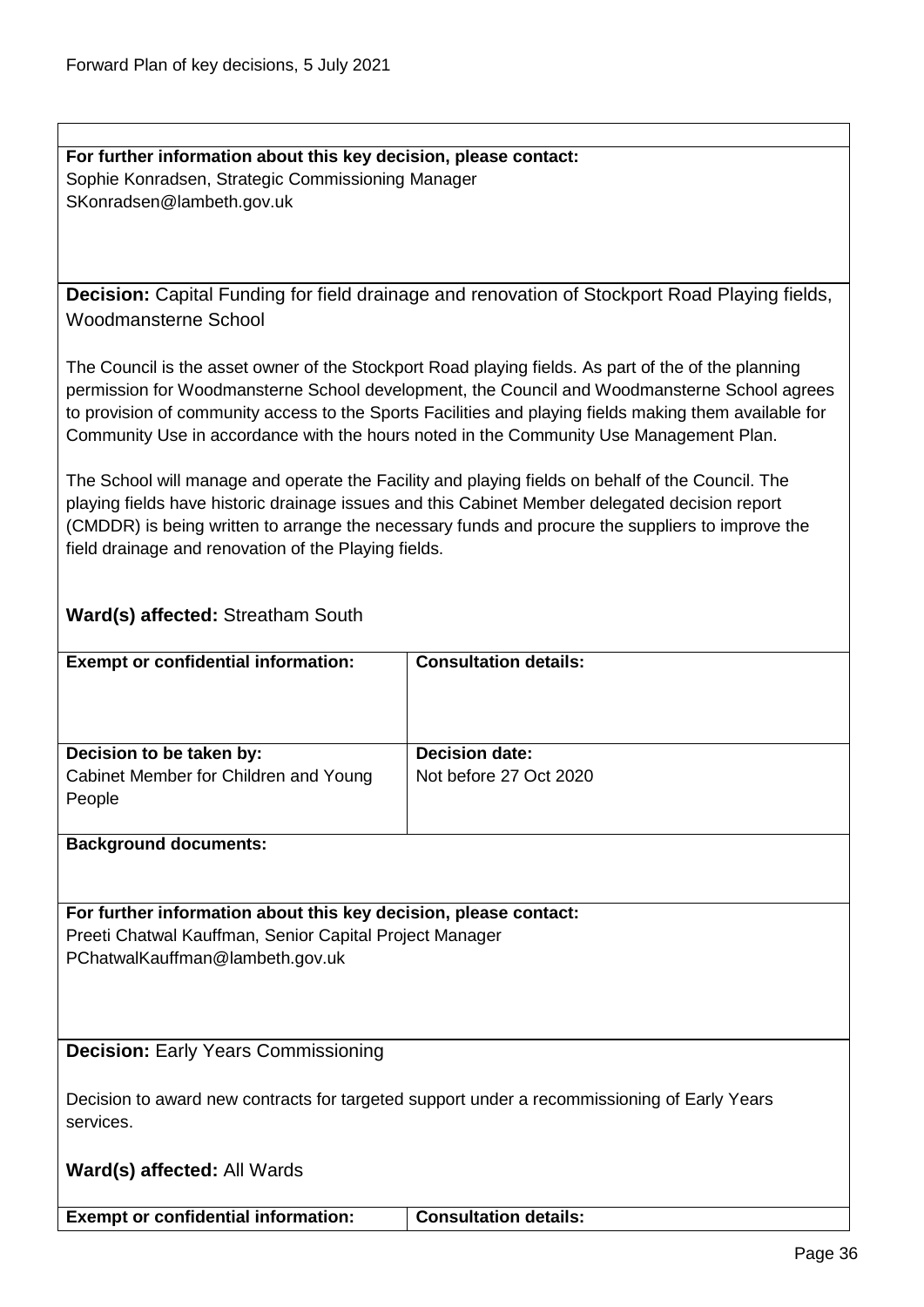<span id="page-36-0"></span>

| Part exempt                                                                       |                                                                                                          |
|-----------------------------------------------------------------------------------|----------------------------------------------------------------------------------------------------------|
| Information relating to the financial or                                          |                                                                                                          |
| business affairs of any particular person                                         |                                                                                                          |
|                                                                                   |                                                                                                          |
| (including the authority holding that                                             |                                                                                                          |
| information)                                                                      |                                                                                                          |
|                                                                                   |                                                                                                          |
| Decision to be taken by:                                                          | <b>Decision date:</b>                                                                                    |
| Cabinet Member for Children and Young                                             | Not before 12 Jan 2021                                                                                   |
|                                                                                   |                                                                                                          |
| People                                                                            |                                                                                                          |
|                                                                                   |                                                                                                          |
| <b>Background documents:</b>                                                      |                                                                                                          |
|                                                                                   |                                                                                                          |
|                                                                                   |                                                                                                          |
|                                                                                   |                                                                                                          |
| For further information about this key decision, please contact:                  |                                                                                                          |
| Laura Griffin, Interim Lead Commissioner                                          |                                                                                                          |
| LMGriffin@lambeth.gov.uk                                                          |                                                                                                          |
|                                                                                   |                                                                                                          |
|                                                                                   |                                                                                                          |
| Tel: 020 7926 9565                                                                |                                                                                                          |
|                                                                                   |                                                                                                          |
| <b>Decision:</b> School admissions policy and arrangements for 2021/22 entry      |                                                                                                          |
|                                                                                   |                                                                                                          |
|                                                                                   |                                                                                                          |
| The policy us agreed (determined) as required by the School Admissions Code 2014. |                                                                                                          |
|                                                                                   |                                                                                                          |
| Ward(s) affected: All Wards                                                       |                                                                                                          |
|                                                                                   |                                                                                                          |
|                                                                                   |                                                                                                          |
| <b>Exempt or confidential information:</b>                                        | <b>Consultation details:</b>                                                                             |
|                                                                                   |                                                                                                          |
|                                                                                   |                                                                                                          |
|                                                                                   |                                                                                                          |
| Decision to be taken by:                                                          | <b>Decision date:</b>                                                                                    |
|                                                                                   |                                                                                                          |
| Cabinet Member for Children and Young                                             | Not before 16 Mar 2021                                                                                   |
| People                                                                            |                                                                                                          |
|                                                                                   |                                                                                                          |
| <b>Background documents:</b>                                                      |                                                                                                          |
|                                                                                   |                                                                                                          |
|                                                                                   |                                                                                                          |
|                                                                                   |                                                                                                          |
| For further information about this key decision, please contact:                  |                                                                                                          |
| <b>Ruth Wright</b>                                                                |                                                                                                          |
| rwright@lambeth.gov.uk                                                            |                                                                                                          |
|                                                                                   |                                                                                                          |
|                                                                                   |                                                                                                          |
|                                                                                   |                                                                                                          |
|                                                                                   |                                                                                                          |
|                                                                                   |                                                                                                          |
|                                                                                   | Decision: Lambeth Passenger Transport Services for vulnerable adults and children                        |
| <b>Approved Provider List Award</b>                                               |                                                                                                          |
|                                                                                   |                                                                                                          |
|                                                                                   |                                                                                                          |
|                                                                                   | Lambeth Council provides passenger transport services to a wide range of Lambeth residents, across       |
|                                                                                   | services within adult social care, children's social care and Special Educational Needs and Disabilities |

<span id="page-36-1"></span>(SEND). The Council has a duty under the Education Act 1996 Chronically Sick and Disabled Persons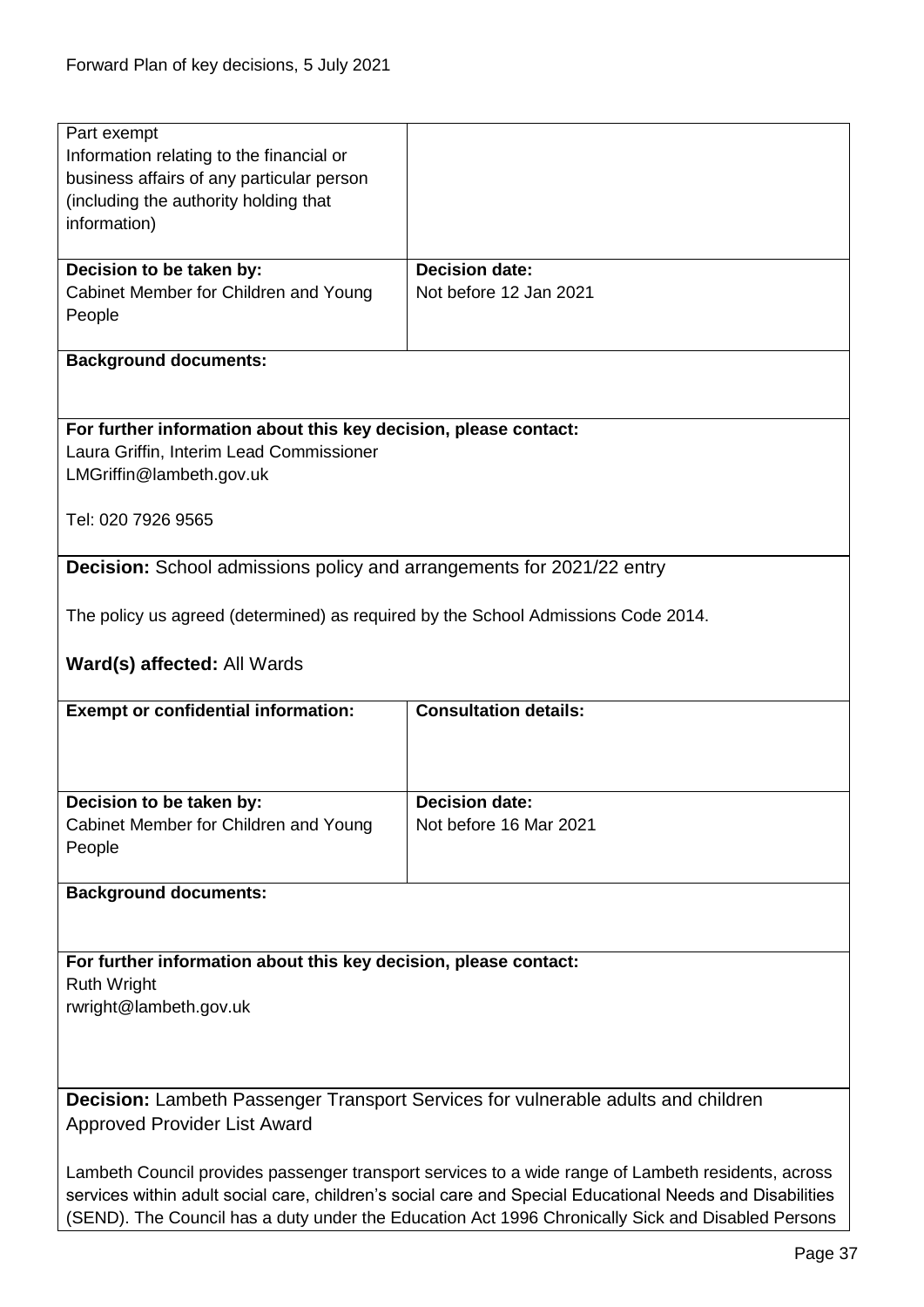Act 1970?(in respect of children) and the Care Act 2014 (in respect of adults) to provide transport to those assessed in need. Provision may be made by taxi, among other means. There is currently a waiver in place for 9 providers to provide Passenger Transport services which expires on 31 July 2021.

#### The proposal is to:

1. To award 23 providers to join the Lambeth Passenger Transport Services for vulnerable adults and children Approved Provider List from 1 August 2021 to 31 July 2025, with an option to extend for 1+1 year up to 31 July 2027, up to the value of £4.5m per annum (£18m over four years or £27m if the 1+1 options to extend are utilised)

2. To delegate authority to re-open the Approved Provider List to the Strategic Director of Children's Services, in consultation with the Cabinet Member for Children and Young People

# **Ward(s) affected:** All Wards

<span id="page-37-0"></span>

| <b>Exempt or confidential information:</b><br>Part exempt<br>Information relating to the financial or<br>business affairs of any particular person<br>(including the authority holding that<br>information) | <b>Consultation details:</b>                                                                                                                                                                       |
|-------------------------------------------------------------------------------------------------------------------------------------------------------------------------------------------------------------|----------------------------------------------------------------------------------------------------------------------------------------------------------------------------------------------------|
| Decision to be taken by:                                                                                                                                                                                    | <b>Decision date:</b>                                                                                                                                                                              |
| Cabinet Member for Children and Young<br>People                                                                                                                                                             | Not before 13 Jul 2021                                                                                                                                                                             |
| <b>Background documents:</b>                                                                                                                                                                                |                                                                                                                                                                                                    |
| For further information about this key decision, please contact:                                                                                                                                            |                                                                                                                                                                                                    |
| Asha Winifred, Commissioning Officer                                                                                                                                                                        |                                                                                                                                                                                                    |
| awinifred@lambeth.gov.uk                                                                                                                                                                                    |                                                                                                                                                                                                    |
| <b>Decision:</b> Re-procurement of community support services                                                                                                                                               |                                                                                                                                                                                                    |
| to the development of local neighbourhoods.<br>https://lambethtogether.net                                                                                                                                  | The current approved provider framework agreement for the provision of community support<br>(homecare) services will end in January 2020. The council will be re-procuring these services aligning |
| Ward(s) affected: All Wards                                                                                                                                                                                 |                                                                                                                                                                                                    |
| <b>Exempt or confidential information:</b>                                                                                                                                                                  | <b>Consultation details:</b>                                                                                                                                                                       |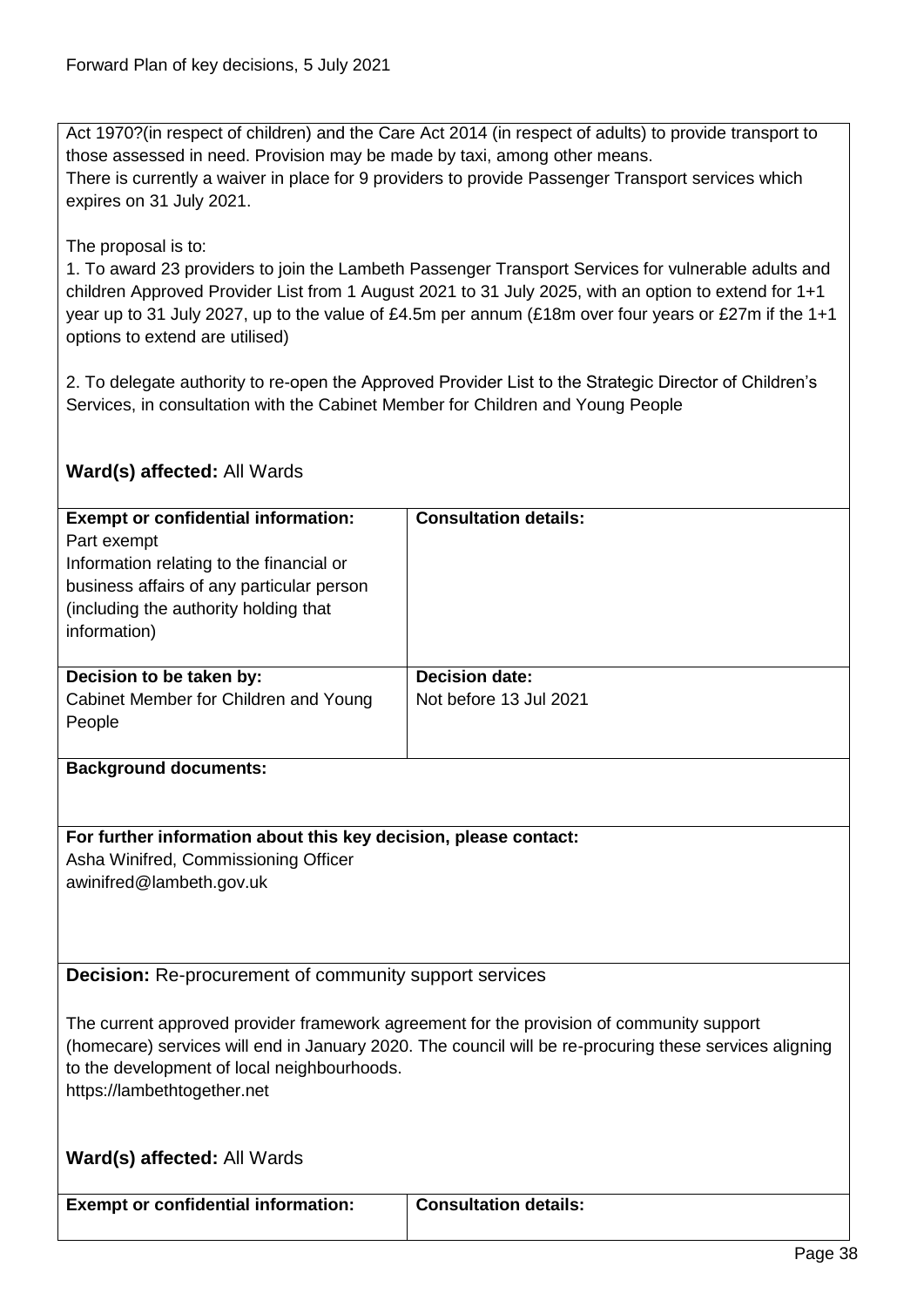<span id="page-38-1"></span><span id="page-38-0"></span>

| Decision to be taken by:                                                    | <b>Decision date:</b>                                                                               |
|-----------------------------------------------------------------------------|-----------------------------------------------------------------------------------------------------|
| Cabinet Member for Health and Social Care                                   | Not before 13 Aug 2019                                                                              |
| (job-share)                                                                 |                                                                                                     |
|                                                                             |                                                                                                     |
| <b>Background documents:</b>                                                |                                                                                                     |
|                                                                             |                                                                                                     |
| For further information about this key decision, please contact:            |                                                                                                     |
| Ginny Hume, Commissioning Lead- Domiciliary Care                            |                                                                                                     |
| GHume@lambeth.gov.uk                                                        |                                                                                                     |
| <b>Phoenix House</b>                                                        |                                                                                                     |
| Tel: 020 7926 5178                                                          |                                                                                                     |
|                                                                             |                                                                                                     |
|                                                                             | <b>Decision:</b> Coburg Crescent Learning Disability Resource Centre – Appointment of Providers     |
|                                                                             |                                                                                                     |
|                                                                             | This decision concerns the appointment of providers to provide services at Coburg Crescent Learning |
| Disability Resource Centre when construction is complete in September 2021. |                                                                                                     |
|                                                                             |                                                                                                     |
| <b>Ward(s) affected: All Wards</b>                                          |                                                                                                     |
| <b>Exempt or confidential information:</b>                                  | <b>Consultation details:</b>                                                                        |
|                                                                             |                                                                                                     |
|                                                                             |                                                                                                     |
|                                                                             |                                                                                                     |
| Decision to be taken by:                                                    | <b>Decision date:</b>                                                                               |
| Cabinet Member for Health and Social Care                                   | Not before 29 May 2021                                                                              |
| (job-share)                                                                 |                                                                                                     |
|                                                                             |                                                                                                     |
| <b>Background documents:</b>                                                |                                                                                                     |
|                                                                             |                                                                                                     |
| For further information about this key decision, please contact:            |                                                                                                     |
| <b>Robert Dunne</b>                                                         |                                                                                                     |
| rdunne@lambeth.gov.uk                                                       |                                                                                                     |
|                                                                             |                                                                                                     |
|                                                                             |                                                                                                     |
|                                                                             |                                                                                                     |
|                                                                             | Decision: Approval of Additional Capital Allocation for the Construction of a Resource Centre       |
| for Adults with Learning Difficulties at Coburg Crescent.                   |                                                                                                     |
|                                                                             |                                                                                                     |
|                                                                             | Request for additional funding to enhance operation and function of new day centre and residential  |
| elements.                                                                   |                                                                                                     |
|                                                                             |                                                                                                     |
| Ward(s) affected: Streatham Hill                                            |                                                                                                     |
| <b>Exempt or confidential information:</b>                                  | <b>Consultation details:</b>                                                                        |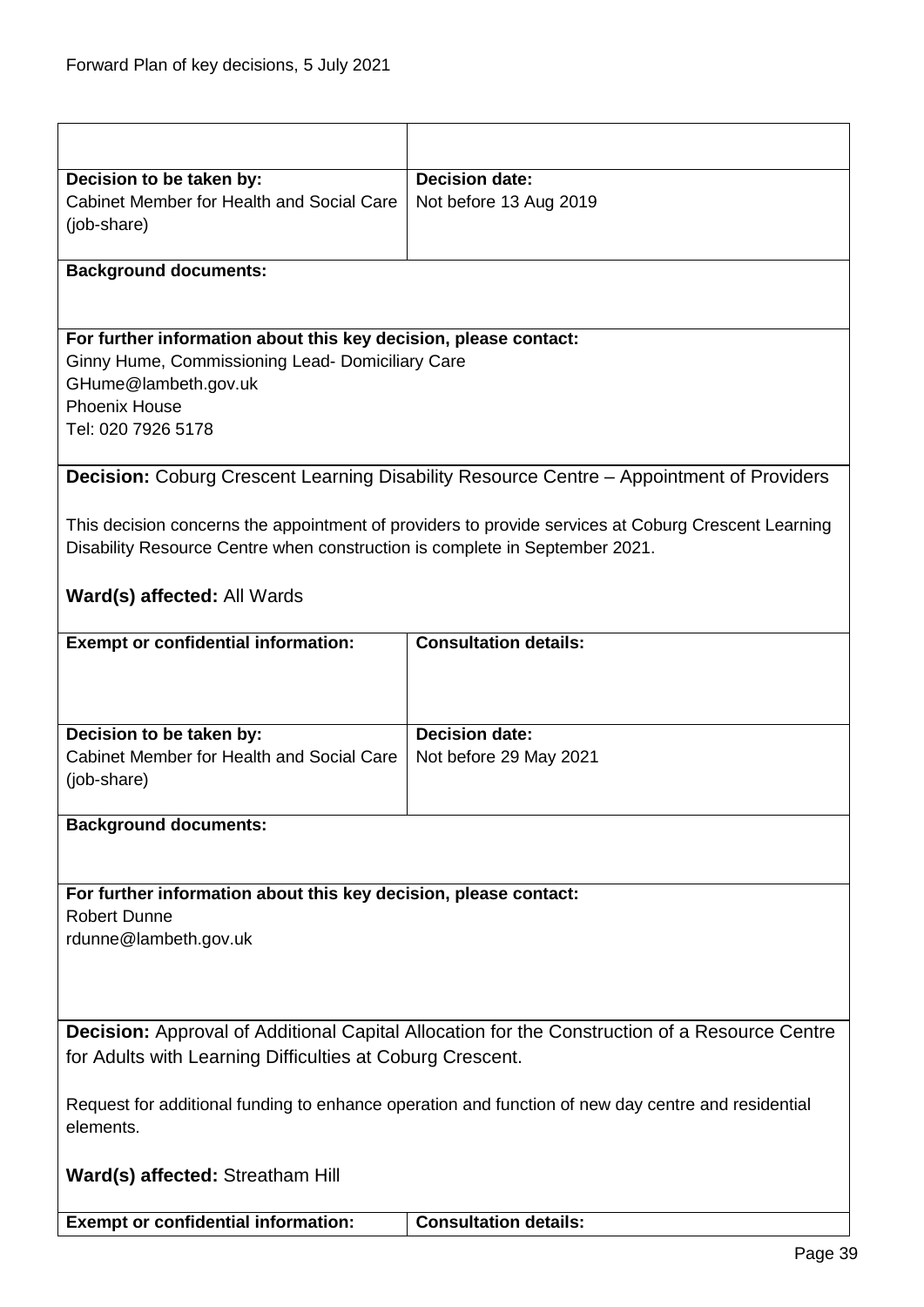<span id="page-39-0"></span>

| Part exempt                                                                          |                                                                                                        |
|--------------------------------------------------------------------------------------|--------------------------------------------------------------------------------------------------------|
| Information relating to the financial or                                             |                                                                                                        |
| business affairs of any particular person                                            |                                                                                                        |
| (including the authority holding that                                                |                                                                                                        |
| information)                                                                         |                                                                                                        |
|                                                                                      |                                                                                                        |
| Decision to be taken by:                                                             | <b>Decision date:</b>                                                                                  |
| Cabinet Member for Health and Social Care                                            | Not before 3 Aug 2021                                                                                  |
| (job-share)                                                                          |                                                                                                        |
|                                                                                      |                                                                                                        |
| <b>Background documents:</b>                                                         |                                                                                                        |
|                                                                                      |                                                                                                        |
|                                                                                      |                                                                                                        |
| For further information about this key decision, please contact:                     |                                                                                                        |
| Gary Meeds, Project Manager                                                          |                                                                                                        |
| GMeeds@lambeth.gov.uk                                                                |                                                                                                        |
| Lambeth Town Hall, Brixton Hill                                                      |                                                                                                        |
| Tel: 020 7926 2544                                                                   |                                                                                                        |
|                                                                                      |                                                                                                        |
|                                                                                      |                                                                                                        |
| <b>Decision:</b> Conversion of Brixton Recreation Centre storage space to work space |                                                                                                        |
|                                                                                      |                                                                                                        |
|                                                                                      | To approve the reuse and letting of the storage space at Brixton Recreation Centre (off Beehive Place) |
|                                                                                      | and delegate authority to the Head of Strategic Property & Valuation Services to enter into an         |
|                                                                                      | Agreement to Lease in the best interest of the council, subject to planning and listed building being  |
| grant for change of use and physical alterations.                                    |                                                                                                        |
|                                                                                      |                                                                                                        |
| Ward(s) affected: Coldharbour                                                        |                                                                                                        |
|                                                                                      |                                                                                                        |
| <b>Exempt or confidential information:</b>                                           | <b>Consultation details:</b>                                                                           |
|                                                                                      |                                                                                                        |
|                                                                                      |                                                                                                        |
|                                                                                      |                                                                                                        |
| Decision to be taken by:                                                             | <b>Decision date:</b>                                                                                  |
| Deputy Leader of the Council (Planning,                                              | Not before 9 Oct 2017                                                                                  |
| Investment and New Homes)                                                            |                                                                                                        |
|                                                                                      |                                                                                                        |
| <b>Background documents:</b>                                                         |                                                                                                        |
|                                                                                      |                                                                                                        |
|                                                                                      |                                                                                                        |
| For further information about this key decision, please contact:                     |                                                                                                        |
| Tom Bridgman                                                                         |                                                                                                        |
| tbridgman@lambeth.gov.uk                                                             |                                                                                                        |
|                                                                                      |                                                                                                        |
|                                                                                      |                                                                                                        |
|                                                                                      |                                                                                                        |
|                                                                                      |                                                                                                        |

<span id="page-39-1"></span>To agree priorities for infrastructure investment in Oval and Prince's wards for the next five years.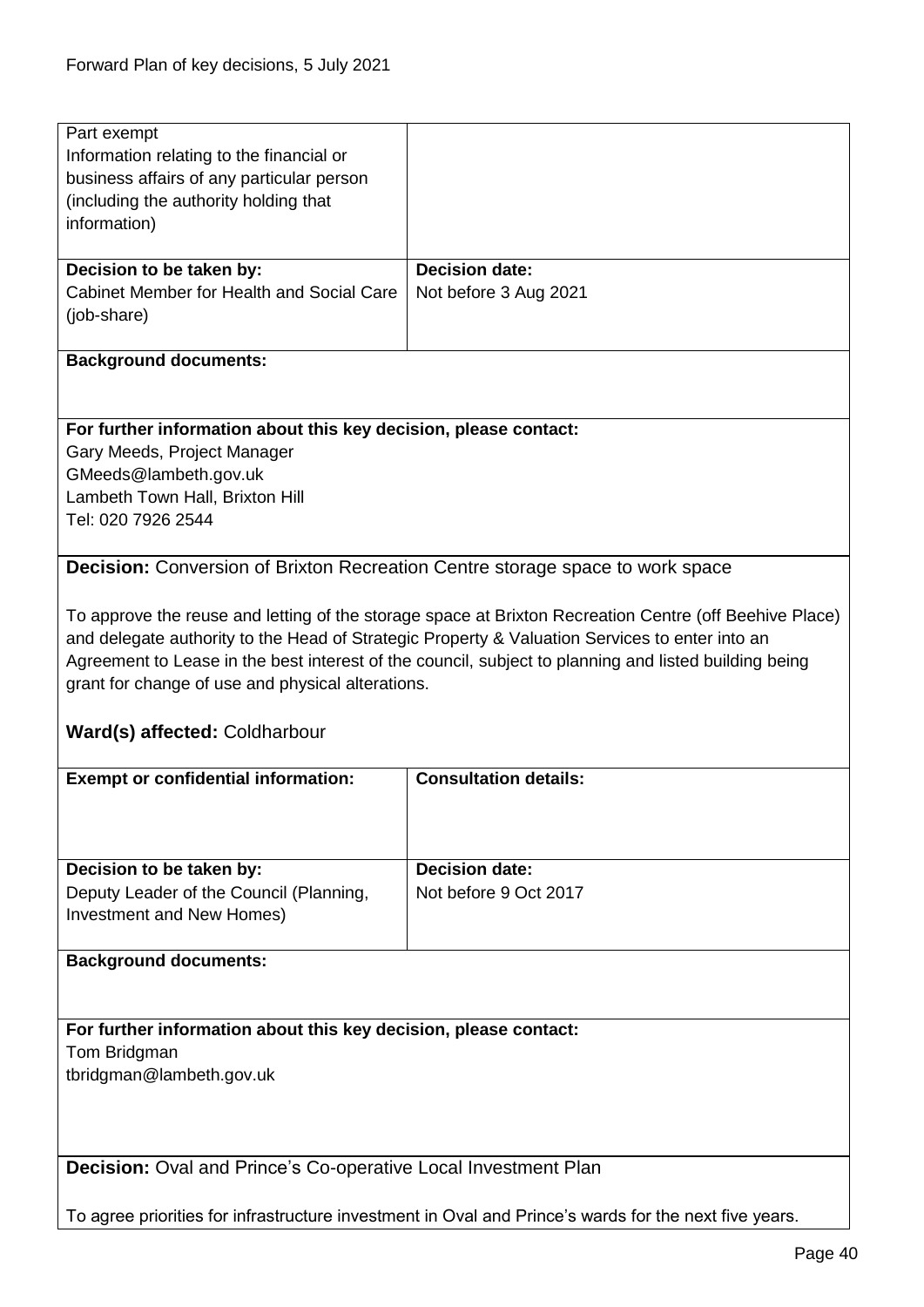<span id="page-40-1"></span><span id="page-40-0"></span>

|                                                                                    | Priorities have been informed by public consultation from January to March 2017.                     |  |
|------------------------------------------------------------------------------------|------------------------------------------------------------------------------------------------------|--|
| Ward(s) affected: Oval; Prince's                                                   |                                                                                                      |  |
|                                                                                    | <b>Consultation details:</b>                                                                         |  |
| <b>Exempt or confidential information:</b>                                         |                                                                                                      |  |
| Decision to be taken by:                                                           | <b>Decision date:</b>                                                                                |  |
| Deputy Leader of the Council (Planning,<br>Investment and New Homes)               | Not before 9 Oct 2017                                                                                |  |
| <b>Background documents:</b>                                                       |                                                                                                      |  |
|                                                                                    |                                                                                                      |  |
| For further information about this key decision, please contact:                   |                                                                                                      |  |
| Conor McDonagh, Head of Area Regeneration for Vauxhall, Stockwell and Norwood      |                                                                                                      |  |
| cmcdonagh@lambeth.gov.uk                                                           |                                                                                                      |  |
| 1st Floor, Phoenix House, 10 Wandsworth Road, London, SW8 2LL                      |                                                                                                      |  |
| Tel: 020 7926 5980                                                                 |                                                                                                      |  |
| <b>Decision:</b> South Lambeth Estate - Enabling Works for the Phase 1 Development |                                                                                                      |  |
|                                                                                    |                                                                                                      |  |
|                                                                                    | To authorise the expenditure and to proceed with enabling works that need to be completed before the |  |
| main contract works can start.                                                     |                                                                                                      |  |
| Ward(s) affected: Stockwell                                                        |                                                                                                      |  |
| <b>Exempt or confidential information:</b>                                         | <b>Consultation details:</b>                                                                         |  |
|                                                                                    |                                                                                                      |  |
|                                                                                    |                                                                                                      |  |
| Decision to be taken by:                                                           | <b>Decision date:</b>                                                                                |  |
| Deputy Leader of the Council (Planning,                                            | Not before 10 Sep 2019                                                                               |  |
| Investment and New Homes)                                                          |                                                                                                      |  |
| <b>Background documents:</b>                                                       |                                                                                                      |  |
|                                                                                    |                                                                                                      |  |
| For further information about this key decision, please contact:                   |                                                                                                      |  |
| <b>Bruce McRobie</b>                                                               |                                                                                                      |  |
| bmcrobie@lambeth.gov.uk                                                            |                                                                                                      |  |
|                                                                                    |                                                                                                      |  |
|                                                                                    |                                                                                                      |  |
| <b>Decision:</b> Westbury estate – Making of Compulsory Purchase Order             |                                                                                                      |  |
|                                                                                    | To authorise the making of the Compulsory Purchase Order to support the regeneration of Westbury     |  |
|                                                                                    |                                                                                                      |  |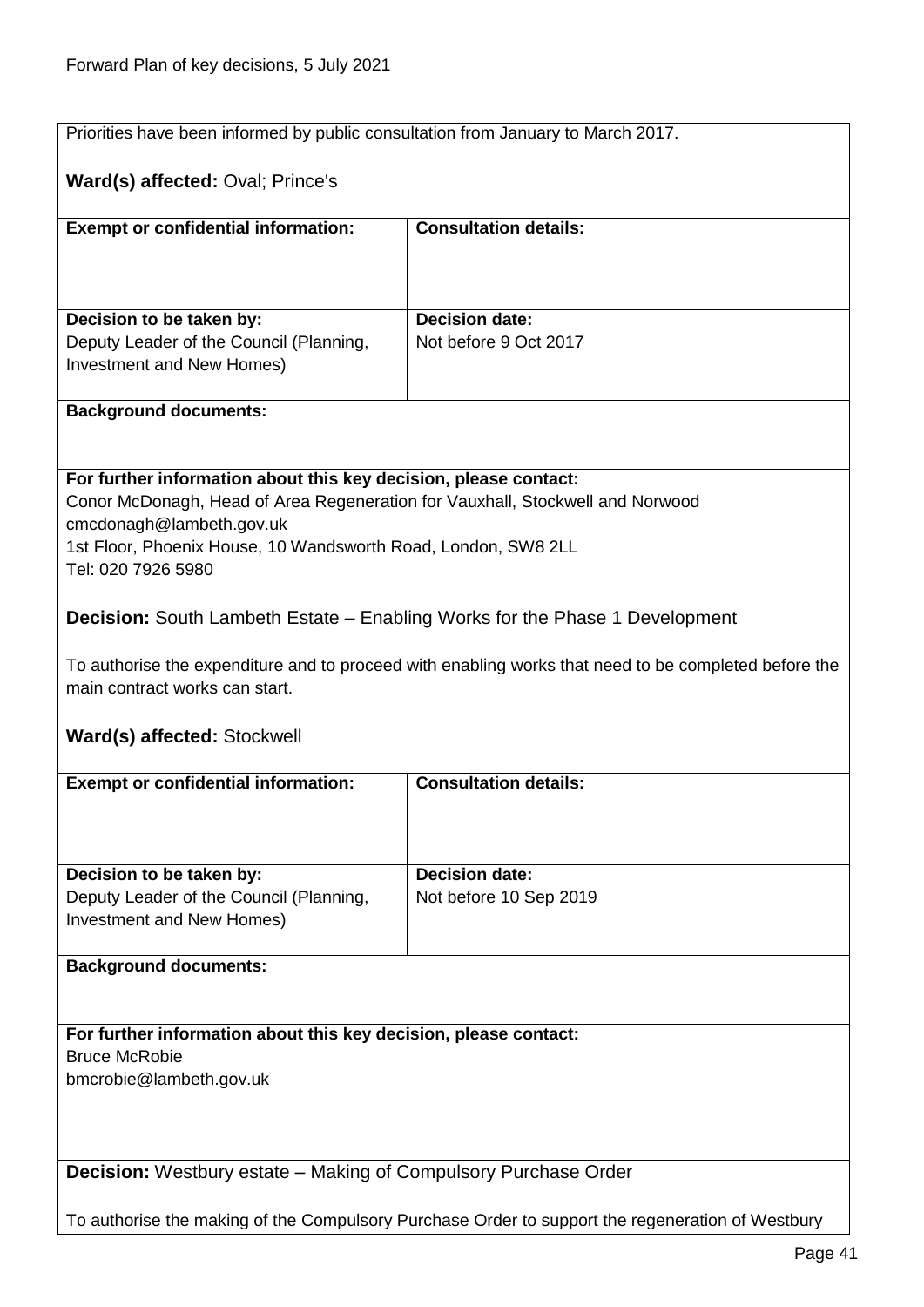<span id="page-41-1"></span><span id="page-41-0"></span>

| estate.                                                                     |                                                                                               |
|-----------------------------------------------------------------------------|-----------------------------------------------------------------------------------------------|
| Ward(s) affected: Clapham Town                                              |                                                                                               |
| <b>Exempt or confidential information:</b>                                  | <b>Consultation details:</b>                                                                  |
|                                                                             |                                                                                               |
|                                                                             |                                                                                               |
| Decision to be taken by:<br>Deputy Leader of the Council (Planning,         | <b>Decision date:</b><br>Not before 5 Nov 2019                                                |
| Investment and New Homes)                                                   |                                                                                               |
| <b>Background documents:</b>                                                |                                                                                               |
|                                                                             |                                                                                               |
| For further information about this key decision, please contact:            |                                                                                               |
| <b>Bruce McRobie</b><br>bmcrobie@lambeth.gov.uk                             |                                                                                               |
|                                                                             |                                                                                               |
|                                                                             |                                                                                               |
| <b>Decision:</b> South Lambeth estate – Making of Compulsory Purchase Order |                                                                                               |
|                                                                             |                                                                                               |
| Lambeth estate.                                                             | To authorise the making of the Compulsory Purchase Order to support the regeneration of South |
| Ward(s) affected: Stockwell                                                 |                                                                                               |
|                                                                             |                                                                                               |
| <b>Exempt or confidential information:</b>                                  | <b>Consultation details:</b>                                                                  |
|                                                                             |                                                                                               |
|                                                                             |                                                                                               |
| Decision to be taken by:<br>Deputy Leader of the Council (Planning,         | <b>Decision date:</b><br>Not before 5 Nov 2019                                                |
| Investment and New Homes)                                                   |                                                                                               |
| <b>Background documents:</b>                                                |                                                                                               |
|                                                                             |                                                                                               |
| For further information about this key decision, please contact:            |                                                                                               |
| <b>Bruce McRobie</b>                                                        |                                                                                               |
| bmcrobie@lambeth.gov.uk                                                     |                                                                                               |
|                                                                             |                                                                                               |
|                                                                             |                                                                                               |
| <b>Decision:</b> Funding Allocation for Completion of LJ Works              |                                                                                               |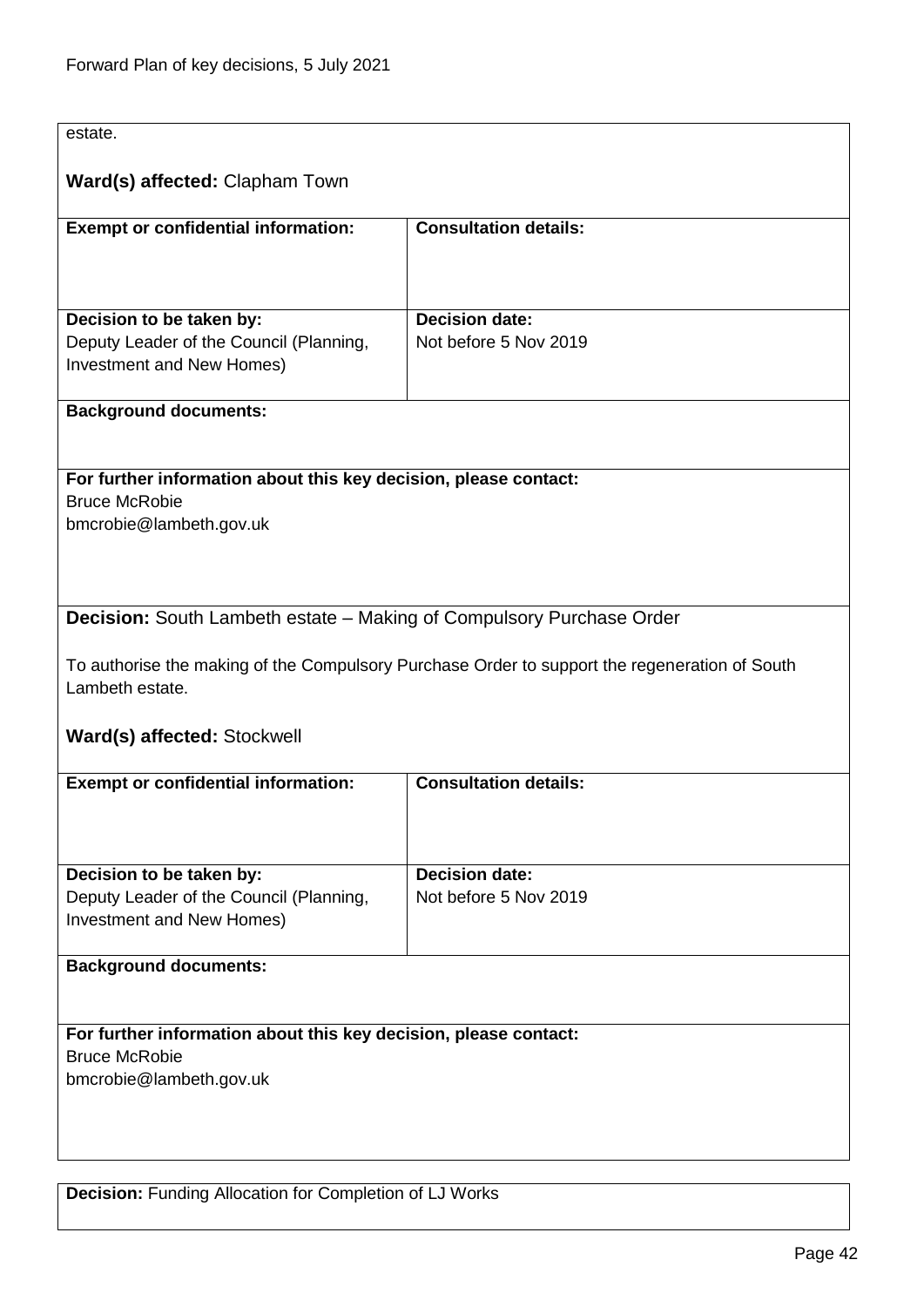<span id="page-42-1"></span><span id="page-42-0"></span>

| <b>Exempt or confidential information:</b>                           | <b>Consultation details:</b>                                                                          |
|----------------------------------------------------------------------|-------------------------------------------------------------------------------------------------------|
|                                                                      |                                                                                                       |
|                                                                      |                                                                                                       |
| Decision to be taken by:                                             | <b>Decision date:</b><br>Not before 24 Dec 2019                                                       |
| Deputy Leader of the Council (Planning,<br>Investment and New Homes) |                                                                                                       |
|                                                                      |                                                                                                       |
| <b>Background documents:</b>                                         |                                                                                                       |
|                                                                      |                                                                                                       |
| For further information about this key decision, please contact:     |                                                                                                       |
| Will Steadman, Head of Area Regeneration (Brixton and Clapham),      |                                                                                                       |
| wsteadman@lambeth.gov.uk                                             |                                                                                                       |
|                                                                      |                                                                                                       |
|                                                                      |                                                                                                       |
| <b>Decision:</b> Local Lettings Plan - South Lambeth Estate          |                                                                                                       |
|                                                                      | To approve a Local Lettings plan for the new homes that will provided at the South Lambeth Estate as  |
| part of the council's estate regeneration programme                  |                                                                                                       |
|                                                                      |                                                                                                       |
| Ward(s) affected: Stockwell                                          |                                                                                                       |
| <b>Exempt or confidential information:</b>                           | <b>Consultation details:</b>                                                                          |
|                                                                      |                                                                                                       |
|                                                                      |                                                                                                       |
|                                                                      |                                                                                                       |
|                                                                      |                                                                                                       |
| Decision to be taken by:                                             | <b>Decision date:</b><br>Not before 31 Mar 2020                                                       |
| Deputy Leader of the Council (Planning,<br>Investment and New Homes) |                                                                                                       |
|                                                                      |                                                                                                       |
| <b>Background documents:</b>                                         |                                                                                                       |
|                                                                      |                                                                                                       |
| For further information about this key decision, please contact:     |                                                                                                       |
| <b>Bruce McRobie</b>                                                 |                                                                                                       |
| bmcrobie@lambeth.gov.uk                                              |                                                                                                       |
|                                                                      |                                                                                                       |
|                                                                      |                                                                                                       |
| <b>Decision:</b> Local Lettings Plan – Knight's Walk                 |                                                                                                       |
|                                                                      | To approve a Local Lettings plan for the new homes that will provided at the Knight's Walk as part of |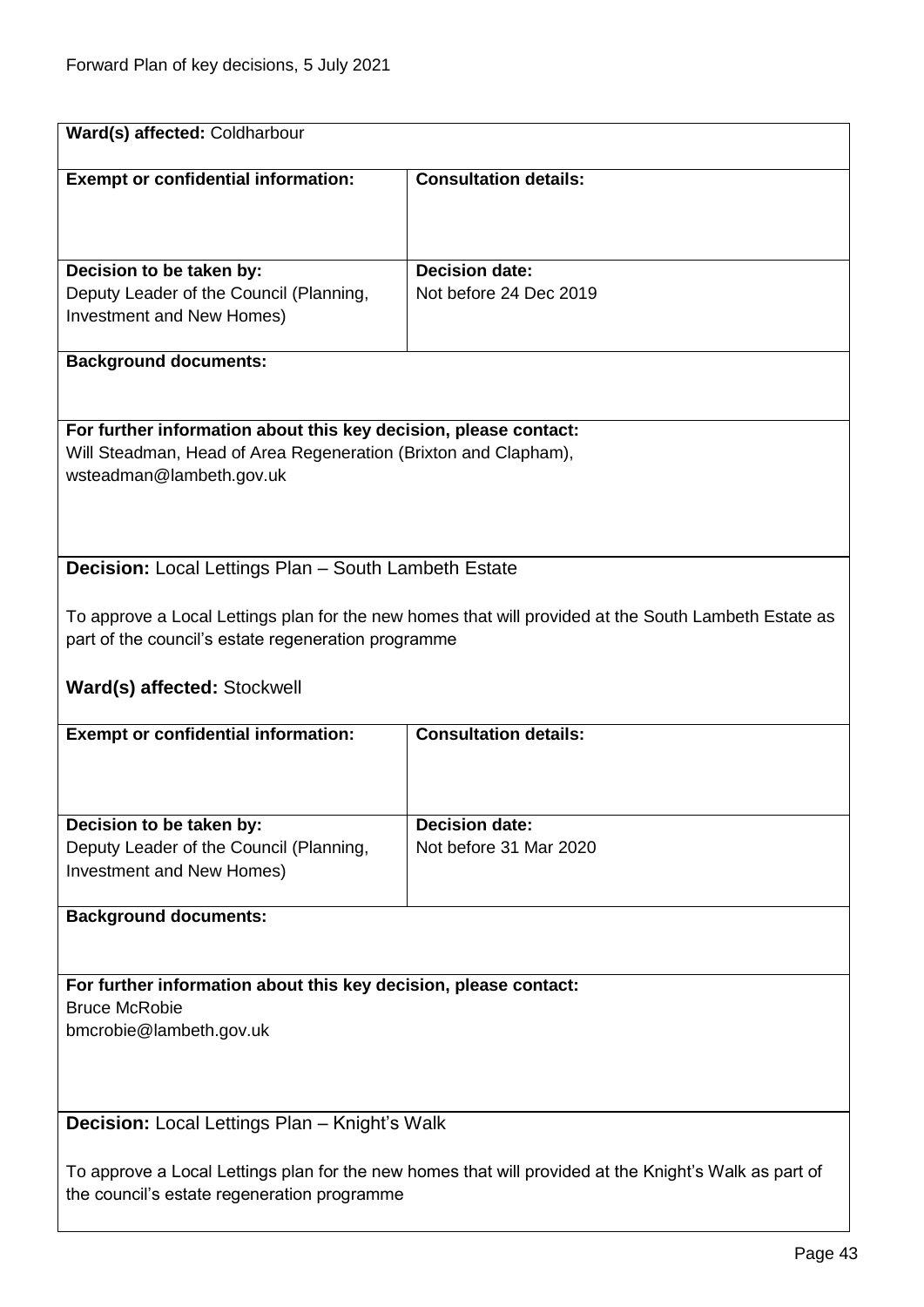<span id="page-43-1"></span><span id="page-43-0"></span>

| Ward(s) affected: Prince's                                                                            |                                                                                                        |
|-------------------------------------------------------------------------------------------------------|--------------------------------------------------------------------------------------------------------|
|                                                                                                       |                                                                                                        |
| <b>Exempt or confidential information:</b>                                                            | <b>Consultation details:</b>                                                                           |
|                                                                                                       |                                                                                                        |
|                                                                                                       |                                                                                                        |
|                                                                                                       |                                                                                                        |
| Decision to be taken by:                                                                              | Decision date:                                                                                         |
| Deputy Leader of the Council (Planning,                                                               | Not before 31 Mar 2020                                                                                 |
| Investment and New Homes)                                                                             |                                                                                                        |
|                                                                                                       |                                                                                                        |
| <b>Background documents:</b>                                                                          |                                                                                                        |
|                                                                                                       |                                                                                                        |
| For further information about this key decision, please contact:                                      |                                                                                                        |
| <b>Bruce McRobie</b>                                                                                  |                                                                                                        |
| bmcrobie@lambeth.gov.uk                                                                               |                                                                                                        |
|                                                                                                       |                                                                                                        |
|                                                                                                       |                                                                                                        |
|                                                                                                       |                                                                                                        |
| <b>Decision:</b> Local Lettings Plan - Fenwick Estate                                                 |                                                                                                        |
|                                                                                                       |                                                                                                        |
|                                                                                                       | To approve a Local Lettings plan for the new homes that will provided at the Fenwick Estate as part of |
| the council's estate regeneration programme                                                           |                                                                                                        |
|                                                                                                       |                                                                                                        |
| Ward(s) affected: Clapham Town                                                                        |                                                                                                        |
|                                                                                                       |                                                                                                        |
| <b>Exempt or confidential information:</b>                                                            | <b>Consultation details:</b>                                                                           |
|                                                                                                       |                                                                                                        |
|                                                                                                       |                                                                                                        |
|                                                                                                       |                                                                                                        |
| Decision to be taken by:                                                                              | <b>Decision date:</b>                                                                                  |
| Deputy Leader of the Council (Planning,                                                               | Not before 31 Mar 2020                                                                                 |
| Investment and New Homes)                                                                             |                                                                                                        |
| <b>Background documents:</b>                                                                          |                                                                                                        |
|                                                                                                       |                                                                                                        |
|                                                                                                       |                                                                                                        |
| For further information about this key decision, please contact:                                      |                                                                                                        |
| <b>Bruce McRobie</b>                                                                                  |                                                                                                        |
| bmcrobie@lambeth.gov.uk                                                                               |                                                                                                        |
|                                                                                                       |                                                                                                        |
|                                                                                                       |                                                                                                        |
|                                                                                                       |                                                                                                        |
| <b>Decision:</b> Fenwick South – Variation to the Development Agreement                               |                                                                                                        |
|                                                                                                       |                                                                                                        |
| To allow for the variation of the Development Agreement with Transport for London for the building of |                                                                                                        |
| new homes on Fenwick Estate. For clarity this will not include any alteration to the numbers of       |                                                                                                        |
| affordable homes to be provided.                                                                      |                                                                                                        |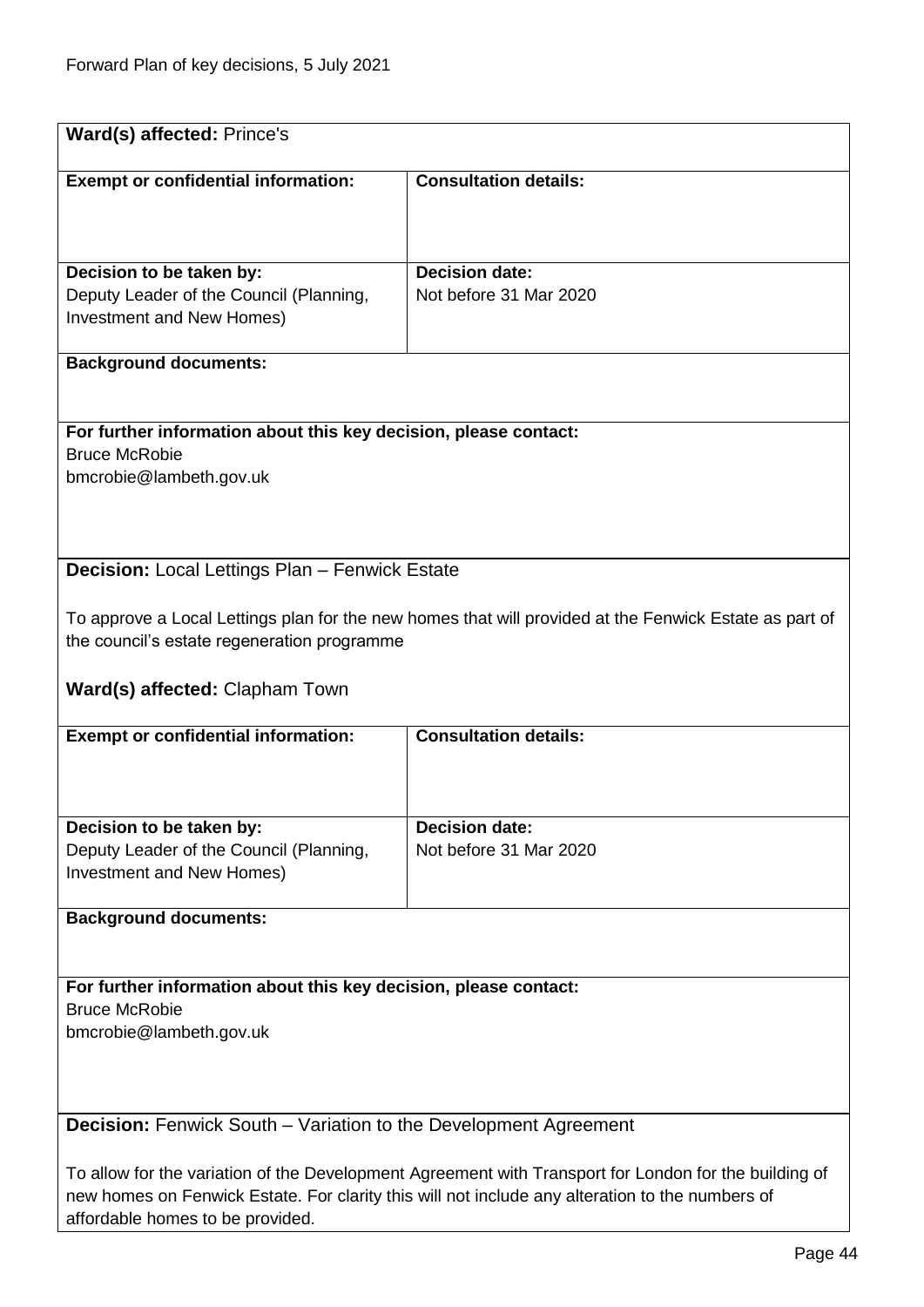<span id="page-44-1"></span><span id="page-44-0"></span>

| Ward(s) affected: Larkhall                                                                                                                                                                                                                                                                  |                              |  |
|---------------------------------------------------------------------------------------------------------------------------------------------------------------------------------------------------------------------------------------------------------------------------------------------|------------------------------|--|
| <b>Exempt or confidential information:</b>                                                                                                                                                                                                                                                  | <b>Consultation details:</b> |  |
|                                                                                                                                                                                                                                                                                             | <b>Decision date:</b>        |  |
| Decision to be taken by:<br>Deputy Leader of the Council (Planning,<br>Investment and New Homes)                                                                                                                                                                                            | Not before 2 Jun 2020        |  |
| <b>Background documents:</b>                                                                                                                                                                                                                                                                |                              |  |
| For further information about this key decision, please contact:<br><b>Bruce McRobie</b><br>bmcrobie@lambeth.gov.uk                                                                                                                                                                         |                              |  |
| <b>Decision:</b> Estate Regeneration – Buyback Programme – Dispute Resolution                                                                                                                                                                                                               |                              |  |
| To introduce an independent dispute resolution procedure for the valuation of properties being<br>purchased under the buyback programme and to introduce some changes to the timing of deadlines<br>for payments to alleviate the impact of Covid 19 issues.<br>Ward(s) affected: All Wards |                              |  |
| <b>Exempt or confidential information:</b>                                                                                                                                                                                                                                                  | <b>Consultation details:</b> |  |
| Decision to be taken by:                                                                                                                                                                                                                                                                    | <b>Decision date:</b>        |  |
| Deputy Leader of the Council (Planning,<br>Investment and New Homes)                                                                                                                                                                                                                        | Not before 2 Jun 2020        |  |
| <b>Background documents:</b>                                                                                                                                                                                                                                                                |                              |  |
| For further information about this key decision, please contact:<br><b>Bruce McRobie</b><br>bmcrobie@lambeth.gov.uk                                                                                                                                                                         |                              |  |
| Decision: Land at 53 Elliott Road - Appropriation for Planning Purposes                                                                                                                                                                                                                     |                              |  |
| To exercise the Council's powers to appropriate land, formerly occupied by Patmos Lodge, at 53 Elliott                                                                                                                                                                                      |                              |  |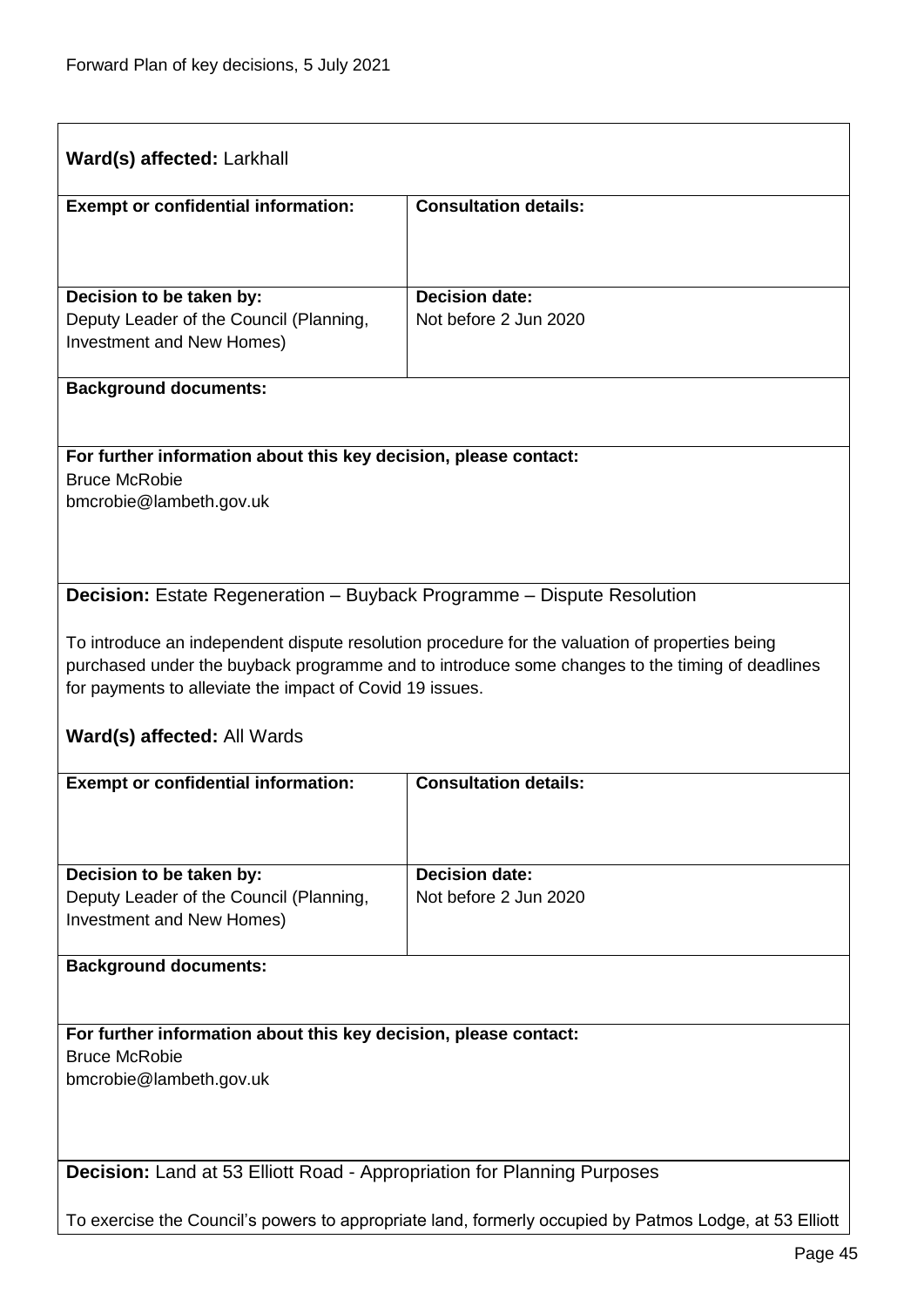<span id="page-45-1"></span><span id="page-45-0"></span>

| Road site for planning purposes to enable the construction of new homes.                               |                                                                                         |
|--------------------------------------------------------------------------------------------------------|-----------------------------------------------------------------------------------------|
| Ward(s) affected: Vassall                                                                              |                                                                                         |
| <b>Exempt or confidential information:</b>                                                             | <b>Consultation details:</b>                                                            |
|                                                                                                        |                                                                                         |
|                                                                                                        |                                                                                         |
| Decision to be taken by:                                                                               | <b>Decision date:</b>                                                                   |
| Deputy Leader of the Council (Planning,<br>Investment and New Homes)                                   | Not before 24 Jun 2020                                                                  |
|                                                                                                        |                                                                                         |
| <b>Background documents:</b>                                                                           |                                                                                         |
|                                                                                                        |                                                                                         |
| For further information about this key decision, please contact:<br><b>Bruce McRobie</b>               |                                                                                         |
| bmcrobie@lambeth.gov.uk                                                                                |                                                                                         |
|                                                                                                        |                                                                                         |
|                                                                                                        |                                                                                         |
|                                                                                                        | <b>Decision: Brixton Townscape Heritage Initiative: Building Contractor Appointment</b> |
|                                                                                                        |                                                                                         |
| Appointment of building contractor for Brixton THI                                                     |                                                                                         |
| Ward(s) affected: Coldharbour                                                                          |                                                                                         |
| <b>Exempt or confidential information:</b>                                                             | <b>Consultation details:</b>                                                            |
|                                                                                                        |                                                                                         |
|                                                                                                        |                                                                                         |
| Decision to be taken by:<br>Deputy Leader of the Council (Planning,                                    | <b>Decision date:</b><br>Not before 19 Jan 2021                                         |
| Investment and New Homes)                                                                              |                                                                                         |
|                                                                                                        |                                                                                         |
| <b>Background documents:</b>                                                                           |                                                                                         |
|                                                                                                        |                                                                                         |
| For further information about this key decision, please contact:                                       |                                                                                         |
| Ellie Cook, Brixton Townscape Heritage Initiative Project Manager<br>ecook@lambeth.gov.uk              |                                                                                         |
| Tel: 020 7926 9588                                                                                     |                                                                                         |
|                                                                                                        |                                                                                         |
| <b>Decision:</b> Land at 53 Elliott Road - Appropriation for Planning Purposes                         |                                                                                         |
| To exercise the Council's powers to appropriate land, formerly occupied by Patmos Lodge, at 53 Elliott |                                                                                         |
| Road site for planning purposes to enable the construction of new homes.                               |                                                                                         |
|                                                                                                        |                                                                                         |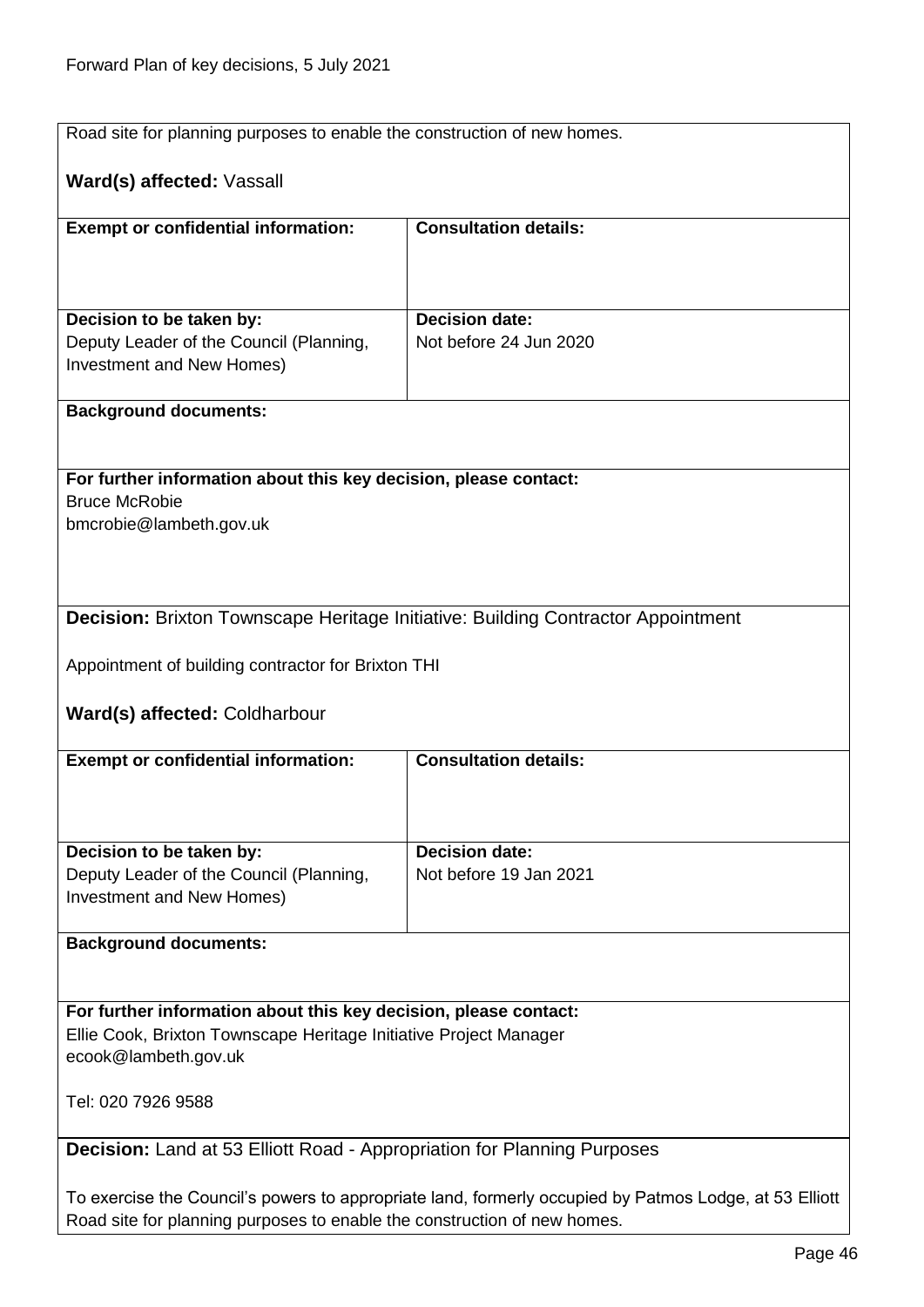<span id="page-46-1"></span><span id="page-46-0"></span>

| Ward(s) affected: Vassall                                                                                                                                           |                                                                                                       |
|---------------------------------------------------------------------------------------------------------------------------------------------------------------------|-------------------------------------------------------------------------------------------------------|
| <b>Exempt or confidential information:</b>                                                                                                                          | <b>Consultation details:</b>                                                                          |
|                                                                                                                                                                     |                                                                                                       |
| Decision to be taken by:                                                                                                                                            | <b>Decision date:</b>                                                                                 |
| Deputy Leader of the Council (Planning,<br>Investment and New Homes)                                                                                                | Not before 16 Feb 2021                                                                                |
| <b>Background documents:</b>                                                                                                                                        |                                                                                                       |
| For further information about this key decision, please contact:                                                                                                    |                                                                                                       |
| <b>Bruce McRobie</b><br>bmcrobie@lambeth.gov.uk                                                                                                                     |                                                                                                       |
|                                                                                                                                                                     |                                                                                                       |
| <b>Decision:</b> Fenwick Place – Appropriation for Planning Purposes                                                                                                |                                                                                                       |
| purposes to enable the construction of the development on the Fenwick Place Rise site.                                                                              | To exercise the Council's powers to appropriate the Fenwick Place site at Fenwick Estate for planning |
| Ward(s) affected: Larkhall                                                                                                                                          |                                                                                                       |
| <b>Exempt or confidential information:</b>                                                                                                                          | <b>Consultation details:</b>                                                                          |
|                                                                                                                                                                     |                                                                                                       |
| Decision to be taken by:                                                                                                                                            | <b>Decision date:</b>                                                                                 |
| Deputy Leader of the Council (Planning,<br>Investment and New Homes)                                                                                                | Not before 16 Feb 2021                                                                                |
| <b>Background documents:</b>                                                                                                                                        |                                                                                                       |
|                                                                                                                                                                     |                                                                                                       |
| For further information about this key decision, please contact:<br><b>Bruce McRobie</b>                                                                            |                                                                                                       |
| bmcrobie@lambeth.gov.uk                                                                                                                                             |                                                                                                       |
|                                                                                                                                                                     |                                                                                                       |
| <b>Decision:</b> Hydethorpe Road – Appropriation for Planning Purposes                                                                                              |                                                                                                       |
|                                                                                                                                                                     |                                                                                                       |
| To exercise the Council's powers to appropriate land to the south of 200-262 Hydethorpe Road site for<br>planning purposes to enable the construction of new homes. |                                                                                                       |
|                                                                                                                                                                     |                                                                                                       |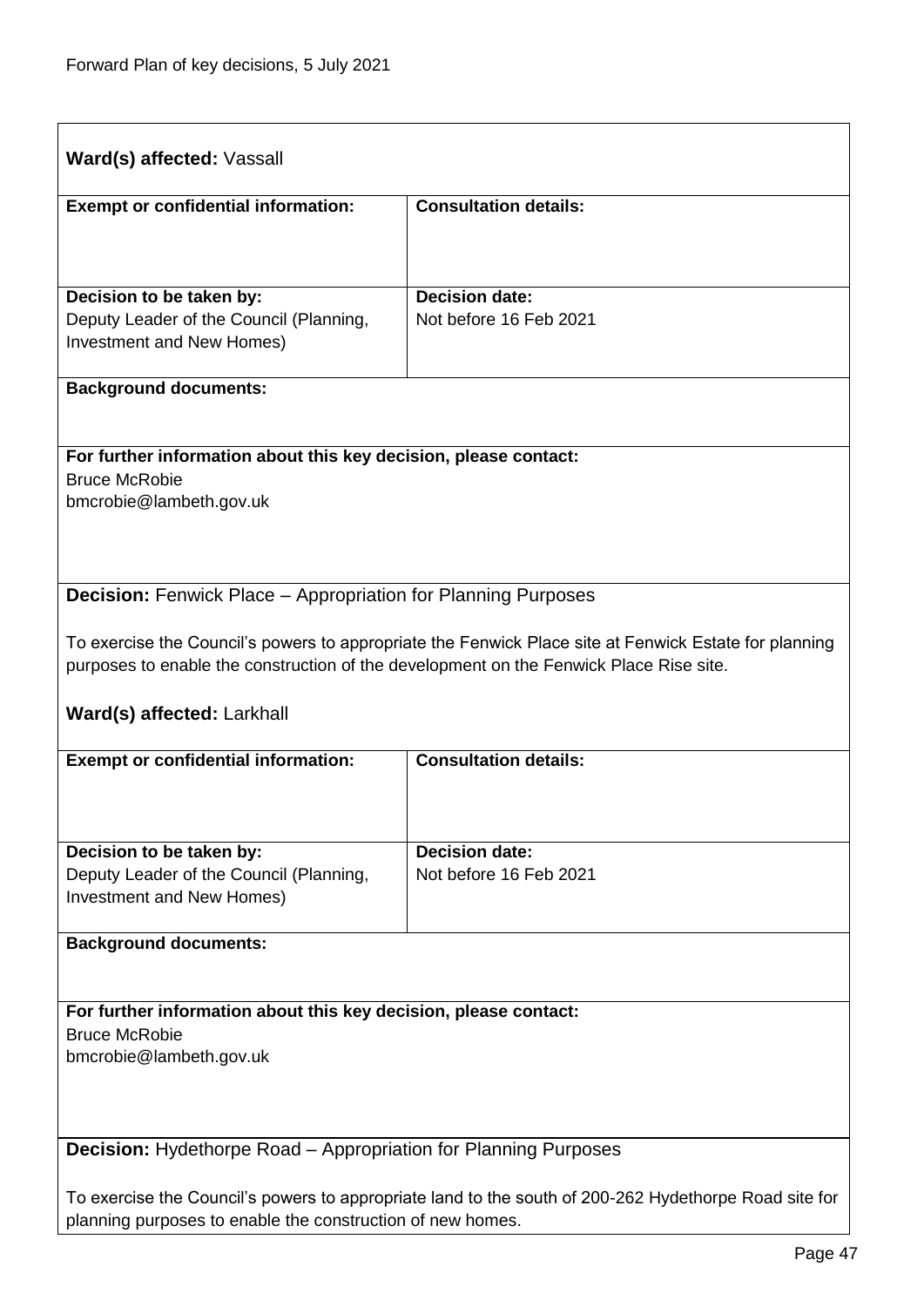<span id="page-47-1"></span><span id="page-47-0"></span>

|                                                                             | <b>Ward(s) affected: Thornton</b>                                                                  |  |
|-----------------------------------------------------------------------------|----------------------------------------------------------------------------------------------------|--|
| <b>Exempt or confidential information:</b>                                  | <b>Consultation details:</b>                                                                       |  |
|                                                                             |                                                                                                    |  |
| Decision to be taken by:                                                    | <b>Decision date:</b>                                                                              |  |
| Deputy Leader of the Council (Planning,                                     | Not before 16 Feb 2021                                                                             |  |
| Investment and New Homes)                                                   |                                                                                                    |  |
| <b>Background documents:</b>                                                |                                                                                                    |  |
| For further information about this key decision, please contact:            |                                                                                                    |  |
| <b>Bruce McRobie</b><br>bmcrobie@lambeth.gov.uk                             |                                                                                                    |  |
|                                                                             |                                                                                                    |  |
|                                                                             |                                                                                                    |  |
| <b>Decision:</b> Land at 2 Roman Rise - Appropriation for Planning Purposes |                                                                                                    |  |
|                                                                             |                                                                                                    |  |
| enable the construction of new homes.                                       | To exercise the Council's powers to appropriate land at 2 Roman Rise site for planning purposes to |  |
|                                                                             |                                                                                                    |  |
| <b>Ward(s) affected: Gipsy Hill</b>                                         |                                                                                                    |  |
| <b>Exempt or confidential information:</b>                                  | <b>Consultation details:</b>                                                                       |  |
|                                                                             |                                                                                                    |  |
|                                                                             |                                                                                                    |  |
| Decision to be taken by:<br>Deputy Leader of the Council (Planning,         | <b>Decision date:</b>                                                                              |  |
|                                                                             |                                                                                                    |  |
| Investment and New Homes)                                                   | Not before 16 Feb 2021                                                                             |  |
| <b>Background documents:</b>                                                |                                                                                                    |  |
|                                                                             |                                                                                                    |  |
| For further information about this key decision, please contact:            |                                                                                                    |  |
| <b>Bruce McRobie</b><br>bmcrobie@lambeth.gov.uk                             |                                                                                                    |  |
|                                                                             |                                                                                                    |  |
|                                                                             |                                                                                                    |  |
| Neighbours (SoWN) Neighbourhood area.                                       | <b>Decision:</b> Allocation of Neighbourhood CIL to projects within the South Bank and Waterloo    |  |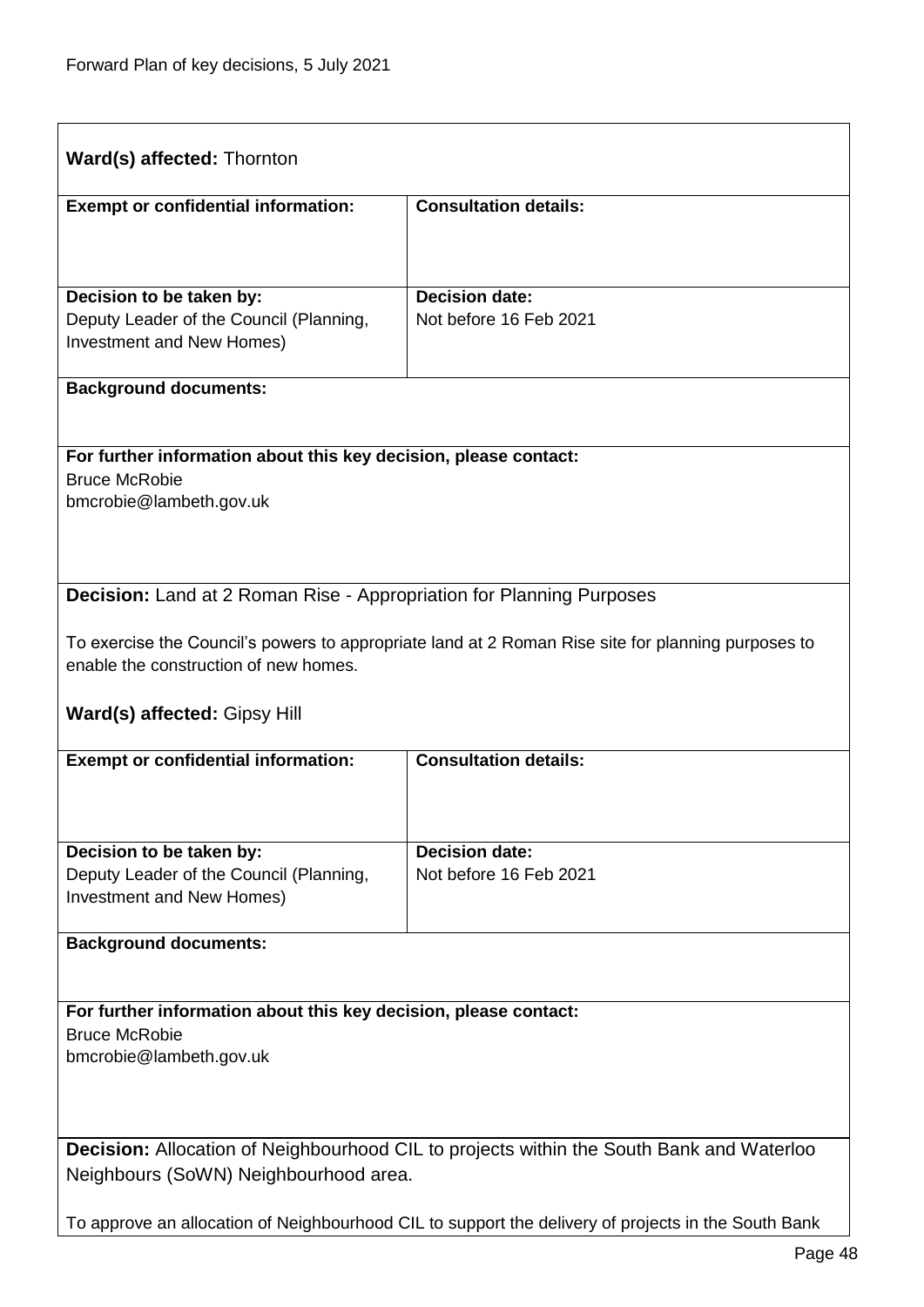<span id="page-48-1"></span><span id="page-48-0"></span>

| and Waterloo Neighbours (SoWN) Neighbourhood area.                                           |                                                                                                       |
|----------------------------------------------------------------------------------------------|-------------------------------------------------------------------------------------------------------|
| Ward(s) affected: Bishop's                                                                   |                                                                                                       |
| <b>Exempt or confidential information:</b>                                                   | <b>Consultation details:</b>                                                                          |
|                                                                                              |                                                                                                       |
| Decision to be taken by:                                                                     | <b>Decision date:</b>                                                                                 |
| Deputy Leader of the Council (Planning,                                                      | Not before 25 May 2021                                                                                |
| Investment and New Homes)                                                                    |                                                                                                       |
| <b>Background documents:</b>                                                                 |                                                                                                       |
|                                                                                              |                                                                                                       |
| For further information about this key decision, please contact:                             |                                                                                                       |
| Abi Lewis, Head of Programme Delivery, Waterloo and Southbank<br>alewis1@lambeth.gov.uk      |                                                                                                       |
|                                                                                              |                                                                                                       |
|                                                                                              |                                                                                                       |
| Decision: Allocation of s106 to St John's Church "Reignite" project                          |                                                                                                       |
|                                                                                              | To approve an allocation of £800,000 s106 funding to support the delivery of new community facilities |
| as part of the Reignite project at St John's Church, Waterloo.                               |                                                                                                       |
| Ward(s) affected: Bishop's                                                                   |                                                                                                       |
| <b>Exempt or confidential information:</b>                                                   | <b>Consultation details:</b>                                                                          |
|                                                                                              |                                                                                                       |
|                                                                                              |                                                                                                       |
| Decision to be taken by:<br>Deputy Leader of the Council (Planning,                          | <b>Decision date:</b><br>Not before 25 May 2021                                                       |
| Investment and New Homes)                                                                    |                                                                                                       |
| <b>Background documents:</b>                                                                 |                                                                                                       |
|                                                                                              |                                                                                                       |
| For further information about this key decision, please contact:                             |                                                                                                       |
| Abi Lewis, Head of Programme Delivery, Waterloo and Southbank<br>alewis1@lambeth.gov.uk      |                                                                                                       |
|                                                                                              |                                                                                                       |
|                                                                                              |                                                                                                       |
| <b>Decision:</b> Approval of CIL Social Housing Relief for 17/02936/FUL Graphite Square SE11 |                                                                                                       |
| 5EE                                                                                          |                                                                                                       |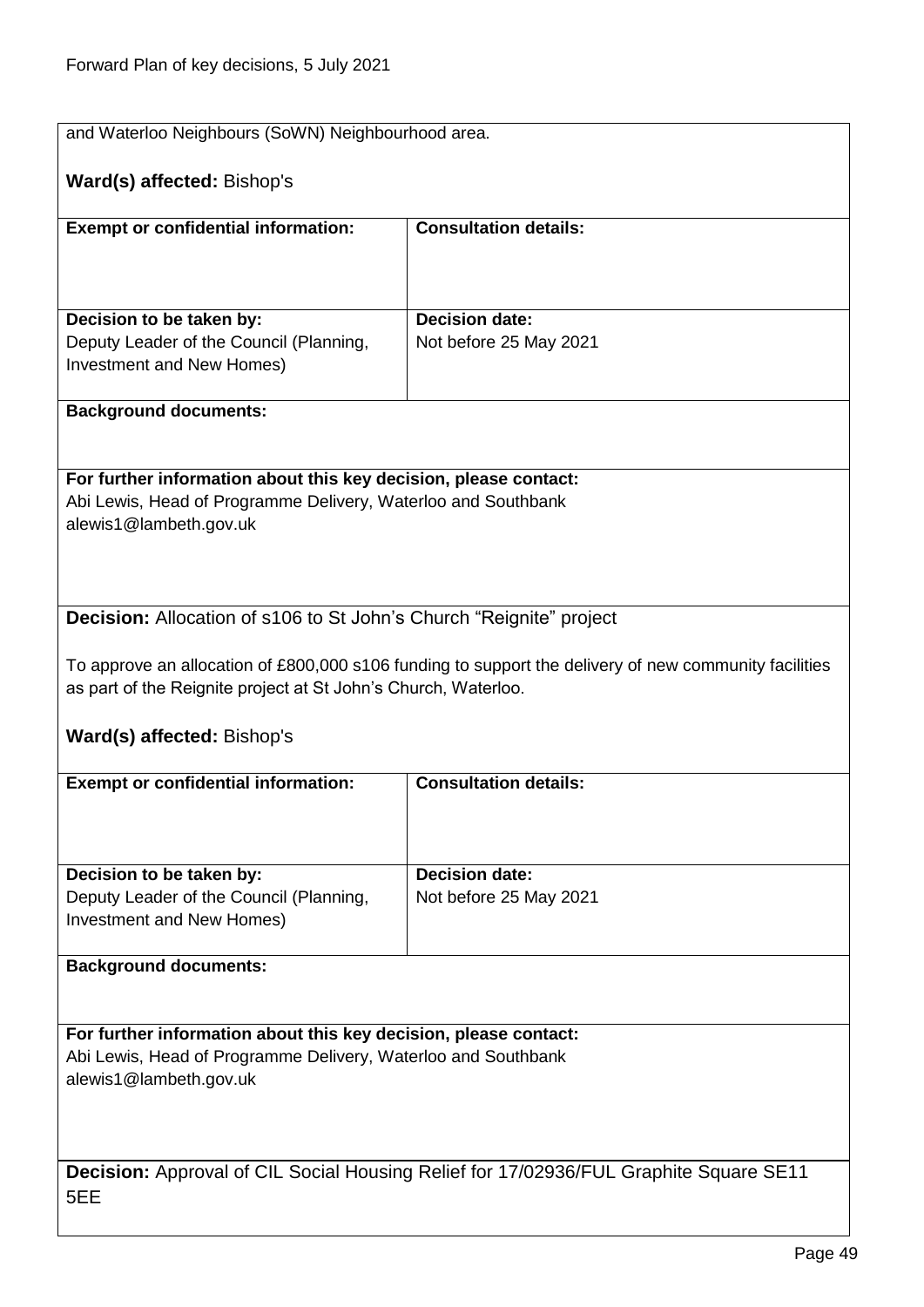Cabinet member approval is being sought in relation to the Mandatory Social Housing Relief claim submitted by the applicant in relation to the planning permission 17/02936/FUL Graphite Square, London, SE11 5EE.

The total CIL liability for the development would be £4,177,924.83 and the social housing relief claim is for £1,186,815.77. According to the constitution, any proposed expenditure or grant, or in this case, relief, that is over £500k needs to be approved by Cabinet member delegated decision.

# **Ward(s) affected:** Prince's

| <b>Exempt or confidential information:</b>                                                       | <b>Consultation details:</b>                    |
|--------------------------------------------------------------------------------------------------|-------------------------------------------------|
| Decision to be taken by:<br>Deputy Leader of the Council (Planning,<br>Investment and New Homes) | <b>Decision date:</b><br>Not before 29 May 2021 |
| $\sim$                                                                                           |                                                 |

#### **Background documents:**

#### **For further information about this key decision, please contact:** Neela Ajithkumar, CIL/S106 Monitoring Officer najithkumar@lambeth.gov.uk

<span id="page-49-0"></span>**Decision:** Article 4 Direction for change of use from commercial, business and service uses to residential – town centres

To make a non-immediate Article 4 direction to remove permitted development rights for change of use from commercial, business and service uses to residential in selected town centres.

### **Ward(s) affected:** Bishop's; Oval; Prince's

| <b>Exempt or confidential information:</b> | <b>Consultation details:</b> |
|--------------------------------------------|------------------------------|
| Decision to be taken by:                   | <b>Decision date:</b>        |
| Deputy Leader of the Council (Planning,    | Not before 22 Jun 2021       |
| Investment and New Homes)                  |                              |
|                                            |                              |
| <b>Background documents:</b>               |                              |
|                                            |                              |

| For further information about this key decision, please contact: |
|------------------------------------------------------------------|
| Robert East, Principal Planner (information and Research)        |
| reast@lambeth.gov.uk                                             |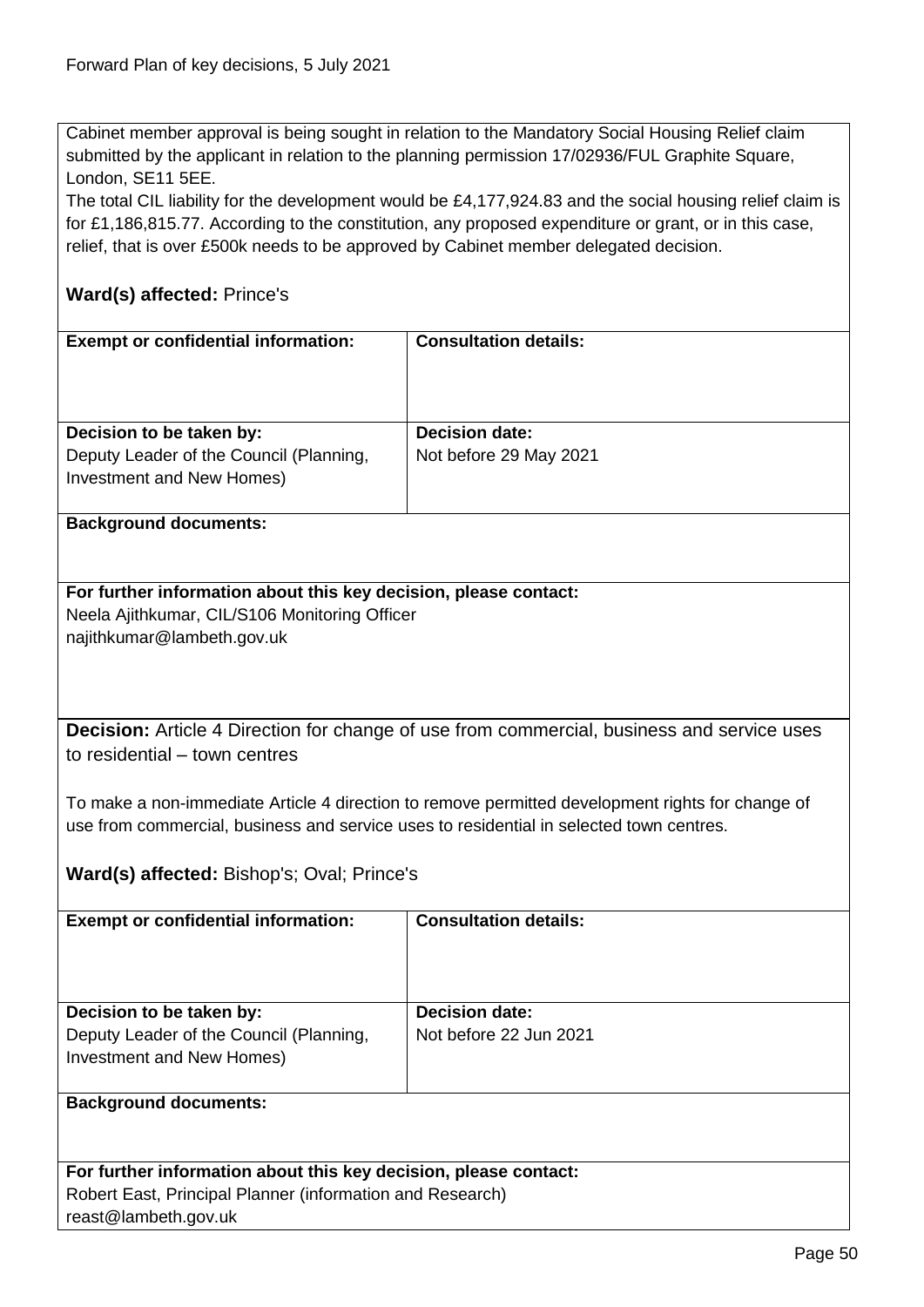**Decision:** Article 4 Direction for change of use from commercial, business and service uses to residential – Key Industrial and Business Areas (KIBAs) & the West Norwood Creative Business Cluster (WNCBC)

<span id="page-50-0"></span>To make a non-immediate Article 4 direction to remove permitted development rights for change of use from commercial, business and service uses to residential in KIBAs and the WNCBC

**Ward(s) affected:** Bishop's; Oval; Prince's

| <b>Exempt or confidential information:</b>                                                       | <b>Consultation details:</b>                    |
|--------------------------------------------------------------------------------------------------|-------------------------------------------------|
| Decision to be taken by:<br>Deputy Leader of the Council (Planning,<br>Investment and New Homes) | <b>Decision date:</b><br>Not before 22 Jun 2021 |
|                                                                                                  |                                                 |

#### **Background documents:**

#### **For further information about this key decision, please contact:**

Robert East, Principal Planner (information and Research) reast@lambeth.gov.uk

<span id="page-50-1"></span>**Decision:** Article 4 Direction for change of use from commercial, business and service uses to residential – Central Activities Zone (CAZ)

To make a non-immediate Article 4 direction to remove permitted development rights for change of use from commercial, business and service uses to residential in the Central Activities Zone (as it relates to Lambeth)

### **Ward(s) affected:** Bishop's; Oval; Prince's

| <b>Exempt or confidential information:</b>                           | <b>Consultation details:</b> |
|----------------------------------------------------------------------|------------------------------|
| Decision to be taken by:                                             | <b>Decision date:</b>        |
| Deputy Leader of the Council (Planning,<br>Investment and New Homes) | Not before 22 Jun 2021       |
| <b>Background documents:</b>                                         |                              |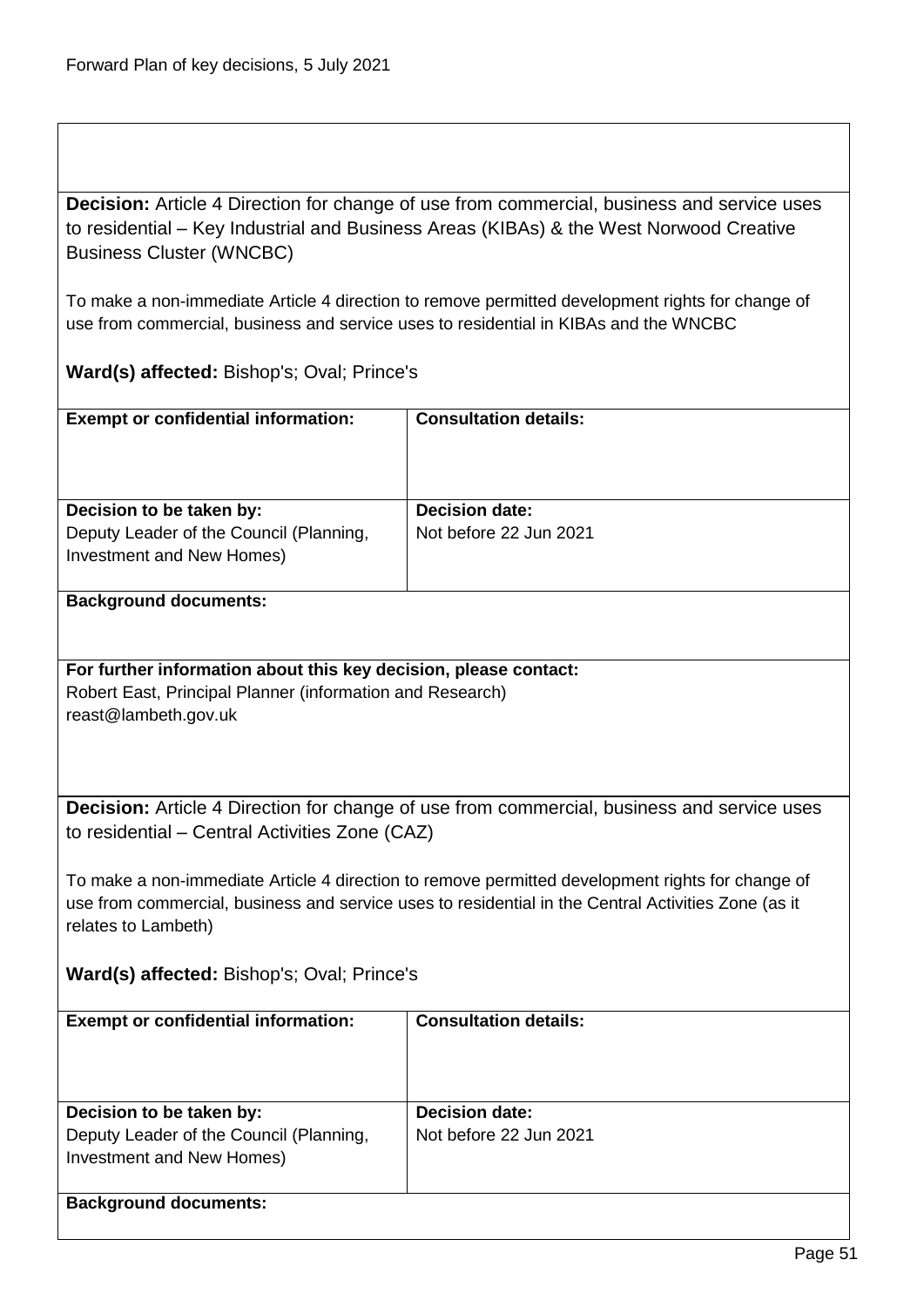**For further information about this key decision, please contact:** Robert East, Principal Planner (information and Research) reast@lambeth.gov.uk

<span id="page-51-0"></span>**Decision:** Appointment of the Principal Contractor for the Redevelopment of 114-118 Lower Marsh

To approve the award of a contract for the redevelopment of 114-118 Lower Marsh.

The anticipated duration of the contract is 16 months from September 2021 to December 2022. The estimated value of the contract is £5.5m.

### **Ward(s) affected:** Bishop's

| <b>Exempt or confidential information:</b><br>Part exempt<br>Information relating to the financial or<br>business affairs of any particular person<br>(including the authority holding that)<br>information) | <b>Consultation details:</b>                    |
|--------------------------------------------------------------------------------------------------------------------------------------------------------------------------------------------------------------|-------------------------------------------------|
| Decision to be taken by:<br>Deputy Leader of the Council (Planning,<br>Investment and New Homes)<br><b>Dockaround documents:</b>                                                                             | <b>Decision date:</b><br>Not before 28 Jun 2021 |

**Background documents:**

**For further information about this key decision, please contact:** Babtunde Awofolaju, Senior Project Manager, Schools and Communities Capital Programme bawofolaju@lambeth.gov.uk

<span id="page-51-1"></span>**Decision:** Westbury – Phase 2 – Appropriation for Planning Purposes

To exercise the Council's powers to appropriate the Westbury Phase 2 development site at Westbury estate for planning purposes to enable the construction of the development on the Westbury Phase 2 site.

**Ward(s) affected:** Clapham Town

| <b>Exempt or confidential information:</b> | Consultation details: |
|--------------------------------------------|-----------------------|
|                                            |                       |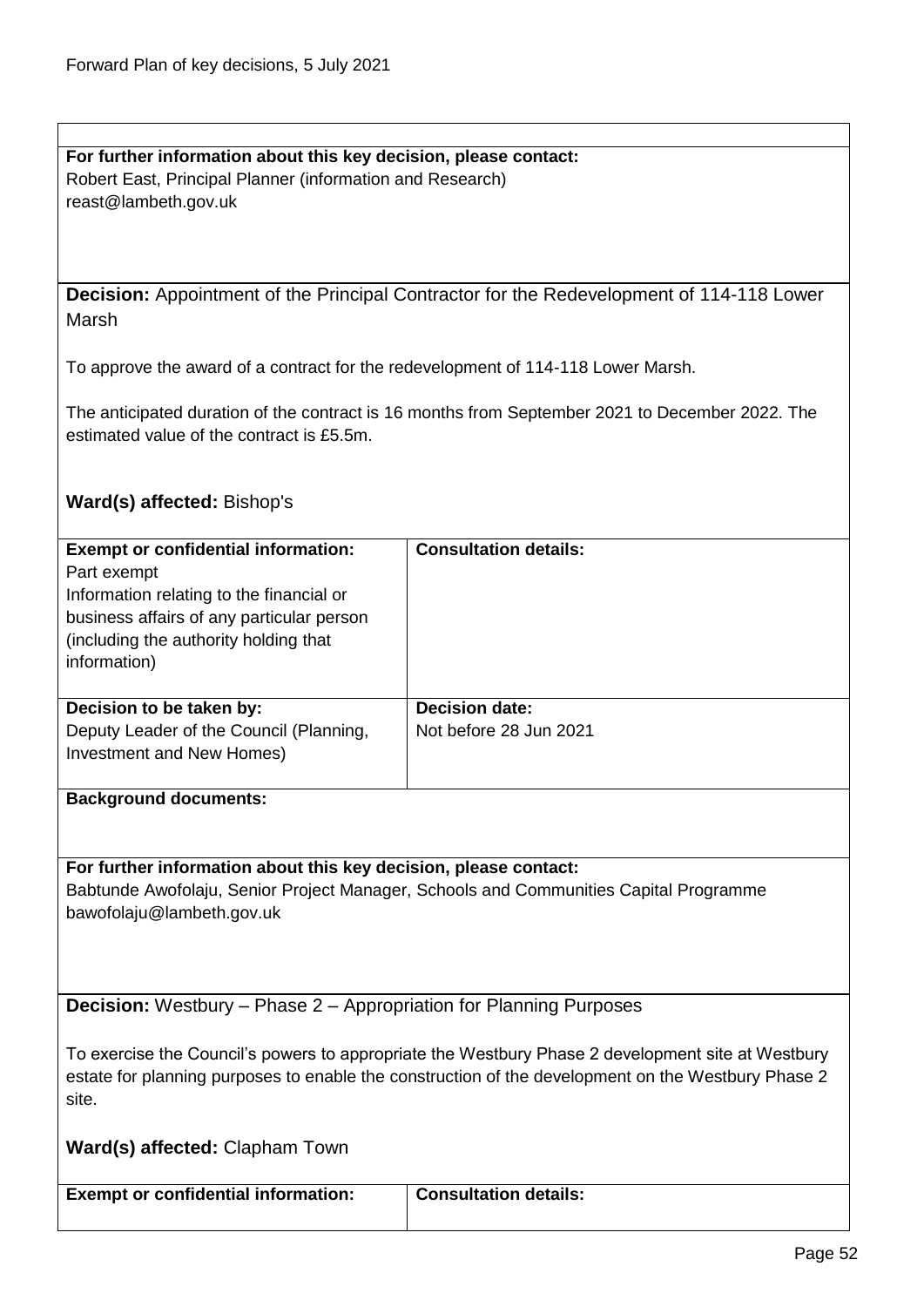<span id="page-52-1"></span><span id="page-52-0"></span>

| Decision to be taken by:                                                                 | <b>Decision date:</b>                                                                         |  |
|------------------------------------------------------------------------------------------|-----------------------------------------------------------------------------------------------|--|
| Deputy Leader of the Council (Planning,                                                  | Not before 13 Jul 2021                                                                        |  |
| Investment and New Homes)                                                                |                                                                                               |  |
|                                                                                          |                                                                                               |  |
| <b>Background documents:</b>                                                             |                                                                                               |  |
|                                                                                          |                                                                                               |  |
| For further information about this key decision, please contact:                         |                                                                                               |  |
| <b>Bruce McRobie</b>                                                                     |                                                                                               |  |
| bmcrobie@lambeth.gov.uk                                                                  |                                                                                               |  |
|                                                                                          |                                                                                               |  |
|                                                                                          |                                                                                               |  |
| Decision: Knights Walk - Phase 2, Appropriation for Planning Purposes                    |                                                                                               |  |
|                                                                                          |                                                                                               |  |
| purposes to enable the construction of the Phase 2 development.                          | To exercise the Council's powers to appropriate the Phase 2 site at Knights Walk for planning |  |
|                                                                                          |                                                                                               |  |
| <b>Ward(s) affected: Prince's</b>                                                        |                                                                                               |  |
| <b>Exempt or confidential information:</b>                                               | <b>Consultation details:</b>                                                                  |  |
|                                                                                          |                                                                                               |  |
| Decision to be taken by:                                                                 | Decision date:                                                                                |  |
| Deputy Leader of the Council (Planning,                                                  | Not before 13 Jul 2021                                                                        |  |
| Investment and New Homes)                                                                |                                                                                               |  |
| <b>Background documents:</b>                                                             |                                                                                               |  |
|                                                                                          |                                                                                               |  |
| For further information about this key decision, please contact:                         |                                                                                               |  |
| <b>Bruce McRobie</b>                                                                     |                                                                                               |  |
| bmcrobie@lambeth.gov.uk                                                                  |                                                                                               |  |
|                                                                                          |                                                                                               |  |
|                                                                                          |                                                                                               |  |
|                                                                                          |                                                                                               |  |
| Decision: Somerleyton Road - Block F - Appropriation for Planning Purposes               |                                                                                               |  |
| To exercise the Council's powers to appropriate the Phase 1 site in the Somerleyton Road |                                                                                               |  |
| development for planning purposes.                                                       |                                                                                               |  |
| Ward(s) affected: Coldharbour                                                            |                                                                                               |  |
| <b>Exempt or confidential information:</b>                                               | <b>Consultation details:</b>                                                                  |  |
|                                                                                          |                                                                                               |  |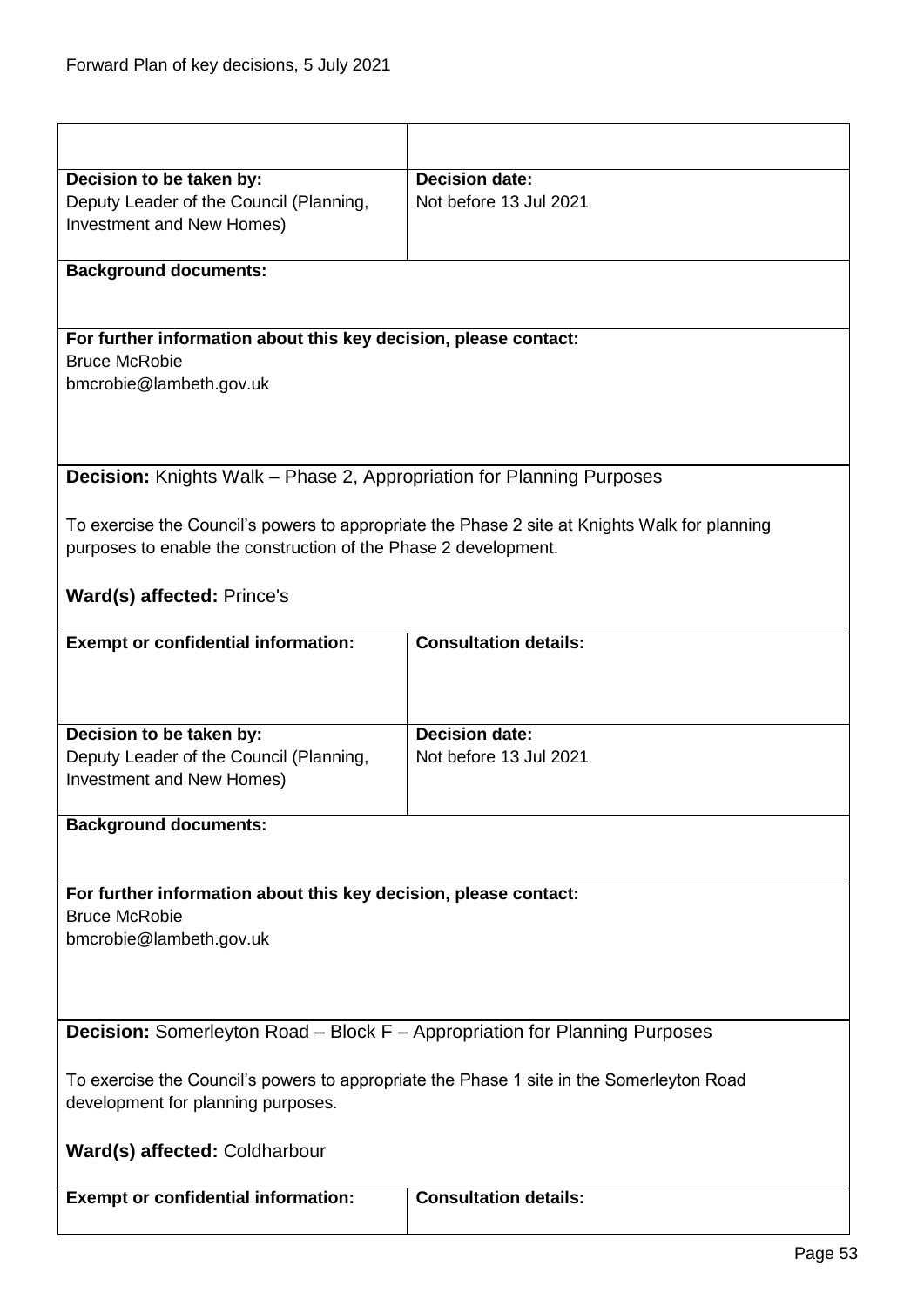<span id="page-53-1"></span><span id="page-53-0"></span>

| Decision to be taken by:                                                                   | <b>Decision date:</b>                                                                             |  |
|--------------------------------------------------------------------------------------------|---------------------------------------------------------------------------------------------------|--|
| Deputy Leader of the Council (Planning,                                                    | Not before 13 Jul 2021                                                                            |  |
| Investment and New Homes)                                                                  |                                                                                                   |  |
|                                                                                            |                                                                                                   |  |
| <b>Background documents:</b>                                                               |                                                                                                   |  |
|                                                                                            |                                                                                                   |  |
| For further information about this key decision, please contact:                           |                                                                                                   |  |
| <b>Bruce McRobie</b>                                                                       |                                                                                                   |  |
| bmcrobie@lambeth.gov.uk                                                                    |                                                                                                   |  |
|                                                                                            |                                                                                                   |  |
|                                                                                            |                                                                                                   |  |
| <b>Decision:</b> Somerleyton Road – Phase 1 – Deed of Variation & Lettings                 |                                                                                                   |  |
|                                                                                            |                                                                                                   |  |
|                                                                                            | To enter into a Deed of Variation with Ovalhouse Theatre and to agree various lettings for spaces |  |
| within Phase 1 of the Somerleyton Road development.                                        |                                                                                                   |  |
|                                                                                            |                                                                                                   |  |
| Ward(s) affected: Coldharbour                                                              |                                                                                                   |  |
| <b>Exempt or confidential information:</b>                                                 | <b>Consultation details:</b>                                                                      |  |
| Part exempt                                                                                |                                                                                                   |  |
| Information relating to the financial or                                                   |                                                                                                   |  |
| business affairs of any particular person                                                  |                                                                                                   |  |
| (including the authority holding that                                                      |                                                                                                   |  |
| information)                                                                               |                                                                                                   |  |
| Decision to be taken by:                                                                   | <b>Decision date:</b>                                                                             |  |
| Deputy Leader of the Council (Planning,                                                    | Not before 13 Jul 2021                                                                            |  |
| Investment and New Homes)                                                                  |                                                                                                   |  |
|                                                                                            |                                                                                                   |  |
| <b>Background documents:</b>                                                               |                                                                                                   |  |
|                                                                                            |                                                                                                   |  |
| For further information about this key decision, please contact:                           |                                                                                                   |  |
| <b>Bruce McRobie</b>                                                                       |                                                                                                   |  |
| bmcrobie@lambeth.gov.uk                                                                    |                                                                                                   |  |
|                                                                                            |                                                                                                   |  |
|                                                                                            |                                                                                                   |  |
|                                                                                            |                                                                                                   |  |
| <b>Decision: Reducing Invalid Planning Applications (RIPA) Project</b>                     |                                                                                                   |  |
| Expenditure related to the RIPA project in terms of Open Systems Lab (OSL) developer costs |                                                                                                   |  |
|                                                                                            |                                                                                                   |  |
| Ward(s) affected: All Wards                                                                |                                                                                                   |  |
|                                                                                            |                                                                                                   |  |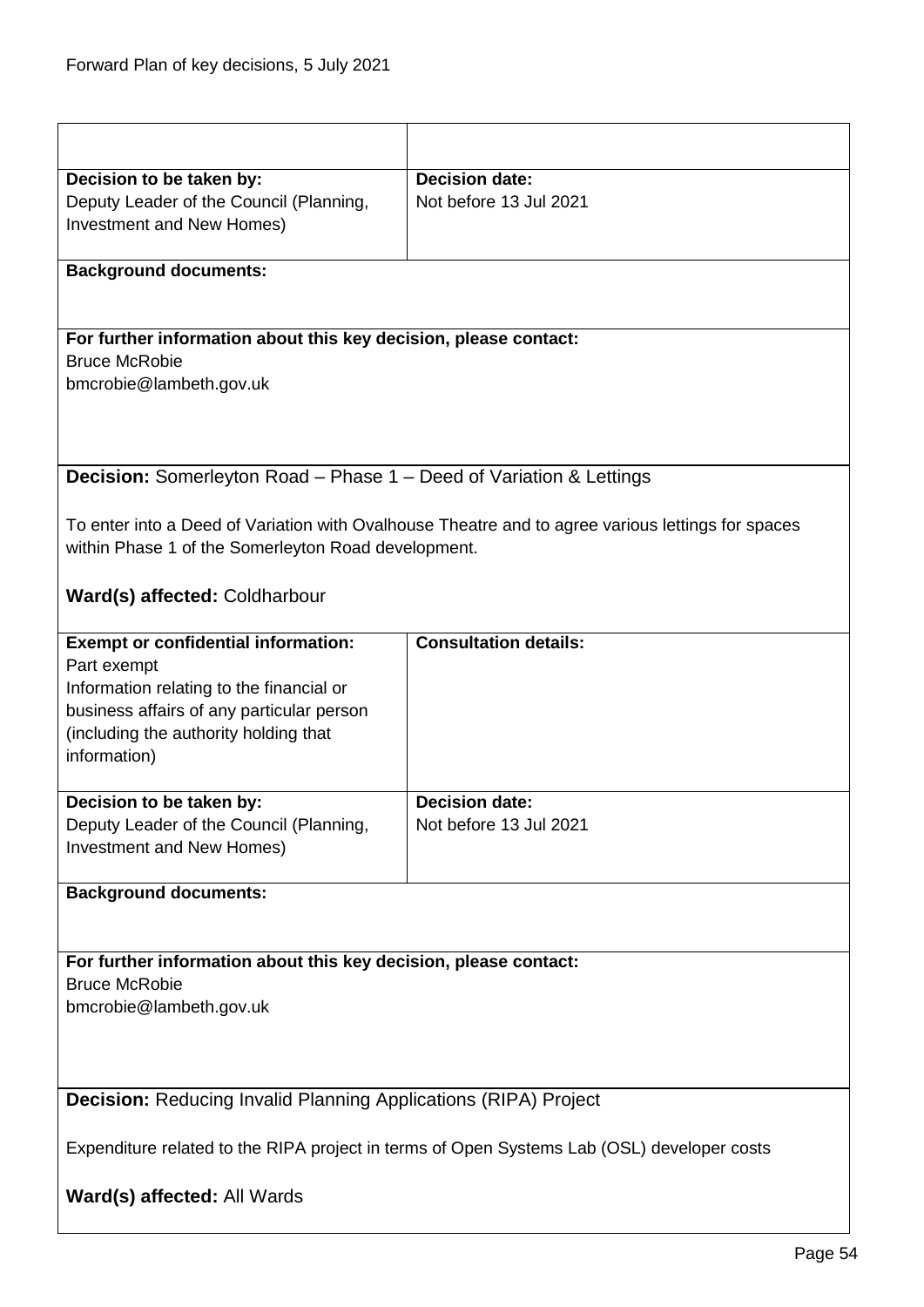<span id="page-54-0"></span>

| <b>Exempt or confidential information:</b>                                      | <b>Consultation details:</b>                                                                                                                                                                                   |
|---------------------------------------------------------------------------------|----------------------------------------------------------------------------------------------------------------------------------------------------------------------------------------------------------------|
|                                                                                 |                                                                                                                                                                                                                |
|                                                                                 |                                                                                                                                                                                                                |
|                                                                                 |                                                                                                                                                                                                                |
| Decision to be taken by:                                                        | <b>Decision date:</b>                                                                                                                                                                                          |
| Deputy Leader of the Council (Planning,                                         | Not before 20 Jul 2021                                                                                                                                                                                         |
| Investment and New Homes)                                                       |                                                                                                                                                                                                                |
| <b>Background documents:</b>                                                    |                                                                                                                                                                                                                |
|                                                                                 |                                                                                                                                                                                                                |
|                                                                                 |                                                                                                                                                                                                                |
| For further information about this key decision, please contact:                |                                                                                                                                                                                                                |
| Kingsley Goldberg, Operations and Project Officer - Economy, Culture and Skills |                                                                                                                                                                                                                |
| kgoldberg@lambeth.gov.uk                                                        |                                                                                                                                                                                                                |
|                                                                                 |                                                                                                                                                                                                                |
|                                                                                 |                                                                                                                                                                                                                |
|                                                                                 |                                                                                                                                                                                                                |
| <b>Decision:</b> Proposal regarding the site at the former Clapham Old Library  |                                                                                                                                                                                                                |
|                                                                                 |                                                                                                                                                                                                                |
|                                                                                 | Following the acquisition of the property at 60 Orlando Road, the Council is proposing to work with                                                                                                            |
|                                                                                 | Ipsus Developments and Omnibus Theatre to bring forward plans for a small scale redevelopment of                                                                                                               |
|                                                                                 | the rear of the site, with the aim of creating a new asset, subject to further discussions with the                                                                                                            |
|                                                                                 | planning department and formal consent, which will provide a sustainable revenue stream to the                                                                                                                 |
|                                                                                 | parties. The form of this joint venture is being discussed and it is anticipated that any works contracts                                                                                                      |
| will be under the OJEU threshold.                                               |                                                                                                                                                                                                                |
|                                                                                 |                                                                                                                                                                                                                |
|                                                                                 | The Council wishes to engage with the above parties who will bring the local and commercial expertise<br>to the venture. Ipsus Developments brought the opportunity to the Council and in recognition of their |
|                                                                                 | input to the process, it is proposed that the Council continues to utilise their significant local                                                                                                             |
| development expertise.                                                          |                                                                                                                                                                                                                |
|                                                                                 |                                                                                                                                                                                                                |
|                                                                                 | The Council also wishes to continue to work collaboratively with Omnibus to ensure the future of the                                                                                                           |
| building as a leading performance arts venue.                                   |                                                                                                                                                                                                                |
|                                                                                 |                                                                                                                                                                                                                |
|                                                                                 |                                                                                                                                                                                                                |
| Ward(s) affected: Clapham Town                                                  |                                                                                                                                                                                                                |
|                                                                                 |                                                                                                                                                                                                                |
| <b>Exempt or confidential information:</b>                                      | <b>Consultation details:</b>                                                                                                                                                                                   |
|                                                                                 |                                                                                                                                                                                                                |
|                                                                                 |                                                                                                                                                                                                                |
|                                                                                 |                                                                                                                                                                                                                |
| Decision to be taken by:                                                        | <b>Decision date:</b>                                                                                                                                                                                          |
| Cabinet Member for Equalities and Culture                                       | Not before 12 Jun 2017                                                                                                                                                                                         |
|                                                                                 |                                                                                                                                                                                                                |
|                                                                                 |                                                                                                                                                                                                                |
| <b>Background documents:</b>                                                    |                                                                                                                                                                                                                |
|                                                                                 |                                                                                                                                                                                                                |
|                                                                                 |                                                                                                                                                                                                                |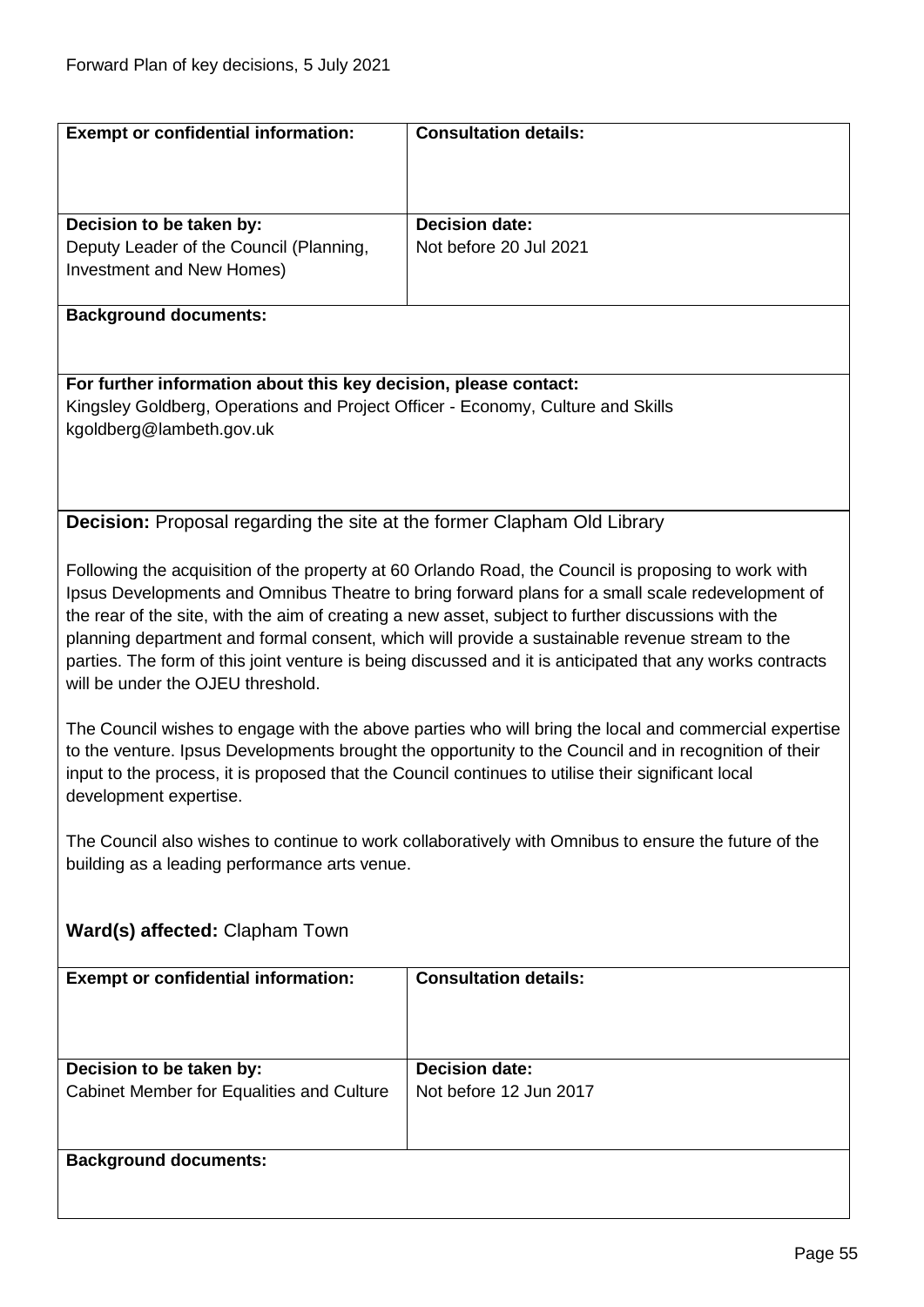**For further information about this key decision, please contact:** Yvonne Hardy, Assistant Head - Directorates, Valuation and Strategic Assets yhardy@lambeth.gov.uk

Tel: 0207 926 2984

<span id="page-55-0"></span>**Decision:** Transfer of the Greek Enclosure from the Greek Cathedral trust of St Stephen's Chapel to the Council

To agree the formal legal vesting contract process for the Greek Cathedral Trust to transfer St Stephen's Chapel, the boundary wall to the Greek Enclosure and Burial Rights to the Council

**Ward(s) affected:** Knight's Hill; Thurlow Park

<span id="page-55-1"></span>

| <b>Exempt or confidential information:</b>                       | <b>Consultation details:</b>                                                            |  |
|------------------------------------------------------------------|-----------------------------------------------------------------------------------------|--|
|                                                                  |                                                                                         |  |
|                                                                  |                                                                                         |  |
|                                                                  |                                                                                         |  |
| Decision to be taken by:                                         | <b>Decision date:</b>                                                                   |  |
| Cabinet Member for Equalities and Culture                        | Not before 23 Jul 2018                                                                  |  |
|                                                                  |                                                                                         |  |
|                                                                  |                                                                                         |  |
|                                                                  |                                                                                         |  |
| <b>Background documents:</b>                                     |                                                                                         |  |
|                                                                  |                                                                                         |  |
|                                                                  |                                                                                         |  |
| For further information about this key decision, please contact: |                                                                                         |  |
| Dan Thomas, Programme Manager (Parks & Special Projects)         |                                                                                         |  |
| dthomas4@lambeth.gov.uk                                          |                                                                                         |  |
|                                                                  |                                                                                         |  |
|                                                                  |                                                                                         |  |
|                                                                  |                                                                                         |  |
| <b>Decision: Events Strategy Review</b>                          |                                                                                         |  |
|                                                                  |                                                                                         |  |
|                                                                  |                                                                                         |  |
|                                                                  | To approve a package of measures forming a review of Lambeth's outdoor events strategy. |  |
|                                                                  |                                                                                         |  |
| Ward(s) affected: All Wards                                      |                                                                                         |  |
|                                                                  |                                                                                         |  |
| <b>Exempt or confidential information:</b>                       | <b>Consultation details:</b>                                                            |  |
|                                                                  |                                                                                         |  |
|                                                                  |                                                                                         |  |
|                                                                  |                                                                                         |  |
| Decision to be taken by:                                         | <b>Decision date:</b>                                                                   |  |
|                                                                  |                                                                                         |  |
| Cabinet Member for Equalities and Culture                        | Not before 26 Nov 2018                                                                  |  |
|                                                                  |                                                                                         |  |
|                                                                  |                                                                                         |  |
| <b>Background documents:</b>                                     |                                                                                         |  |
|                                                                  |                                                                                         |  |
|                                                                  |                                                                                         |  |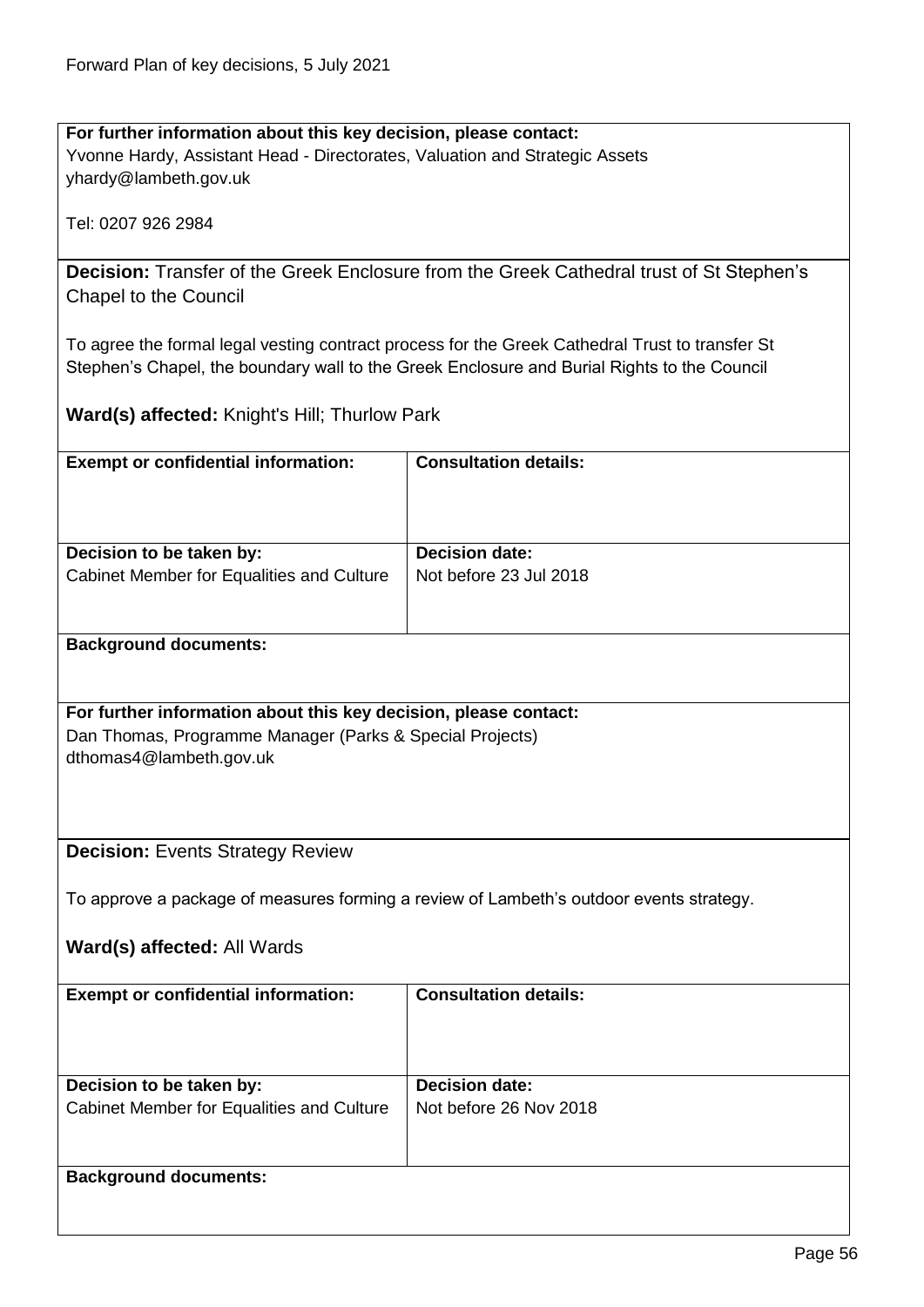**For further information about this key decision, please contact:** Kevin Crook, Assistant Director: Neighbourhoods, Environment and Streetscene kcrook@lambeth.gov.uk Blue Star House - 4th Floor Tel: 020 7926 8973

<span id="page-56-0"></span>**Decision:** Appointment of Consultants for Brockwell Hall Restoration

Following the successful award of funding by the National Lottery Heritage Fund (NLHF) Round 1, some development funds have been released to allow the Council to develop the proposals for refurbishment.

The Council will require the engagement of Specialist consultants with to oversee and help develop the proposals, notable expertise areas include conservation architecture, landscape architecture

### **Ward(s) affected:** Coldharbour; Herne Hill

<span id="page-56-1"></span>

| <b>Exempt or confidential information:</b>                       | <b>Consultation details:</b>                                                                                                                                                                    |
|------------------------------------------------------------------|-------------------------------------------------------------------------------------------------------------------------------------------------------------------------------------------------|
|                                                                  |                                                                                                                                                                                                 |
|                                                                  |                                                                                                                                                                                                 |
| Decision to be taken by:                                         | <b>Decision date:</b>                                                                                                                                                                           |
| Cabinet Member for Equalities and Culture                        | Not before 16 Oct 2019                                                                                                                                                                          |
|                                                                  |                                                                                                                                                                                                 |
| <b>Background documents:</b>                                     |                                                                                                                                                                                                 |
|                                                                  |                                                                                                                                                                                                 |
| For further information about this key decision, please contact: |                                                                                                                                                                                                 |
| Dan Thomas, Programme Manager (Parks & Special Projects)         |                                                                                                                                                                                                 |
| dthomas4@lambeth.gov.uk                                          |                                                                                                                                                                                                 |
|                                                                  |                                                                                                                                                                                                 |
|                                                                  |                                                                                                                                                                                                 |
|                                                                  |                                                                                                                                                                                                 |
| <b>Decision:</b> Approval of purchase of two new cremators       |                                                                                                                                                                                                 |
|                                                                  |                                                                                                                                                                                                 |
|                                                                  | The decision is to approve the purchase of two new cremators for Lambeth and West Norwood<br>crematoria, to be installed during summer 2020 after the expiry of the current supply and maintain |
| contract on 30 June 2020.                                        |                                                                                                                                                                                                 |
|                                                                  |                                                                                                                                                                                                 |
| Ward(s) affected: Gipsy Hill                                     |                                                                                                                                                                                                 |
|                                                                  |                                                                                                                                                                                                 |
| <b>Exempt or confidential information:</b>                       | <b>Consultation details:</b>                                                                                                                                                                    |
|                                                                  |                                                                                                                                                                                                 |
|                                                                  |                                                                                                                                                                                                 |
| Decision to be taken by:                                         | <b>Decision date:</b>                                                                                                                                                                           |
|                                                                  |                                                                                                                                                                                                 |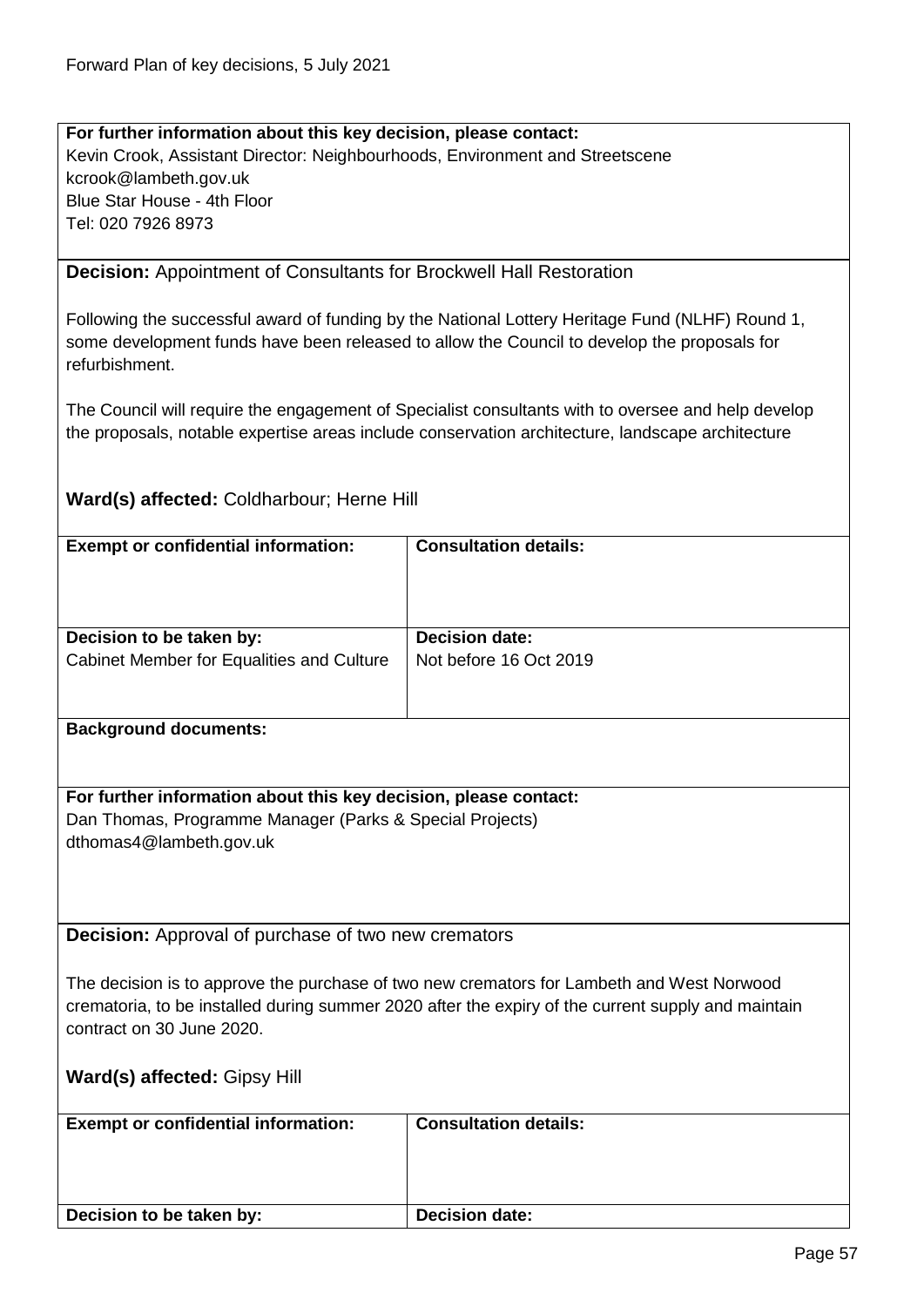<span id="page-57-0"></span>

| Cabinet Member for Equalities and Culture                                                            | Not before 10 Mar 2020                                                                              |
|------------------------------------------------------------------------------------------------------|-----------------------------------------------------------------------------------------------------|
| <b>Background documents:</b>                                                                         |                                                                                                     |
|                                                                                                      |                                                                                                     |
|                                                                                                      |                                                                                                     |
| For further information about this key decision, please contact:                                     |                                                                                                     |
|                                                                                                      |                                                                                                     |
| Kevin Crook, Assistant Director: Neighbourhoods, Environment and Streetscene                         |                                                                                                     |
| kcrook@lambeth.gov.uk                                                                                |                                                                                                     |
| Blue Star House - 4th Floor                                                                          |                                                                                                     |
| Tel: 020 7926 8973                                                                                   |                                                                                                     |
|                                                                                                      |                                                                                                     |
| Decision: ELEVATE Strategic Plan 2020-23                                                             |                                                                                                     |
|                                                                                                      |                                                                                                     |
|                                                                                                      | To consider the future direction and 3-year strategic delivery plan for the ELEVATE programme and   |
| associated funding arrangement/financial investment.                                                 |                                                                                                     |
|                                                                                                      |                                                                                                     |
| Ward(s) affected: All Wards                                                                          |                                                                                                     |
|                                                                                                      |                                                                                                     |
| <b>Exempt or confidential information:</b>                                                           | <b>Consultation details:</b>                                                                        |
|                                                                                                      |                                                                                                     |
|                                                                                                      |                                                                                                     |
|                                                                                                      |                                                                                                     |
| Decision to be taken by:                                                                             | <b>Decision date:</b>                                                                               |
| Cabinet Member for Equalities and Culture                                                            | Not before 19 May 2020                                                                              |
|                                                                                                      |                                                                                                     |
|                                                                                                      |                                                                                                     |
|                                                                                                      |                                                                                                     |
| <b>Background documents:</b>                                                                         |                                                                                                     |
|                                                                                                      |                                                                                                     |
|                                                                                                      |                                                                                                     |
| For further information about this key decision, please contact:                                     |                                                                                                     |
| Dawn Bunce, Arts Partnership Officer                                                                 |                                                                                                     |
| dbunce@lambeth.gov.uk                                                                                |                                                                                                     |
| <b>Phoenix House</b>                                                                                 |                                                                                                     |
| Tel: 020 7926 0760                                                                                   |                                                                                                     |
|                                                                                                      |                                                                                                     |
| <b>Decision:</b> Expenditure Arising from London Eye Section 106 Receipts                            |                                                                                                     |
|                                                                                                      |                                                                                                     |
|                                                                                                      |                                                                                                     |
|                                                                                                      | Under the terms of a section 106 planning agreement, since 2003 the South Bank Employers' Group     |
| (SBEG) has provided specified operational and community initiatives in the South Bank area on behalf |                                                                                                     |
|                                                                                                      | of the Council. These are financed by payments that the Council receives annually from the operator |
| of the Lastminute, com London Eye. The Council makes payment to SBEG in arrears on the basis of      |                                                                                                     |
| goods provided and services rendered according to an agreed programme of work. The forecast          |                                                                                                     |
| expenditure in 2020/21 is £950,000 with the first quarterly payment being due for payment on 1 July  |                                                                                                     |
| 2020.                                                                                                |                                                                                                     |

<span id="page-57-1"></span>**Ward(s) affected:** Bishop's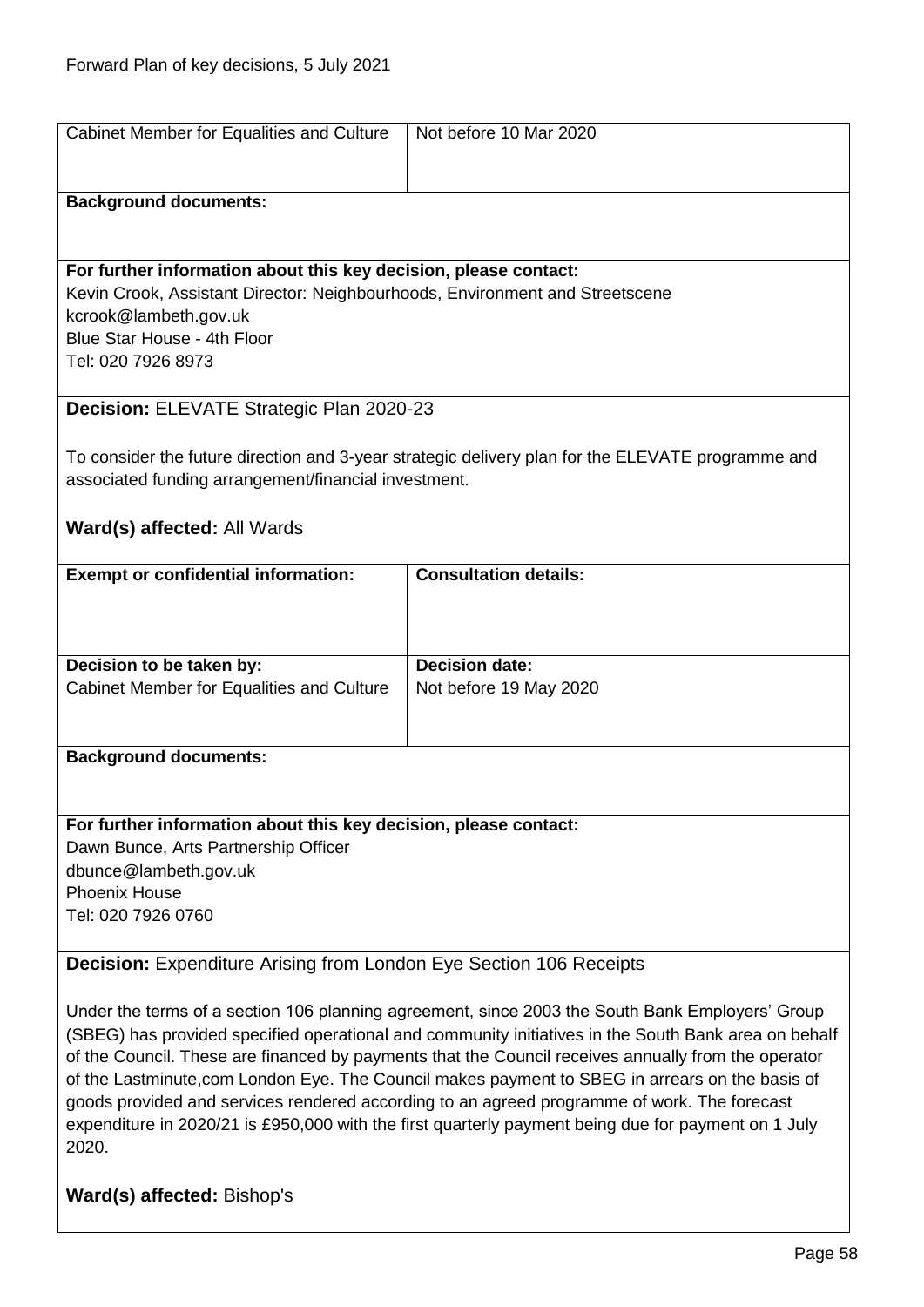<span id="page-58-0"></span>

| <b>Exempt or confidential information:</b>                                   | <b>Consultation details:</b>                                                                          |
|------------------------------------------------------------------------------|-------------------------------------------------------------------------------------------------------|
|                                                                              |                                                                                                       |
|                                                                              |                                                                                                       |
|                                                                              |                                                                                                       |
| Decision to be taken by:                                                     | <b>Decision date:</b>                                                                                 |
| Cabinet Member for Equalities and Culture                                    | Not before 28 Jul 2020                                                                                |
|                                                                              |                                                                                                       |
|                                                                              |                                                                                                       |
| <b>Background documents:</b>                                                 |                                                                                                       |
|                                                                              |                                                                                                       |
|                                                                              |                                                                                                       |
| For further information about this key decision, please contact:             |                                                                                                       |
| Caroline Pitrakou, Programme Office Manager                                  |                                                                                                       |
| cpitrakou@lambeth.gov.uk                                                     |                                                                                                       |
|                                                                              |                                                                                                       |
| Tel: 020 7926 1260                                                           |                                                                                                       |
|                                                                              |                                                                                                       |
| <b>Decision:</b> Extension of FMS contract – for Lambeth's cremators         |                                                                                                       |
|                                                                              |                                                                                                       |
|                                                                              |                                                                                                       |
|                                                                              | The decision is to approve a 12-month extension of the existing contract with FMS for the supply and  |
|                                                                              | maintenance of our two cremators at Lambeth and West Norwood crematoria, from 1 July 2020 to 30       |
|                                                                              | June 2021. This is needed because of changes to the procurement process for securing new              |
| cremators, which has delayed the overall process.                            |                                                                                                       |
|                                                                              |                                                                                                       |
|                                                                              |                                                                                                       |
| <b>Ward(s) affected: All Wards</b>                                           |                                                                                                       |
|                                                                              |                                                                                                       |
| <b>Exempt or confidential information:</b>                                   | <b>Consultation details:</b>                                                                          |
|                                                                              |                                                                                                       |
|                                                                              |                                                                                                       |
|                                                                              |                                                                                                       |
| Decision to be taken by:                                                     | <b>Decision date:</b>                                                                                 |
|                                                                              |                                                                                                       |
| Cabinet Member for Equalities and Culture                                    | Not before 25 Aug 2020                                                                                |
|                                                                              |                                                                                                       |
|                                                                              |                                                                                                       |
| <b>Background documents:</b>                                                 |                                                                                                       |
|                                                                              |                                                                                                       |
|                                                                              |                                                                                                       |
| For further information about this key decision, please contact:             |                                                                                                       |
| Kevin Crook, Assistant Director: Neighbourhoods, Environment and Streetscene |                                                                                                       |
| kcrook@lambeth.gov.uk                                                        |                                                                                                       |
| Blue Star House - 4th Floor                                                  |                                                                                                       |
| Tel: 020 7926 8973                                                           |                                                                                                       |
|                                                                              |                                                                                                       |
| Decision: Lambeth Country Show 2021 - 2024 - Procurement - Various Lots      |                                                                                                       |
|                                                                              |                                                                                                       |
|                                                                              | We are seeking to implement multiple three year fixed price contract agreements as part of the tender |

<span id="page-58-1"></span>combined contracts is £338,938. As this report seeks to implement a three year fixed contract, the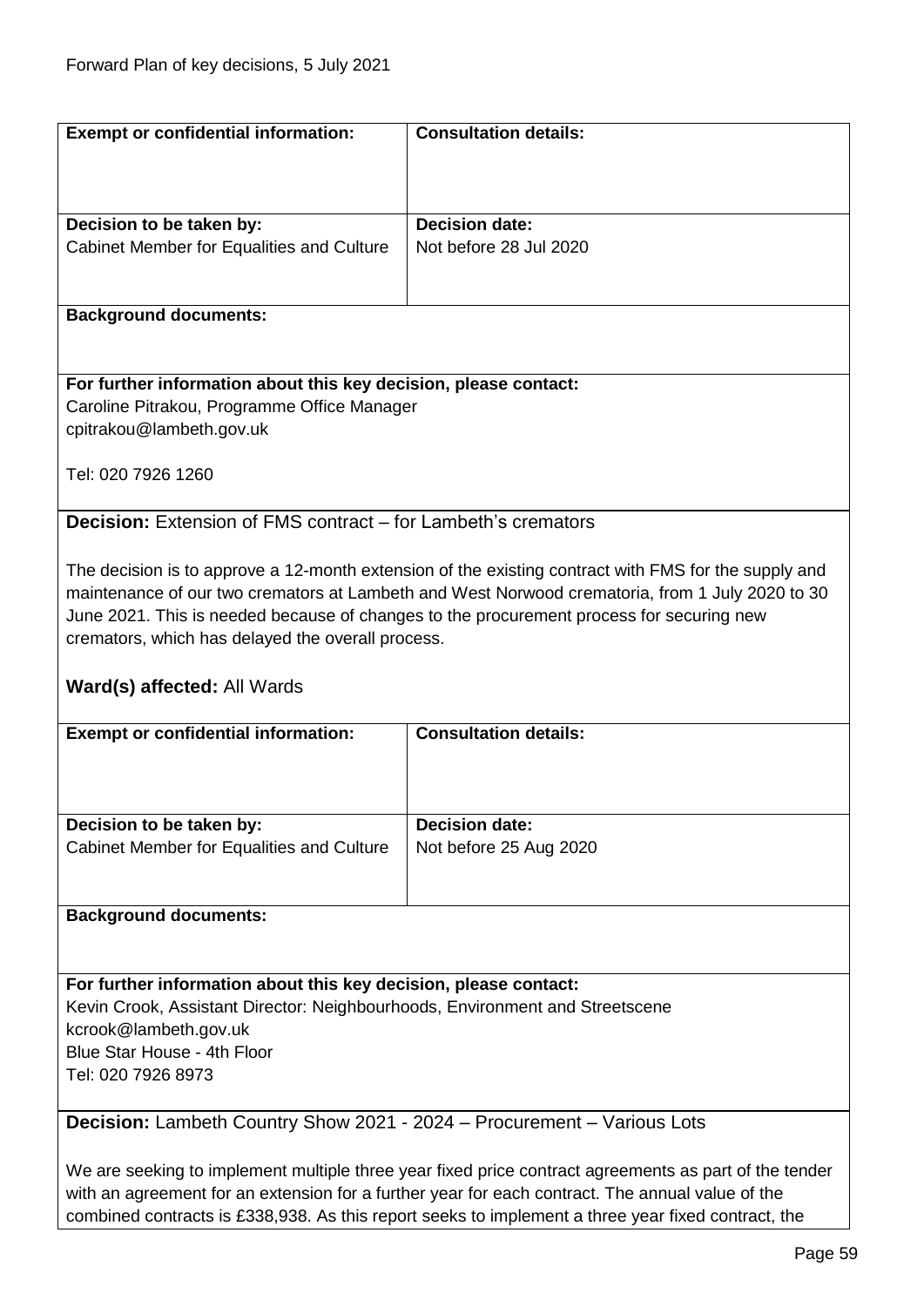total value of the contract is £1,016,814. The agreement for an extension for a further one year brings the total maximum combined contracts value to an estimated £1,355,753.

# **Ward(s) affected:** All Wards

| <b>Exempt or confidential information:</b>                            | <b>Consultation details:</b>                    |
|-----------------------------------------------------------------------|-------------------------------------------------|
| Decision to be taken by:<br>Cabinet Member for Equalities and Culture | <b>Decision date:</b><br>Not before 22 Sep 2020 |
| <b>Background documents:</b>                                          |                                                 |

# **For further information about this key decision, please contact:**

Fathia Abdi, Risk Management Officer fabdi@lambeth.gov.uk Olive Morris House Tel: 020 7926 3013

<span id="page-59-0"></span>

| Decision: Parks Capital Investment Plan 2020-25                              |                              |
|------------------------------------------------------------------------------|------------------------------|
|                                                                              |                              |
| Ward(s) affected: All Wards                                                  |                              |
|                                                                              |                              |
| <b>Exempt or confidential information:</b>                                   | <b>Consultation details:</b> |
|                                                                              |                              |
|                                                                              |                              |
|                                                                              |                              |
| Decision to be taken by:                                                     | <b>Decision date:</b>        |
| Cabinet Member for Equalities and Culture                                    | Not before 25 Nov 2020       |
|                                                                              |                              |
|                                                                              |                              |
| <b>Background documents:</b>                                                 |                              |
|                                                                              |                              |
|                                                                              |                              |
| For further information about this key decision, please contact:             |                              |
| Kevin Crook, Assistant Director: Neighbourhoods, Environment and Streetscene |                              |
| kcrook@lambeth.gov.uk                                                        |                              |
| Blue Star House - 4th Floor                                                  |                              |
| Tel: 020 7926 8973                                                           |                              |
|                                                                              |                              |
|                                                                              |                              |

# <span id="page-59-1"></span>**Decision:** Kennington Park Funding Allocation

The 5-year capital plan allocated £6,000,000 for investment in green spaces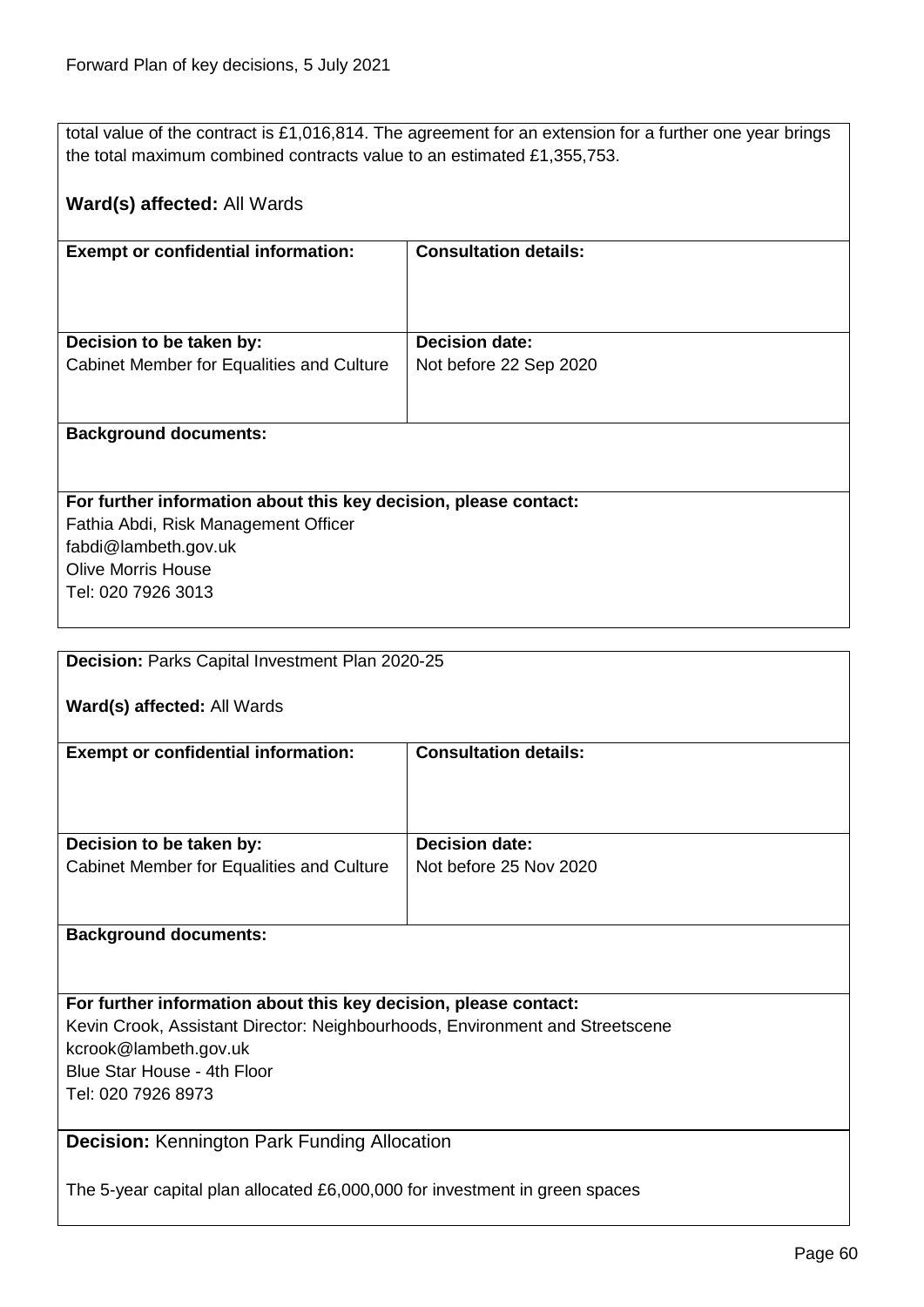The Cabinet paper requests that £1,300,000 of this funding be made available for the delivery of detailed designs and construction in Kennington Park

<span id="page-60-0"></span>

| Ward(s) affected: Oval                                                                                                                                                                                                                                             |                                                 |  |
|--------------------------------------------------------------------------------------------------------------------------------------------------------------------------------------------------------------------------------------------------------------------|-------------------------------------------------|--|
| <b>Exempt or confidential information:</b>                                                                                                                                                                                                                         | <b>Consultation details:</b>                    |  |
| Decision to be taken by:<br>Cabinet Member for Equalities and Culture                                                                                                                                                                                              | <b>Decision date:</b><br>Not before 23 Dec 2020 |  |
| <b>Background documents:</b>                                                                                                                                                                                                                                       |                                                 |  |
| For further information about this key decision, please contact:<br>Dan Thomas, Programme Manager (Parks & Special Projects)<br>dthomas4@lambeth.gov.uk                                                                                                            |                                                 |  |
| <b>Decision:</b> Contract award: new electric cremator<br>The proposal is to award a contract to DFW for the manufacture, supply and installation of a new<br>electric cremator at Lambeth Cemetery, as well as ongoing maintenance<br>Ward(s) affected: All Wards |                                                 |  |
| <b>Exempt or confidential information:</b><br>Part exempt<br>Information relating to the financial or<br>business affairs of any particular person<br>(including the authority holding that<br>information)                                                        | <b>Consultation details:</b>                    |  |
| Decision to be taken by:<br>Cabinet Member for Equalities and Culture                                                                                                                                                                                              | <b>Decision date:</b><br>Not before 28 Jun 2021 |  |
| <b>Background documents:</b>                                                                                                                                                                                                                                       |                                                 |  |
| For further information about this key decision, please contact:<br>Kevin Crook, Assistant Director: Neighbourhoods, Environment and Streetscene<br>kcrook@lambeth.gov.uk<br>Blue Star House - 4th Floor<br>Tel: 020 7926 8973                                     |                                                 |  |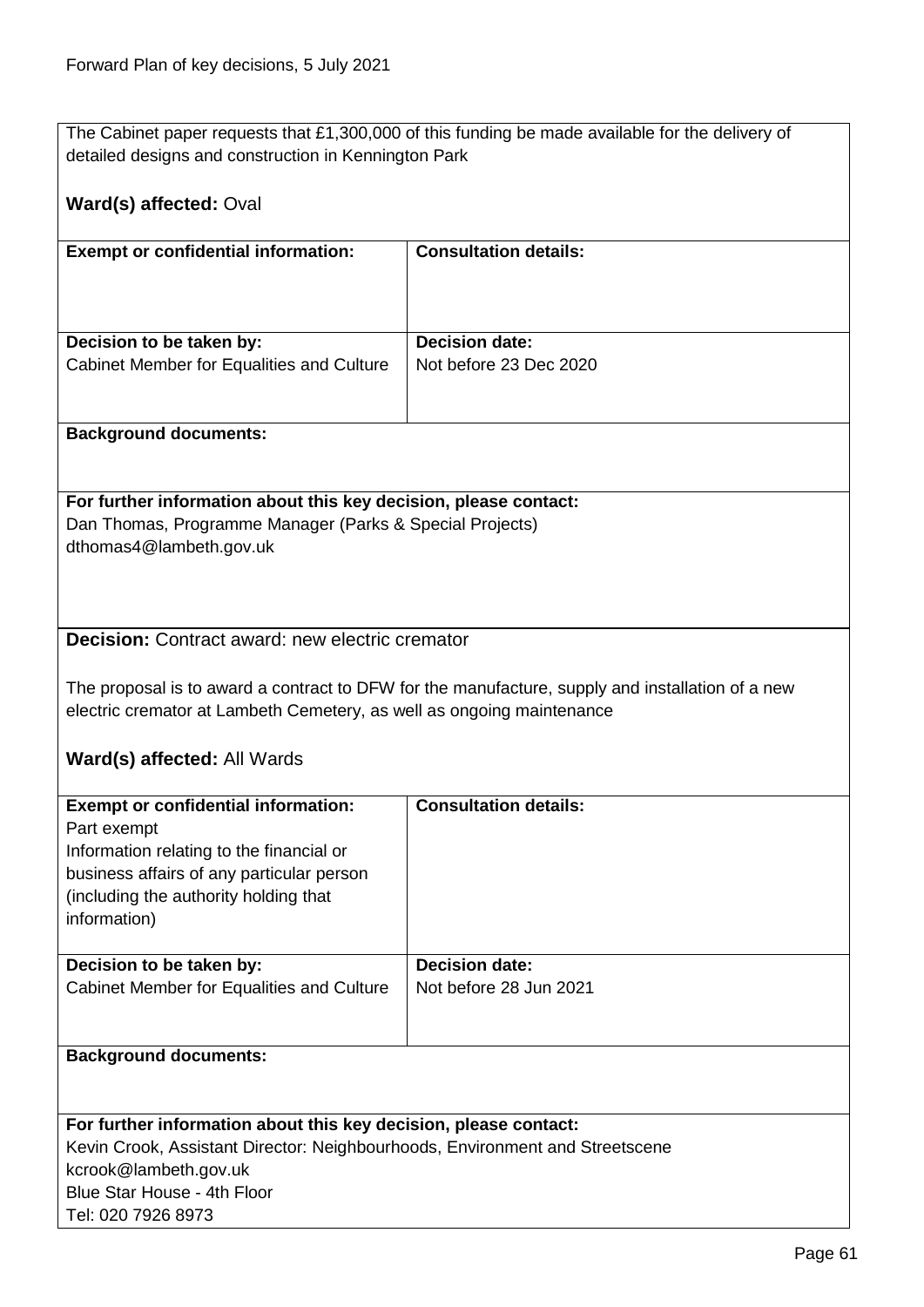<span id="page-61-1"></span><span id="page-61-0"></span>

| <b>Decision: Leisure Services Provision</b>                                     |                                                                                                       |  |
|---------------------------------------------------------------------------------|-------------------------------------------------------------------------------------------------------|--|
|                                                                                 |                                                                                                       |  |
| Ward(s) affected: All Wards                                                     |                                                                                                       |  |
|                                                                                 |                                                                                                       |  |
| <b>Exempt or confidential information:</b>                                      | <b>Consultation details:</b>                                                                          |  |
|                                                                                 |                                                                                                       |  |
|                                                                                 |                                                                                                       |  |
|                                                                                 |                                                                                                       |  |
| Decision to be taken by:                                                        | <b>Decision date:</b>                                                                                 |  |
| Cabinet Member for the Voluntary Sector                                         | Not before 27 Oct 2020                                                                                |  |
| and Leisure                                                                     |                                                                                                       |  |
|                                                                                 |                                                                                                       |  |
| <b>Background documents:</b>                                                    |                                                                                                       |  |
|                                                                                 |                                                                                                       |  |
|                                                                                 |                                                                                                       |  |
| For further information about this key decision, please contact:                |                                                                                                       |  |
| Kevin Crook, Assistant Director: Neighbourhoods, Environment and Streetscene    |                                                                                                       |  |
| kcrook@lambeth.gov.uk                                                           |                                                                                                       |  |
| Blue Star House - 4th Floor                                                     |                                                                                                       |  |
| Tel: 020 7926 8973                                                              |                                                                                                       |  |
|                                                                                 |                                                                                                       |  |
| <b>Decision:</b> Leisure Services Contract - Covid-19 Support Payment (Phase 2) |                                                                                                       |  |
|                                                                                 |                                                                                                       |  |
|                                                                                 | Report proposes a second relief payment to GLL to cover their operational deficit from 1 July 2020 to |  |
|                                                                                 | 31 March 2021 as a result of the pandemic. This to be funded from the National Leisure Recovery       |  |
| Fund grant and the Development Pot                                              |                                                                                                       |  |
|                                                                                 |                                                                                                       |  |
| <b>Ward(s) affected: All Wards</b>                                              |                                                                                                       |  |
|                                                                                 |                                                                                                       |  |
| <b>Exempt or confidential information:</b>                                      | <b>Consultation details:</b>                                                                          |  |
|                                                                                 |                                                                                                       |  |
|                                                                                 |                                                                                                       |  |
|                                                                                 |                                                                                                       |  |
| Decision to be taken by:                                                        | <b>Decision date:</b>                                                                                 |  |
| Cabinet Member for the Voluntary Sector                                         | Not before 2 Mar 2021                                                                                 |  |
| and Leisure                                                                     |                                                                                                       |  |
|                                                                                 |                                                                                                       |  |
| <b>Background documents:</b>                                                    |                                                                                                       |  |
|                                                                                 |                                                                                                       |  |
|                                                                                 |                                                                                                       |  |
| For further information about this key decision, please contact:                |                                                                                                       |  |
| Kevin Crook, Assistant Director: Neighbourhoods, Environment and Streetscene    |                                                                                                       |  |
| kcrook@lambeth.gov.uk                                                           |                                                                                                       |  |
| Blue Star House - 4th Floor                                                     |                                                                                                       |  |
| Tel: 020 7926 8973                                                              |                                                                                                       |  |
|                                                                                 |                                                                                                       |  |
|                                                                                 |                                                                                                       |  |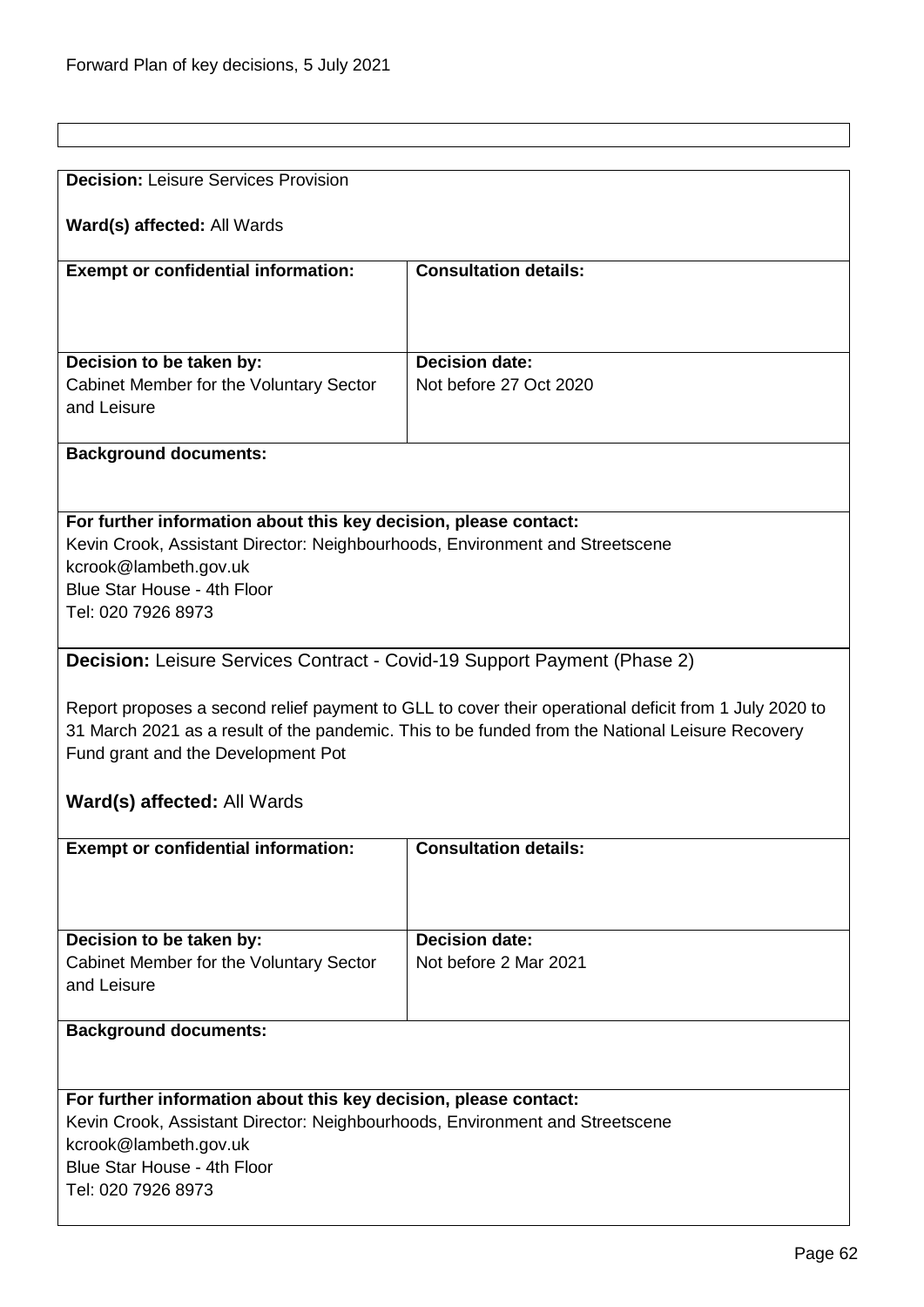<span id="page-62-1"></span><span id="page-62-0"></span>

|                                                                                                                                                                                                                                                                                                              | Decision: Contract Award to Emmaus Lambeth for the Emergency Support Scheme (under waiver) |  |  |
|--------------------------------------------------------------------------------------------------------------------------------------------------------------------------------------------------------------------------------------------------------------------------------------------------------------|--------------------------------------------------------------------------------------------|--|--|
| Ward(s) affected: All Wards                                                                                                                                                                                                                                                                                  |                                                                                            |  |  |
| <b>Exempt or confidential information:</b>                                                                                                                                                                                                                                                                   | <b>Consultation details:</b>                                                               |  |  |
|                                                                                                                                                                                                                                                                                                              |                                                                                            |  |  |
| Decision to be taken by:                                                                                                                                                                                                                                                                                     | <b>Decision date:</b>                                                                      |  |  |
| Cabinet Member for the Voluntary Sector<br>and Leisure                                                                                                                                                                                                                                                       | Not before 6 Apr 2021                                                                      |  |  |
| <b>Background documents:</b>                                                                                                                                                                                                                                                                                 |                                                                                            |  |  |
|                                                                                                                                                                                                                                                                                                              |                                                                                            |  |  |
| For further information about this key decision, please contact:                                                                                                                                                                                                                                             |                                                                                            |  |  |
| Jamey Fisher Perkins, Economic Inclusion Manager - Enterprise, Jobs and Skills<br>jfisher3@lambeth.gov.uk                                                                                                                                                                                                    |                                                                                            |  |  |
|                                                                                                                                                                                                                                                                                                              |                                                                                            |  |  |
|                                                                                                                                                                                                                                                                                                              |                                                                                            |  |  |
| <b>Decision:</b> Station to Station Business Improvement District Re-ballot 2021                                                                                                                                                                                                                             |                                                                                            |  |  |
| A cabinet member decision is required to 'formally consider the Station to Station BID proposal and<br>instruct the Returning Officer to hold the necessary renewal ballot'.                                                                                                                                 |                                                                                            |  |  |
| The council is statutorily bound to consider the BID proposal and hold a ballot on the BIDs behalf<br>unless the proposal conflicts any formally adopted and published policy by the council or it is likely to<br>have a significantly disproportionate financial burden on any person or class of persons. |                                                                                            |  |  |
| Ward(s) affected: Gipsy Hill; Knight's Hill; Thurlow Park                                                                                                                                                                                                                                                    |                                                                                            |  |  |
| <b>Exempt or confidential information:</b>                                                                                                                                                                                                                                                                   | <b>Consultation details:</b>                                                               |  |  |
|                                                                                                                                                                                                                                                                                                              |                                                                                            |  |  |
| Decision to be taken by:                                                                                                                                                                                                                                                                                     | <b>Decision date:</b>                                                                      |  |  |
| Cabinet Member for the Voluntary Sector<br>and Leisure                                                                                                                                                                                                                                                       | Not before 29 May 2021                                                                     |  |  |
| <b>Background documents:</b>                                                                                                                                                                                                                                                                                 |                                                                                            |  |  |
| For further information about this key decision, please contact:                                                                                                                                                                                                                                             |                                                                                            |  |  |
| Sally Dickens, Economic Development Officer                                                                                                                                                                                                                                                                  |                                                                                            |  |  |
| sdickens@lambeth.gov.uk                                                                                                                                                                                                                                                                                      |                                                                                            |  |  |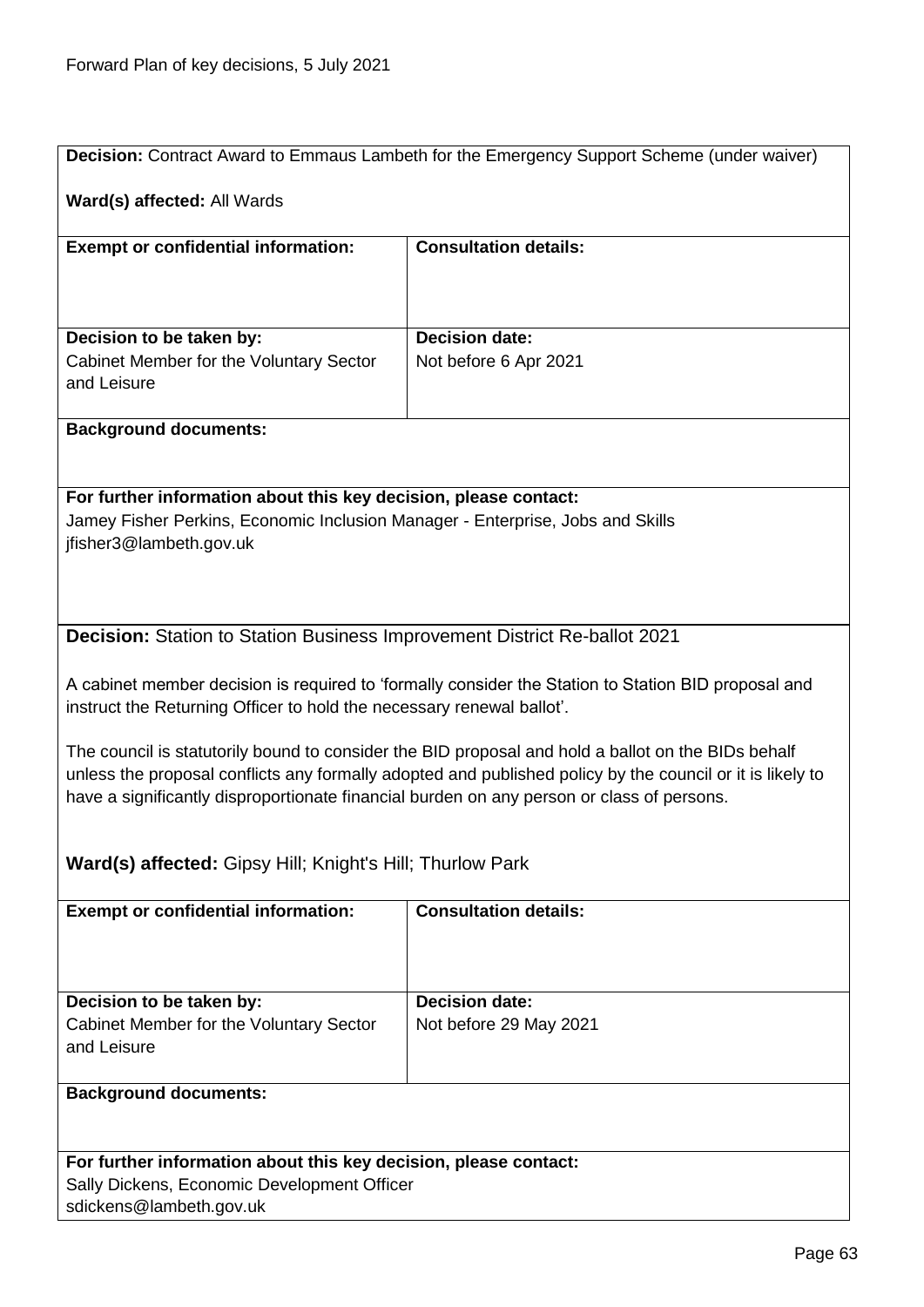<span id="page-63-0"></span>**Decision:** Vauxhall One Business Improvement District Re-ballot 2021

A cabinet member decision is required to 'formally consider the Vauxhall One BID proposal and instruct the Returning Officer to hold the necessary renewal ballot'.

The council is statutorily bound to consider the BID proposal and hold a ballot on the BIDs behalf unless the proposal conflicts any formally adopted and published policy by the council or it is likely to have a significantly disproportionate financial burden on any person or class of persons.

# **Ward(s) affected:** Oval; Prince's

<span id="page-63-1"></span>

| <b>Exempt or confidential information:</b>                         | <b>Consultation details:</b>                                                                   |  |
|--------------------------------------------------------------------|------------------------------------------------------------------------------------------------|--|
|                                                                    |                                                                                                |  |
|                                                                    |                                                                                                |  |
| Decision to be taken by:                                           | <b>Decision date:</b>                                                                          |  |
| Cabinet Member for the Voluntary Sector                            | Not before 29 May 2021                                                                         |  |
| and Leisure                                                        |                                                                                                |  |
| <b>Background documents:</b>                                       |                                                                                                |  |
|                                                                    |                                                                                                |  |
| For further information about this key decision, please contact:   |                                                                                                |  |
| Sally Dickens, Economic Development Officer                        |                                                                                                |  |
| sdickens@lambeth.gov.uk                                            |                                                                                                |  |
|                                                                    |                                                                                                |  |
|                                                                    |                                                                                                |  |
| <b>Decision:</b> Essential Maintenance works at Carnegie Library   |                                                                                                |  |
|                                                                    |                                                                                                |  |
| To approve the programme of maintenance works at Carnegie Library. |                                                                                                |  |
|                                                                    |                                                                                                |  |
|                                                                    | The anticipated duration of the contract is 6 months from September 2021 to February 2022. The |  |
| estimated cost of the works and consultancy fees is £550,000       |                                                                                                |  |
|                                                                    |                                                                                                |  |
| Ward(s) affected: Herne Hill                                       |                                                                                                |  |
|                                                                    |                                                                                                |  |
| <b>Exempt or confidential information:</b>                         | <b>Consultation details:</b>                                                                   |  |
| Part exempt                                                        |                                                                                                |  |
| Information relating to the financial or                           |                                                                                                |  |
| business affairs of any particular person                          |                                                                                                |  |
| (including the authority holding that                              |                                                                                                |  |
| information)                                                       |                                                                                                |  |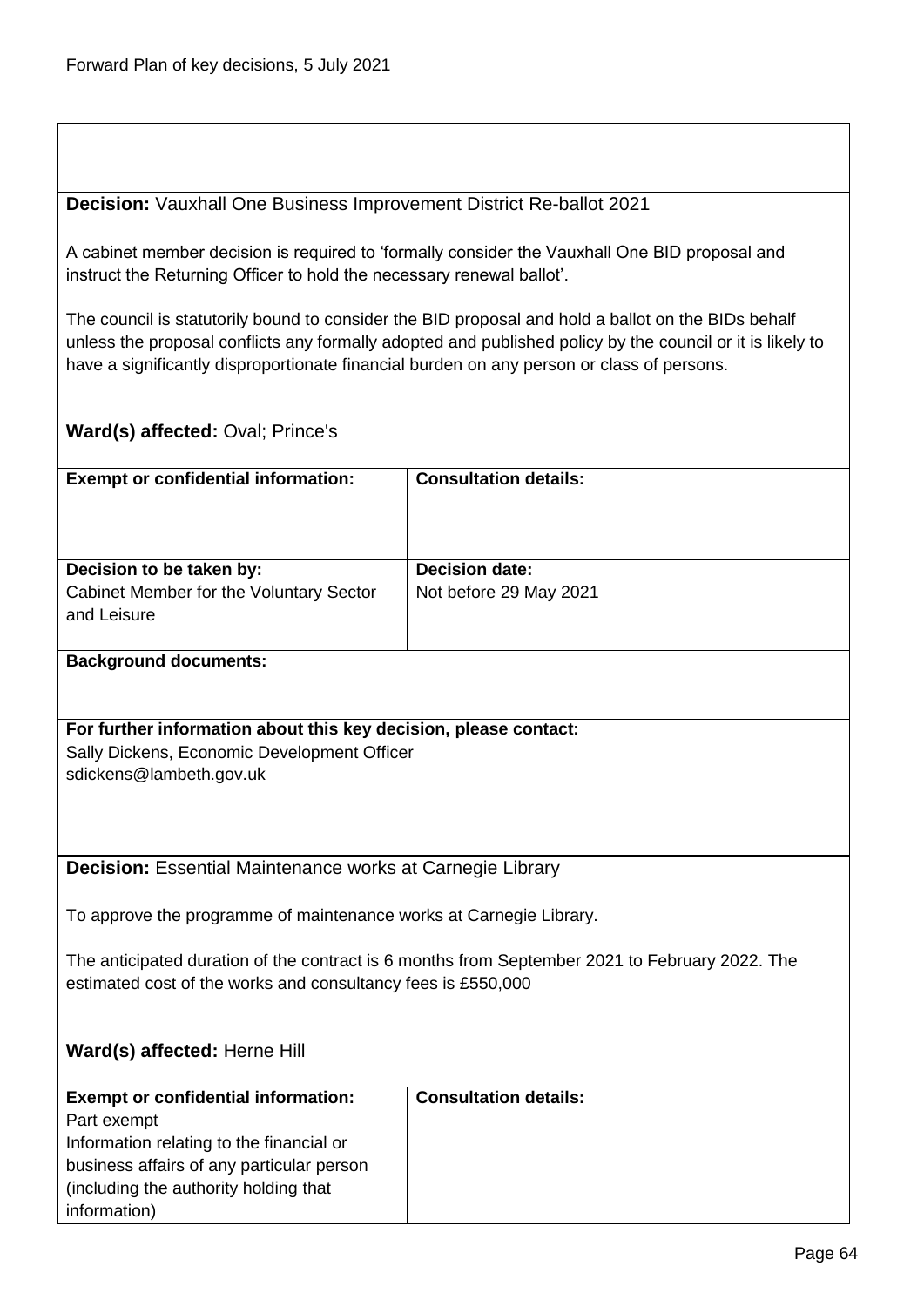<span id="page-64-0"></span>

| Decision to be taken by:                                         | <b>Decision date:</b>                                                                    |  |
|------------------------------------------------------------------|------------------------------------------------------------------------------------------|--|
| Cabinet Member for the Voluntary Sector                          | Not before 27 Jul 2021                                                                   |  |
| and Leisure                                                      |                                                                                          |  |
|                                                                  |                                                                                          |  |
| <b>Background documents:</b>                                     |                                                                                          |  |
|                                                                  |                                                                                          |  |
|                                                                  |                                                                                          |  |
| For further information about this key decision, please contact: |                                                                                          |  |
|                                                                  | Babtunde Awofolaju, Senior Project Manager, Schools and Communities Capital Programme    |  |
| bawofolaju@lambeth.gov.uk                                        |                                                                                          |  |
|                                                                  |                                                                                          |  |
|                                                                  |                                                                                          |  |
| <b>Decision: Kickstart Scheme</b>                                |                                                                                          |  |
|                                                                  |                                                                                          |  |
|                                                                  |                                                                                          |  |
|                                                                  | Agreement of approach to Lambeth Council and Better Placed tri-borough Kickstart schemes |  |
|                                                                  |                                                                                          |  |
| Ward(s) affected: All Wards                                      |                                                                                          |  |
| <b>Exempt or confidential information:</b>                       | <b>Consultation details:</b>                                                             |  |
|                                                                  |                                                                                          |  |
|                                                                  |                                                                                          |  |
|                                                                  |                                                                                          |  |
| Decision to be taken by:                                         | <b>Decision date:</b>                                                                    |  |
| Deputy Leader of the Council (Jobs, Skills                       | Not before 9 Mar 2021                                                                    |  |
| and Community Safety)                                            |                                                                                          |  |
|                                                                  |                                                                                          |  |
| <b>Background documents:</b>                                     |                                                                                          |  |
|                                                                  |                                                                                          |  |
|                                                                  |                                                                                          |  |
| For further information about this key decision, please contact: |                                                                                          |  |
| Jacqueline Faulkner, Acting Head of Economic Inclusion           |                                                                                          |  |
| jfaulkner@lambeth.gov.uk                                         |                                                                                          |  |
|                                                                  |                                                                                          |  |
|                                                                  |                                                                                          |  |
|                                                                  |                                                                                          |  |
| <trailer_section></trailer_section>                              |                                                                                          |  |

</TRAILER\_SECTION> <LAYOUT\_SECTION>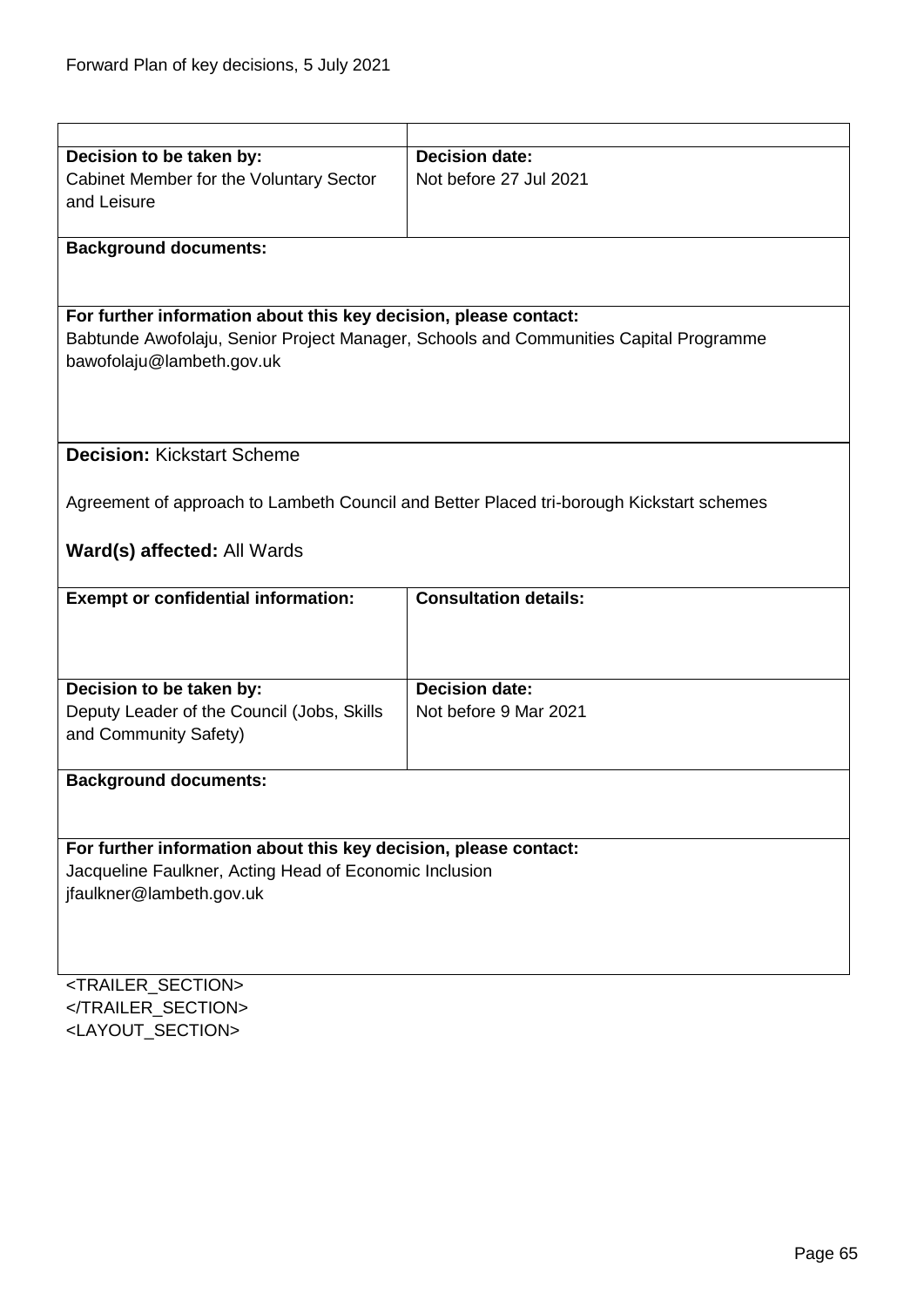| <b>Decision: FIELD TITLE</b>                                     |                              |  |
|------------------------------------------------------------------|------------------------------|--|
| <b>FIELD SUMMARY</b>                                             |                              |  |
| Ward(s) affected: FIELD_WARDS                                    |                              |  |
|                                                                  |                              |  |
| <b>Exempt or confidential information:</b>                       | <b>Consultation details:</b> |  |
| FIELD_LIKELY_EXEMPTION_CLASS                                     | FIELD_CONSULTATION           |  |
| FIELD_LIKELY_REASON_TEXT                                         | FIELD_CONSULTEES             |  |
|                                                                  |                              |  |
| Decision to be taken by:                                         | <b>Decision date:</b>        |  |
| <b>FIELD DMTITLE</b>                                             | FIELD DUE DATE               |  |
|                                                                  | FIELD USE URGENCY EXPLAIN    |  |
|                                                                  |                              |  |
| <b>Background documents:</b>                                     |                              |  |
| FIELD_ATTACHMENTS                                                |                              |  |
|                                                                  |                              |  |
| For further information about this key decision, please contact: |                              |  |
| FIELD OFFICER TITLE                                              |                              |  |
| FIELD OFFICER EMAIL                                              |                              |  |
| FIELD OFFICER ADDR                                               |                              |  |
| FIELD_OFFICER_TEL                                                |                              |  |
|                                                                  |                              |  |
| <heading layout="" section=""></heading>                         |                              |  |
| Decision: FIELD_TITLE                                            |                              |  |
|                                                                  |                              |  |
| FIELD_SUMMARY                                                    |                              |  |
|                                                                  |                              |  |
| Ward(s) affected: FIELD_WARDS                                    |                              |  |
|                                                                  |                              |  |
|                                                                  |                              |  |

</HEADING\_LAYOUT\_SECTION> <TITLE\_ONLY\_LAYOUT\_SECTION>